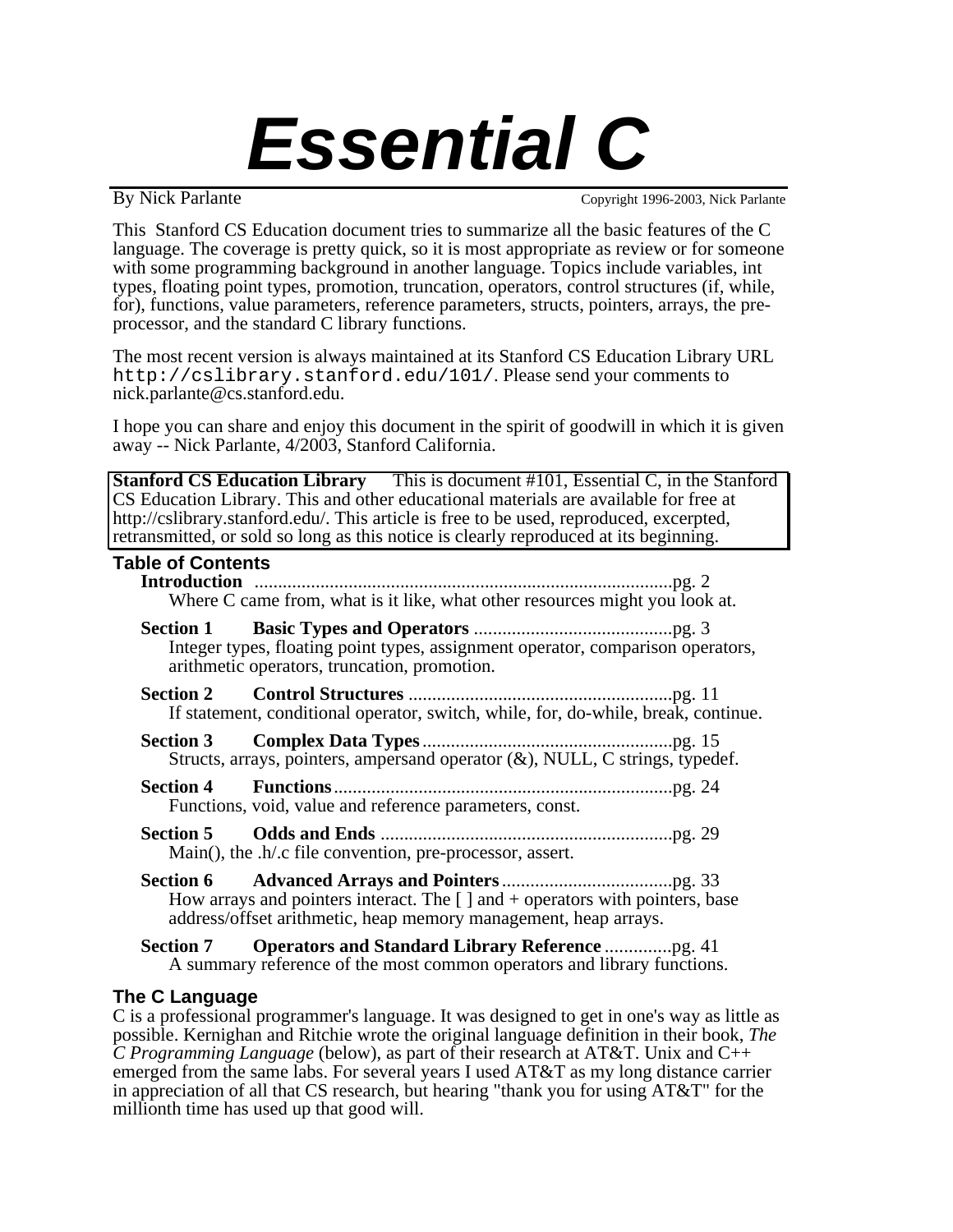Some languages are forgiving. The programmer needs only a basic sense of how things work. Errors in the code are flagged by the compile-time or run-time system, and the programmer can muddle through and eventually fix things up to work correctly. The C language is not like that.

The C programming model is that the programmer knows exactly what they want to do and how to use the language constructs to achieve that goal. The language lets the expert programmer express what they want in the minimum time by staying out of their way.

C is "simple" in that the number of components in the language is small-- If two language features accomplish more-or-less the same thing, C will include only one. C's syntax is terse and the language does not restrict what is "allowed" -- the programmer can pretty much do whatever they want.

C's type system and error checks exist only at compile-time. The compiled code runs in a stripped down run-time model with no safety checks for bad type casts, bad array indices, or bad pointers. There is no garbage collector to manage memory. Instead the programmer mangages heap memory manually. All this makes C fast but fragile.

#### **Analysis -- Where C Fits**

Because of the above features, C is hard for beginners. A feature can work fine in one context, but crash in another. The programmer needs to understand how the features work and use them correctly. On the other hand, the number of features is pretty small.

Like most programmers. I have had some moments of real loathing for the C language. It can be irritatingly obedient -- you type something incorrectly, and it has a way of compiling fine and just doing something you don't expect at run-time. However, as I have become a more experienced C programmer, I have grown to appreciate C's straight-to-the point style. I have learned not to fall into its little traps, and I appreciate its simplicity.

Perhaps the best advice is just to be careful. Don't type things in you don't understand. Debugging takes too much time. Have a mental picture (or a real drawing) of how your C code is using memory. That's good advice in any language, but in C it's critical.

Perl and Java are more "portable" than C (you can run them on different computers without a recompile). Java and  $C_{++}$  are more structured than C. Structure is useful for large projects. C works best for small projects where performance is important and the progammers have the time and skill to make it work in C. In any case,  $\overline{C}$  is a very popular and influential language. This is mainly because of C's clean (if minimal) style, it's lack of annoying or regrettable constructs, and the relative ease of writing a C compiler.

#### **Other Resources**

- *The C Programming Language*, 2nd ed., by Kernighan and Ritchie. The thin book which for years was the bible for all C programmers. Written by the original designers of the language. The explanations are pretty short, so this book is better as a reference than for beginners.
- http://cslibrary.stanford.edu/102/ Pointers and Memory -- Much more detail about local memory, pointers, reference parameters, and heap memory than in this article, and memory is really the hardest part of C and C++.
- http://cslibrary.stanford.edu//103/ Linked List Basics -- Once you understand the basics of pointers and C, these problems are a good way to get more practice.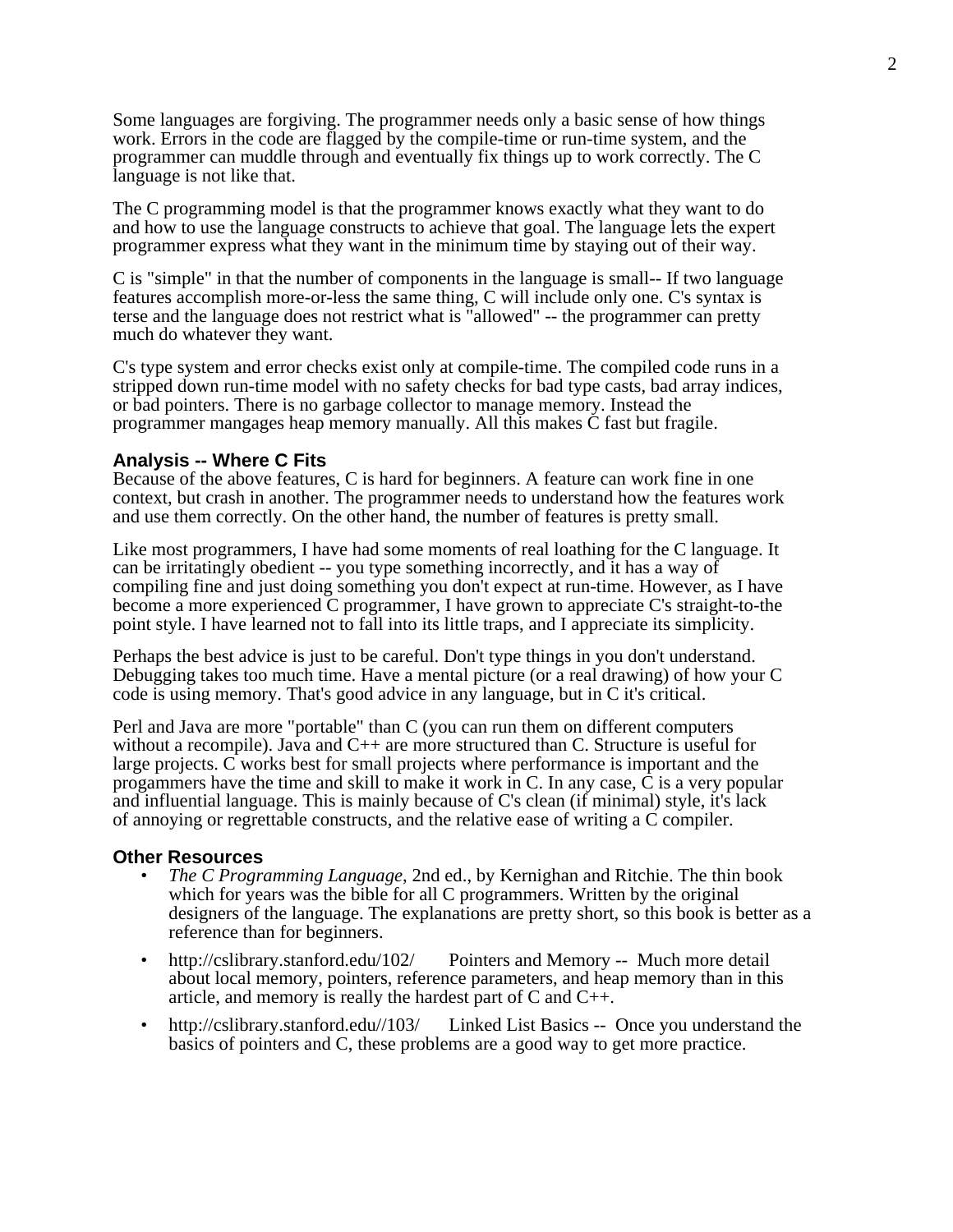# **Section 1 Basic Types and Operators**

C provides a standard, minimal set of basic data types. Sometimes these are called "primitive" types. More complex data structures can be built up from these basic types.

# **Integer Types**

The "integral" types in C form a family of integer types. They all behave like integers and can be mixed together and used in similar ways. The differences are due to the different number of bits ("widths") used to implement each type -- the wider types can store a greater ranges of values.

- char ASCII character -- at least 8 bits. Pronounced "car". As a practical matter char is basically always a byte which is 8 bits which is enough to store a single ASCII character. 8 bits provides a signed range of -128..127 or an unsigned range is 0..255. char is also required to be the "smallest addressable unit" for the machine - each byte in memory has its own address.
- short Small integer -- at least 16 bits which provides a signed range of -32768..32767. Typical size is 16 bits. Not used so much.
- int Default integer -- at least 16 bits, with 32 bits being typical. Defined to be the "most comfortable" size for the computer. If you do not really care about the range for an integer variable, declare it int since that is likely to be an appropriate size (16 or 32 bit) which works well for that machine.
- long Large integer -- at least 32 bits. Typical size is 32 bits which gives a signed range of about -2 billion ..+2 billion. Some compilers support "long long" for 64 bit ints.

The integer types can be preceded by the qualifier unsigned which disallows representing negative numbers, but doubles the largest positive number representable. For example, a 16 bit implementation of short can store numbers in the range -32768..32767, while unsigned short can store 0..65535. You can think of pointers as being a form of unsigned long on a machine with 4 byte pointers. In my opinion, it's best to avoid using unsigned unless you really need to. It tends to cause more misunderstandings and problems than it is worth.

# **Extra: Portability Problems**

Instead of defining the exact sizes of the integer types, C defines lower bounds. This makes it easier to implement C compilers on a wide range of hardware. Unfortunately it occasionally leads to bugs where a program runs differently on a 16-bit-int machine than it runs on a 32-bit-int machine. In particular, if you are designing a function that will be implemented on several different machines, it is a good idea to use typedefs to set up types like Int32 for 32 bit int and Int16 for 16 bit int. That way you can prototype a function Foo(Int32) and be confident that the typedefs for each machine will be set so that the function really takes exactly a 32 bit int. That way the code will behave the same on all the different machines.

# **char Constants**

A char constant is written with single quotes (') like 'A' or 'z'. The char constant 'A' is really just a synonym for the ordinary integer value 65 which is the ASCII value for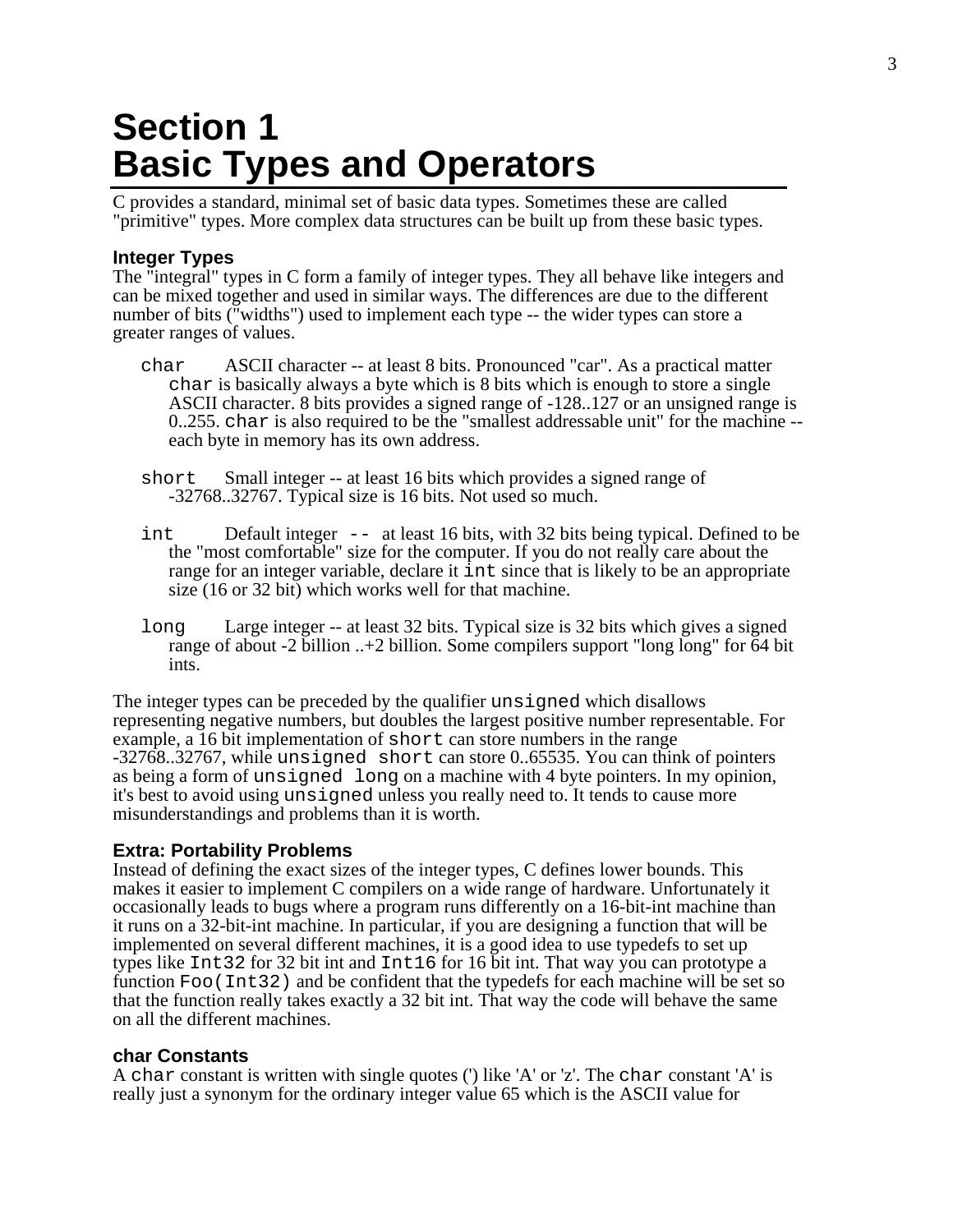uppercase 'A'. There are special case char constants, such as '\t' for tab, for characters which are not convenient to type on a keyboard.

| 'A'              | uppercase 'A' character                                                       |
|------------------|-------------------------------------------------------------------------------|
| $' \n\wedge n'$  | newline character                                                             |
| 「\t」             | tab character                                                                 |
| $' \setminus 0'$ | the "null" character -- integer value $0$ (different from the character $0$ ) |
| '\012'           | the character with value 12 in octal, which is decimal 10                     |

# **int Constants**

Numbers in the source code such as 234 default to type int. They may be followed by an 'L' (upper or lower case) to designate that the constant should be a long such as 42L. An integer constant can be written with a leading 0x to indicate that it is expressed in hexadecimal  $-0 \times 10$  is way of expressing the number 16. Similarly, a constant may be written in octal by preceding it with "0" -- 012 is a way of expressing the number 10.

# **Type Combination and Promotion**

The integral types may be mixed together in arithmetic expressions since they are all basically just integers with variation in their width. For example, char and int can be combined in arithmetic expressions such as  $('b' + 5)$ . How does the compiler deal with the different widths present in such an expression? In such a case, the compiler "promotes" the smaller type (char) to be the same size as the larger type (int) before combining the values. Promotions are determined at compile time based purely on the **types** of the values in the expressions. Promotions do not lose information -- they always convert from a type to compatible, larger type to avoid losing information.

#### **Pitfall -- int Overflow**

I once had a piece of code which tried to compute the number of bytes in a buffer with the expression ( $k \times 1024$ ) where k was an interpresenting the number of kilobytes I wanted. Unfortunately this was on a machine where int happened to be 16 bits. Since k and 1024 were both int, there was no promotion. For values of  $k \ge 32$ , the product was too big to fit in the 16 bit int resulting in an overflow. The compiler can do whatever it wants in overflow situations -- typically the high order bits just vanish. One way to fix the code was to rewrite it as  $(k \times 1024L)$  -- the long constant forced the promotion of the int. This was not a fun bug to track down -- the expression sure looked reasonable in the source code. Only stepping past the key line in the debugger showed the overflow problem. "Professional Programmer's Language." This example also demonstrates the way that C only promotes based on the **types** in an expression. The compiler does not consider the values 32 or 1024 to realize that the operation will overflow (in general, the values don't exist until run time anyway). The compiler just looks at the compile time types, int and int in this case, and thinks everything is fine.

#### **Floating point Types**

| float | Single precision floating point number        | typical size: 32 bits |
|-------|-----------------------------------------------|-----------------------|
|       | double Double precision floating point number | typical size: 64 bits |
|       |                                               |                       |

long double Possibly even bigger floating point number (somewhat obscure)

Constants in the source code such as 3.14 default to type double unless the are suffixed with an 'f' (float) or 'l' (long double). Single precision equates to about 6 digits of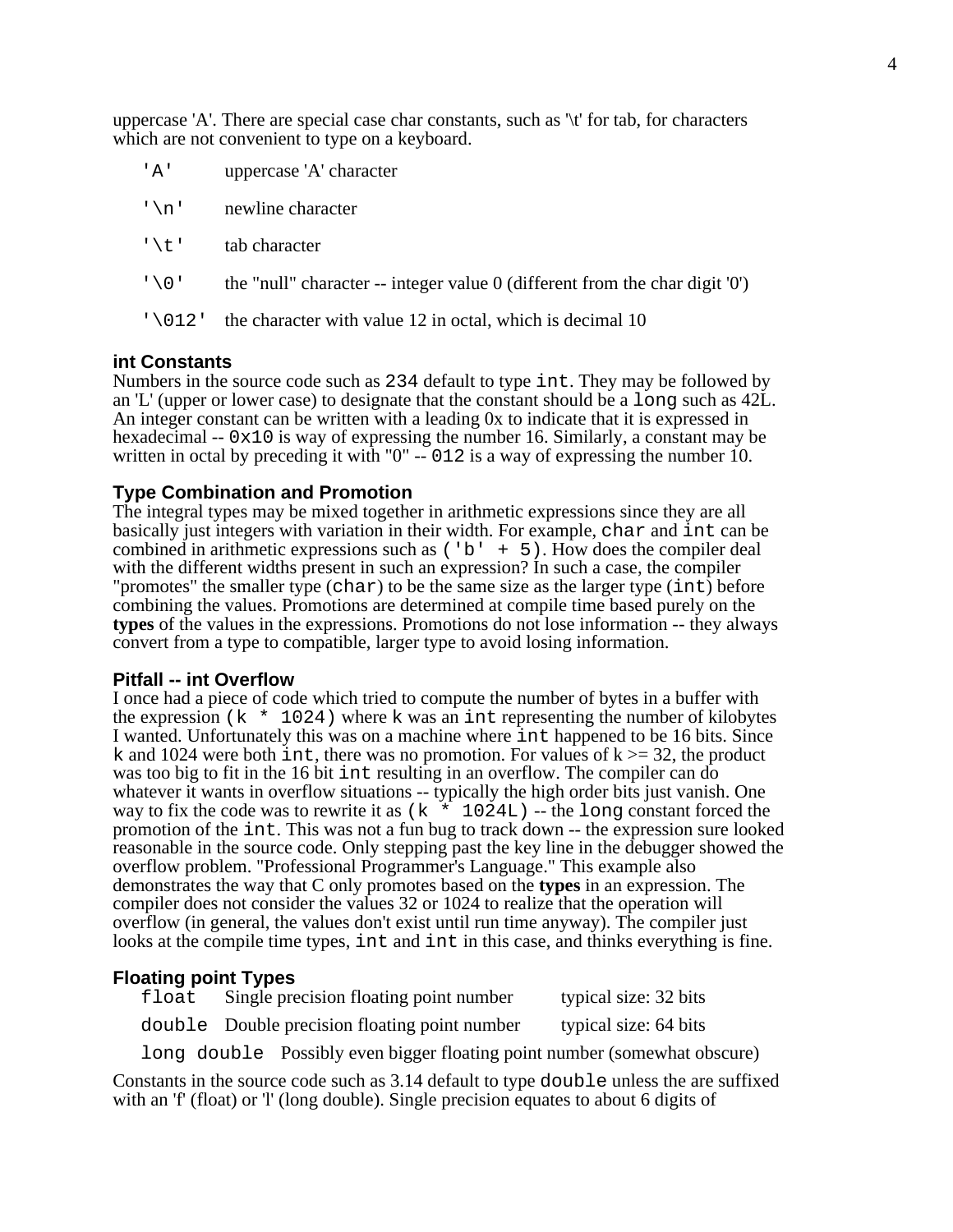precision and double is about 15 digits of precision. Most C programs use double for their computations. The main reason to use float is to save memory if many numbers need to be stored. The main thing to remember about floating point numbers is that they are inexact. For example, what is the value of the following double expression?

 $(1.0/3.0 + 1.0/3.0 + 1.0/3.0)$  // is this equal to 1.0 exactly?

The sum may or may not be 1.0 exactly, and it may vary from one type of machine to another. For this reason, you should never compare floating numbers to eachother for equality  $(==)$  -- use inequality  $(>)$  comparisons instead. Realize that a correct C program run on different computers may produce slightly different outputs in the rightmost digits of its floating point computations.

#### **Comments**

Comments in C are enclosed by slash/star pairs: /\* .. comments .. \*/ which may cross multiple lines. C++ introduced a form of comment started by two slashes and extending to the end of the line: // comment until the line end The // comment form is so handy that many C compilers now also support it, although it is not technically part of the C language.

Along with well-chosen function names, comments are an important part of well written code. Comments should not just repeat what the code says. Comments should describe what the code **accomplishes** which is much more interesting than a translation of what each statement does. Comments should also narrate what is tricky or non-obvious about a section of code.

#### **Variables**

As in most languages, a variable declaration reserves and names an area in memory at run time to hold a value of particular type. Syntactically, C puts the type first followed by the name of the variable. The following declares an int variable named "num" and the 2nd line stores the value 42 into num.



A variable corresponds to an area of memory which can store a value of the given type. Making a drawing is an excellent way to think about the variables in a program. Draw each variable as box with the current value inside the box. This may seem like a "beginner" technique, but when I'm buried in some horribly complex programming problem, I invariably resort to making a drawing to help think the problem through.

Variables, such as num, do not have their memory cleared or set in any way when they are allocated at run time. Variables start with random values, and it is up to the program to set them to something sensible before depending on their values.

Names in C are case sensitive so "x" and "X" refer to different variables. Names can contain digits and underscores (\_), but may not begin with a digit. Multiple variables can be declared after the type by separating them with commas. C is a classical "compile time" language -- the names of the variables, their types, and their implementations are all flushed out by the compiler at compile time (as opposed to figuring such details out at run time like an interpreter).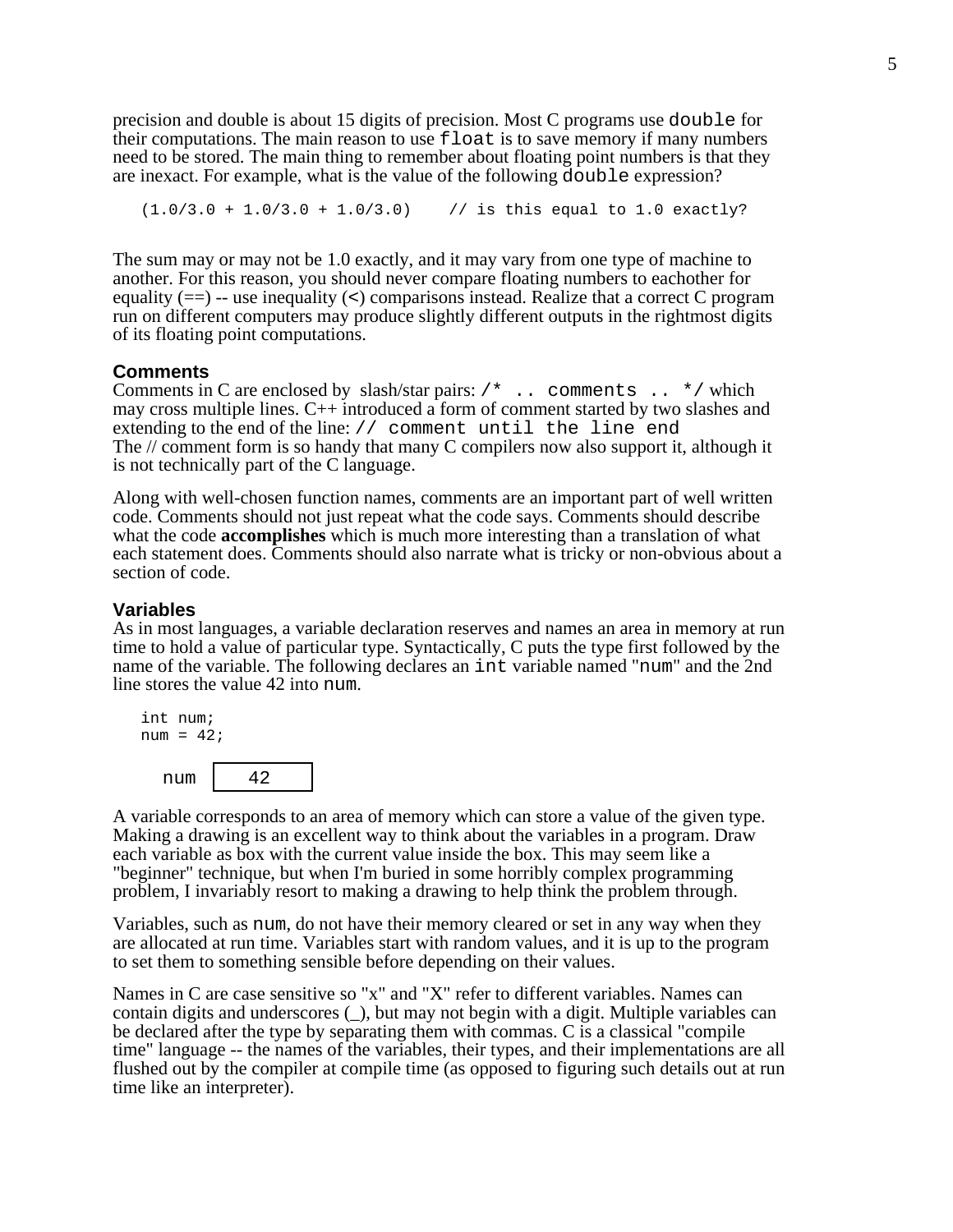float x, y, z, X;

#### **Assignment Operator =**

The assignment operator is the single equals sign  $(=)$ .

 $i = 6;$  $i = i + 1;$ 

The assignment operator copies the value from its right hand side to the variable on its left hand side. The assignment also acts as an expression which returns the newly assigned value. Some programmers will use that feature to write things like the following.

 $y = (x = 2 * x);$  // double x, and also put x's new value in y

#### **Truncation**

The opposite of promotion, truncation moves a value from a type to a smaller type. In that case, the compiler just drops the extra bits. It may or may not generate a compile time warning of the loss of information. Assigning from an integer to a smaller integer (e.g.. long to int, or int to char) drops the most significant bits. Assigning from a floating point type to an integer drops the fractional part of the number.

```
char ch;
int i;
i = 321;<br>ch = i;
              \frac{1}{2} truncation of an int value to fit in a char
// ch is now 65
```
The assignment will drop the upper bits of the int 321. The lower 8 bits of the number 321 represents the number 65 ( $\overline{321}$  - 256). So the value of ch will be (char)65 which happens to be 'A'.

The assignment of a floating point type to an integer type will drop the fractional part of the number. The following code will set i to the value 3. This happens when assigning a floating point number to an integer or passing a floating point number to a function which takes an integer.

```
double pi;
int i;
pi = 3.14159;i = pi; // truncation of a double to fit in an int
// i is now 3
```
#### **Pitfall -- int vs. float Arithmetic**

Here's an example of the sort of code where int vs. float arithmetic can cause problems. Suppose the following code is supposed to scale a homework score in the range 0..20 to be in the range 0..100.

```
{
  int score;
...// suppose score gets set in the range 0..20 somehow
```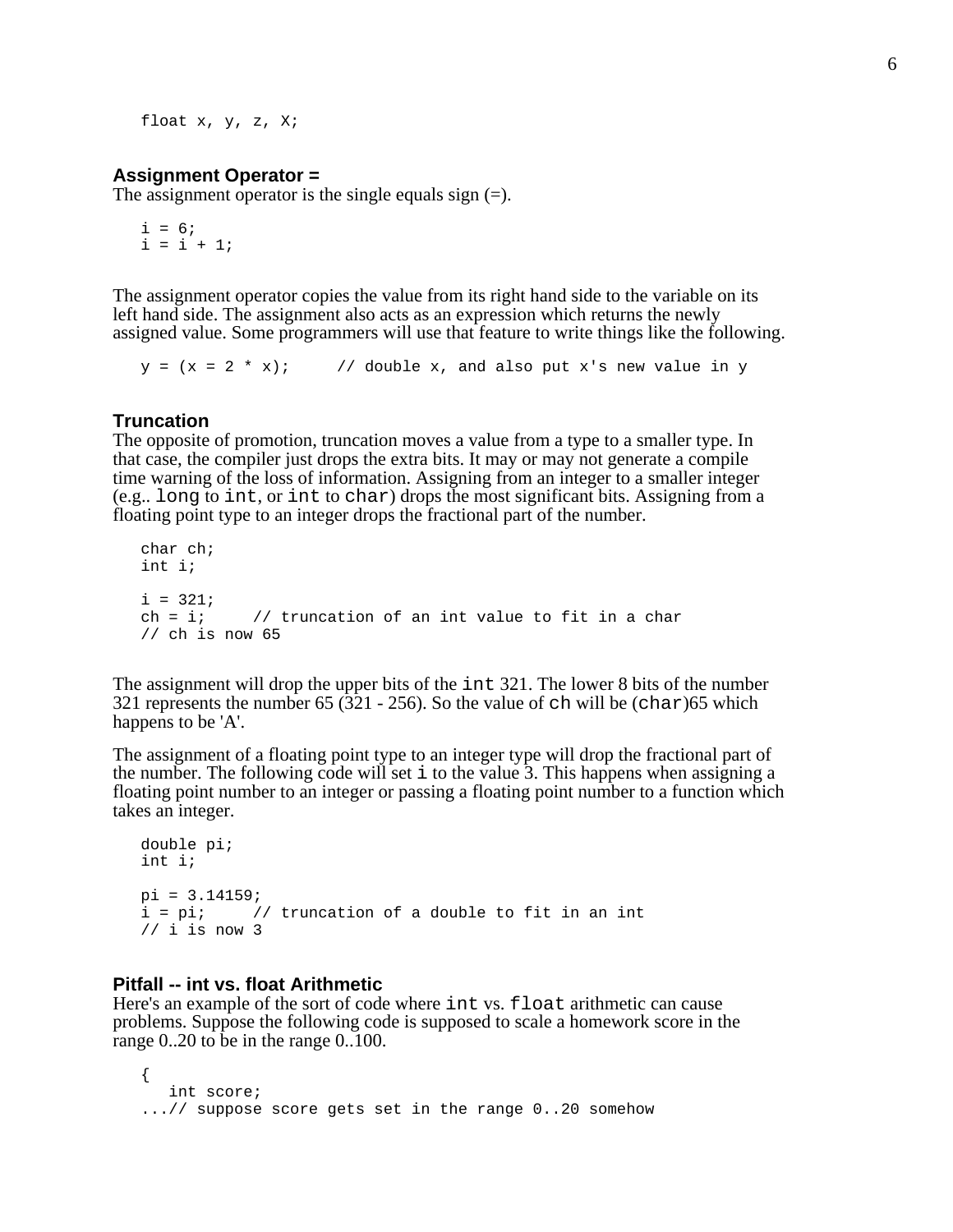```
score = (\text{score} / 20) * 100; // NO -- score/20 truncates to 0...
```
Unfortunately, score will almost always be set to 0 for this code because the integer division in the expression ( $score/20$ ) will be 0 for every value of score less than 20. The fix is to force the quotient to be computed as a floating point number...

```
score = ((double) score / 20) * 100; // OK -- floating point division from cast
score = (\text{score} / 20.0) * 100; \frac{1}{\sqrt{X}} OK -- floating point division from 20.0
score = (int)(score / 20.0) * 100; // NO -- the (int) truncates the floating
                                        // quotient back to 0
```
# **No Boolean -- Use int**

C does not have a distinct boolean type-- int is used instead. The language treats integer 0 as false and all non-zero values as true. So the statement...

 $i = 0;$ while  $(i - 10)$  { ...

will execute until the variable  $\pm$  takes on the value 10 at which time the expression ( $\pm$  -10) will become false (i.e. 0). (we'll see the while() statement a bit later)

#### **Mathematical Operators**

C includes the usual binary and unary arithmetic operators. See the appendix for the table of precedence. Personally, I just use parenthesis liberally to avoid any bugs due to a misunderstanding of precedence. The operators are sensitive to the type of the operands. So division (/) with two integer arguments will do integer division. If either argument is a float, it does floating point division. So  $(6/4)$  evaluates to 1 while  $(6/4.0)$ evaluates to  $1.5$  -- the 6 is promoted to 6.0 before the division.

- + Addition
- Subtraction
- / Division
- \* Multiplication
- % Remainder (mod)

#### **Unary Increment Operators: ++ --**

The unary ++ and -- operators increment or decrement the value in a variable. There are "pre" and "post" variants for both operators which do slightly different things (explained below)

| var++ | mcrement  | "post" variant |
|-------|-----------|----------------|
| ++var | increment | "pre" variant  |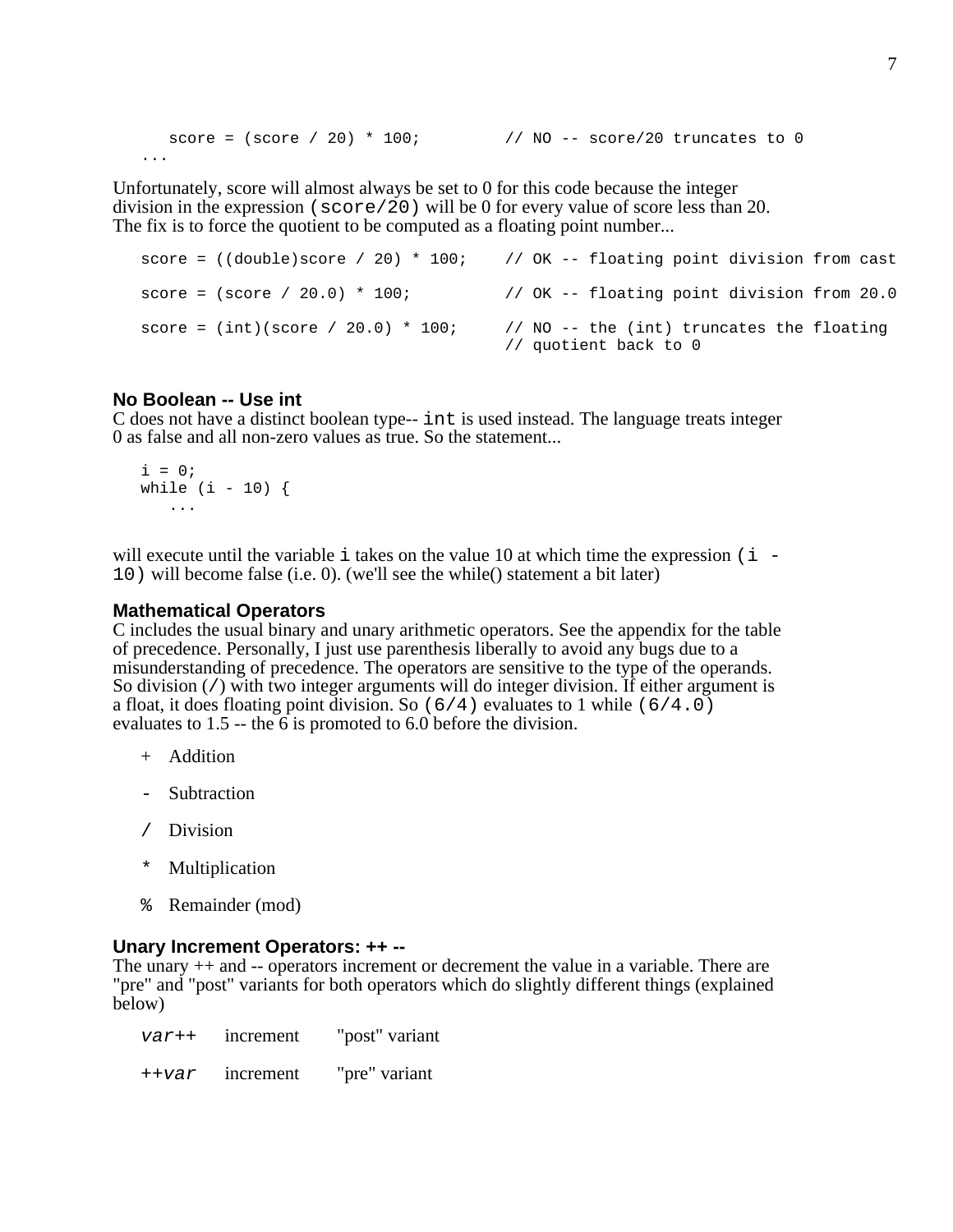```
var-- decrement "post" variant
--var decrement "pre" variant
int i = 42;
i++; // increment on i
// i is now 43
i--; // decrement on i
// i is now 42
```
# **Pre and Post Variations**

The Pre/Post variation has to do with nesting a variable with the increment or decrement operator inside an expression -- should the entire expression represent the value of the variable before or after the change? I **never** use the operators in this way (see below), but an example looks like...

```
int i = 42;
int j;
j = (i++ + 10);// i is now 43
// j is now 52 (NOT 53)
j = (++i + 10)// i is now 44
// j is now 54
```
#### **C Programming Cleverness and Ego Issues**

Relying on the difference between the pre and post variations of these operators is a classic area of C programmer ego showmanship. The syntax is a little tricky. It makes the code a little shorter. These qualities drive some C programmers to show off how clever they are. C invites this sort of thing since the language has many areas (this is just one example) where the programmer can get a complex effect using a code which is short and dense.

If I want j to depend on i's value before the increment, I write...

```
j = (i + 10);
i++;
```
Or if I want to j to use the value after the increment, I write...

```
i++;j = (i + 10);
```
Now then, isn't that nicer? (editorial) Build programs that do something cool rather than programs which flex the language's syntax. Syntax -- who cares?

#### **Relational Operators**

These operate on integer or floating point values and return a 0 or 1 boolean value.

 $=-$  Equal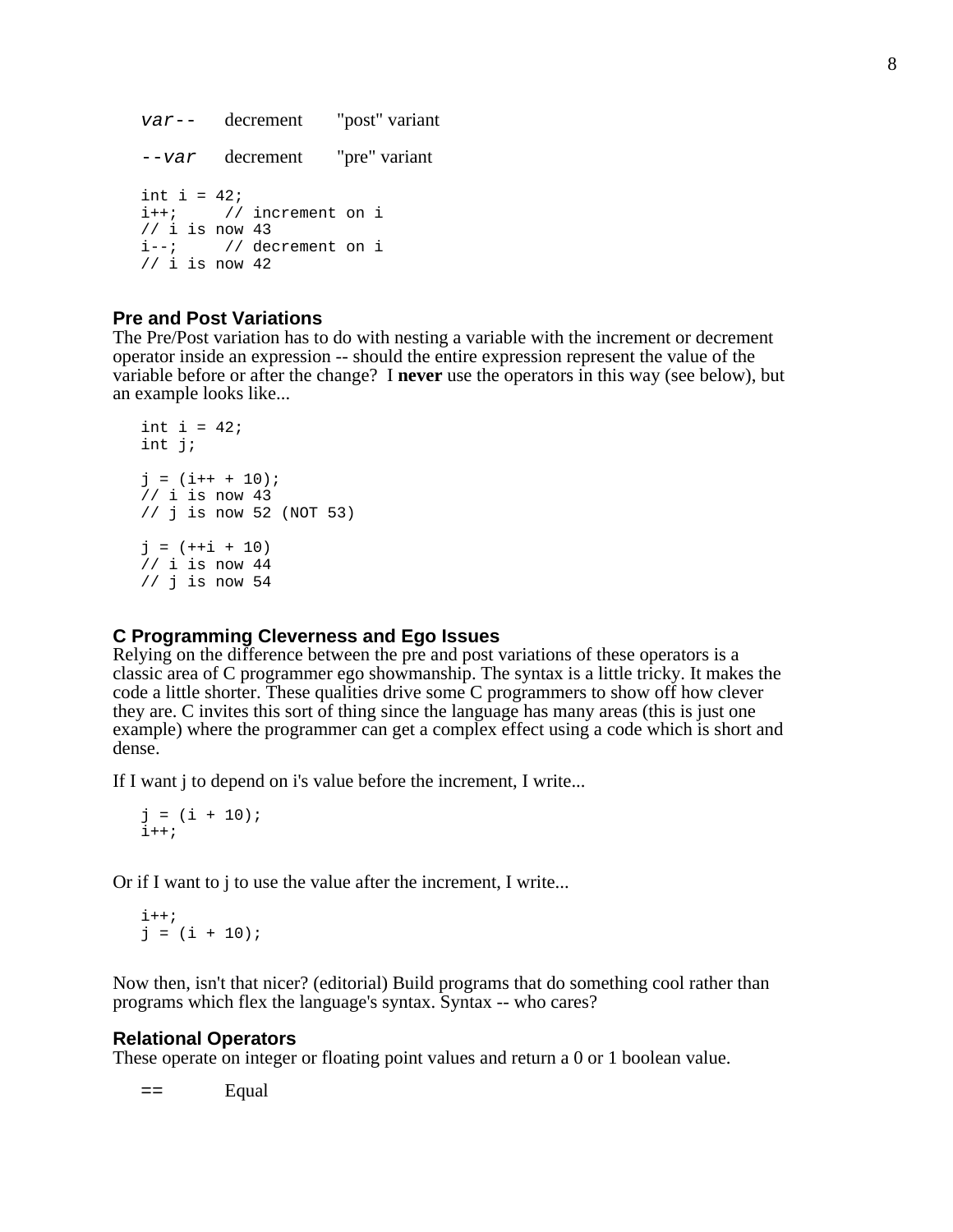| $!=$ | Not Equal        |
|------|------------------|
| ↘    | Greater Than     |
| ╯    | Less Than        |
| >=   | Greater or Equal |
| < =  | Less or Equal    |

To see if x equals three, write something like:

if  $(x == 3) ...$ 

# $P$ **itfall**  $\equiv \neq \equiv \equiv$

An absolutely classic pitfall is to write assignment  $(=)$  when you mean comparison  $(==)$ . This would not be such a problem, except the incorrect assignment version compiles fine because the compiler assumes you mean to use the value returned by the assignment. This is rarely what you want

if  $(x = 3)$  ...

This does not test if  $x$  is 3. This sets  $x$  to the value 3, and then returns the 3 to the if for testing. 3 is not 0, so it counts as "true" every time. This is probably the single most common error made by beginning C programmers. The problem is that the compiler is no help -- it thinks both forms are fine, so the only defense is extreme vigilance when coding. Or write " $=$   $=$ " in big letters on the back of your hand before coding. This mistake is an absolute classic and it's a bear to debug. Watch Out! And need I say: "Professional Programmer's Language."

# **Logical Operators**

The value 0 is false, anything else is true. The operators evaluate left to right and stop as soon as the truth or falsity of the expression can be deduced. (Such operators are called "short circuiting") In ANSI C, these are furthermore guaranteed to use 1 to represent true, and not just some random non-zero bit pattern. However, there are many C programs out there which use values other than 1 for true (non-zero pointers for example), so when programming, do not assume that a true boolean is necessarily 1 exactly.

|    | Boolean not (unary) |  |
|----|---------------------|--|
| && | Boolean and         |  |

- 
- || Boolean or

# **Bitwise Operators**

C includes operators to manipulate memory at the bit level. This is useful for writing lowlevel hardware or operating system code where the ordinary abstractions of numbers, characters, pointers, etc... are insufficient -- an increasingly rare need. Bit manipulation code tends to be less "portable". Code is "portable" if with no programmer intervention it compiles and runs correctly on different types of computers. The bitwise operations are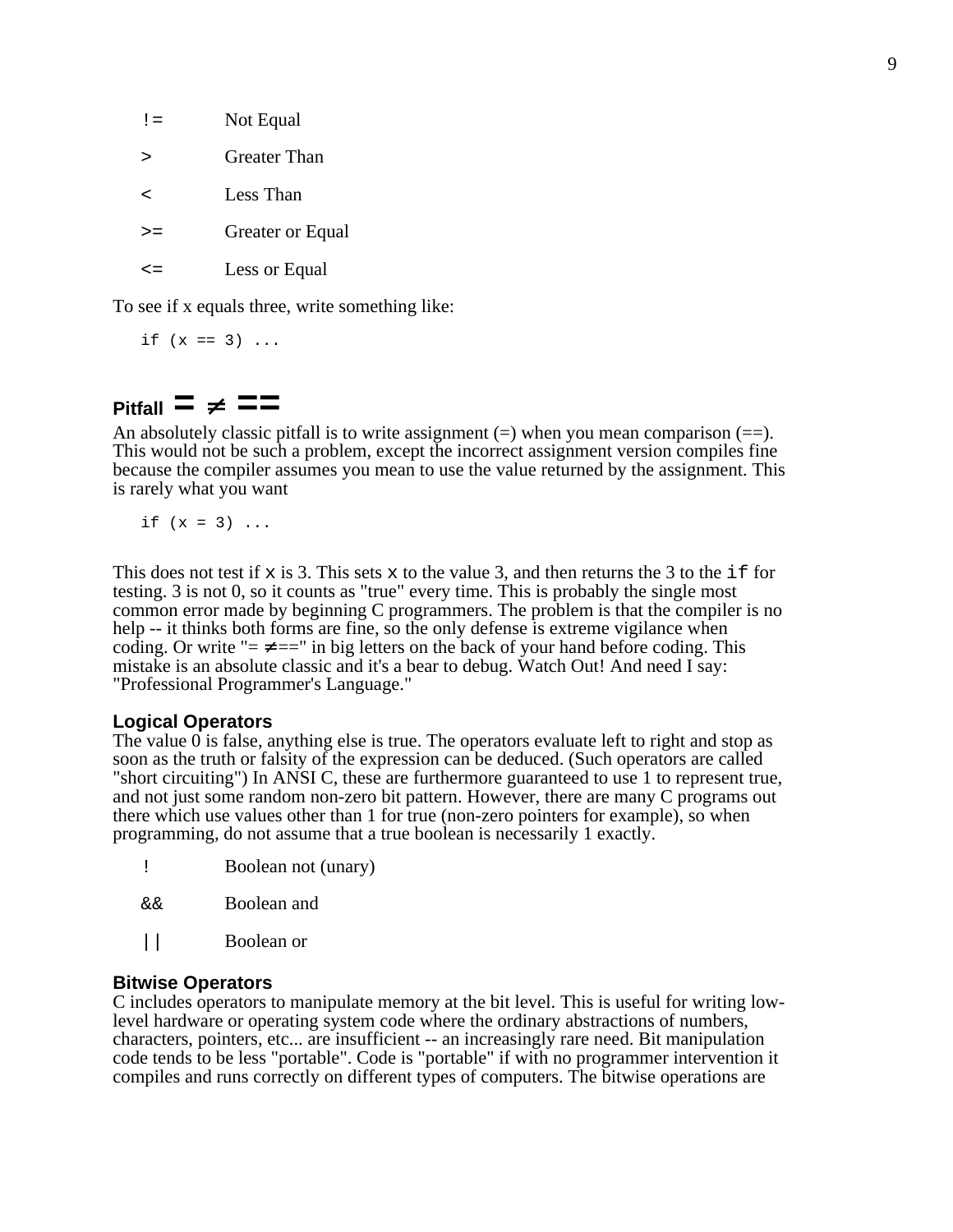typically used with unsigned types. In particular, the shift operations are guaranteed to shift 0 bits into the newly vacated positions when used on unsigned values.

- $\sim$  Bitwise Negation (unary) flip 0 to 1 and 1 to 0 throughout
- & Bitwise And
- | Bitwise Or
- ^ Bitwise Exclusive Or
- >> Right Shift by right hand side (RHS) (divide by power of 2)
- << Left Shift by RHS (multiply by power of 2)

Do not confuse the Bitwise operators with the logical operators. The bitwise connectives are one character wide  $(\&, |)$  while the boolean connectives are two characters wide ( $\&\&$ , ||). The bitwise operators have higher precedence than the boolean operators. The compiler will never help you out with a type error if you use  $\&$  when you meant  $&\&$ . As far as the type checker is concerned, they are identical-- they both take and produce integers since there is no distinct boolean type.

# **Other Assignment Operators**

In addition to the plain = operator, C includes many shorthand operators which represents variations on the basic  $=$ . For example " $+$ =" adds the right hand side to the left hand side.  $x = x + 10$ ; can be reduced to  $x \leftarrow 10$ ; This is most useful if x is a long expression such as the following, and in some cases it may run a little faster.

person->relatives.mom.numChildren += 2; // increase children by 2

Here's the list of assignment shorthand operators...

- $+=, -=$  Increment or decrement by RHS
- $* =$ , /= Multiply or divide by RHS
- %= Mod by RHS >>= Bitwise right shift by RHS (divide by power of 2) <<= Bitwise left shift RHS (multiply by power of 2)  $\&=$ ,  $\vert =$ ,  $\uparrow =$  Bitwise and, or, xor by RHS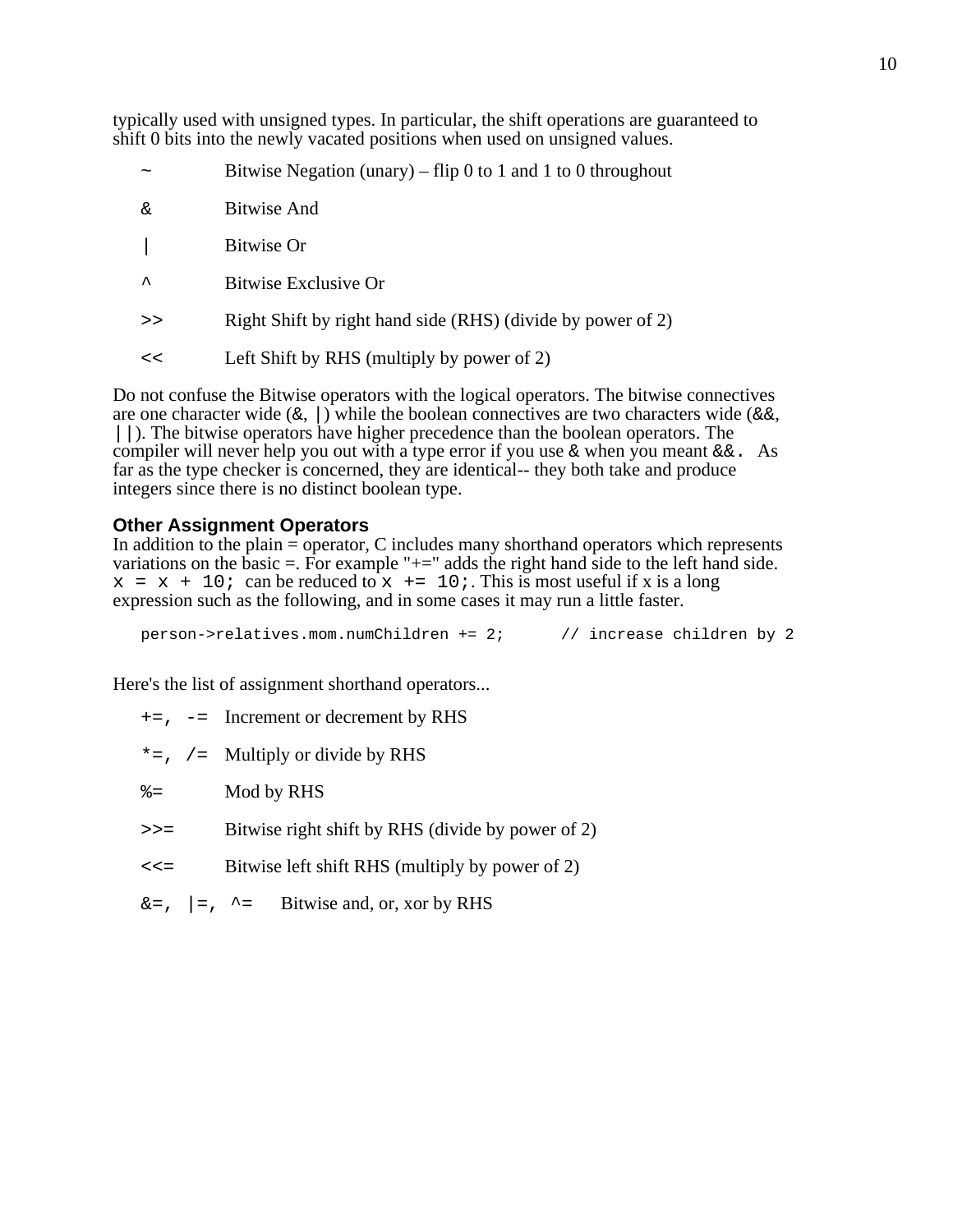# **Section 2 Control Structures**

# **Curly Braces {}**

C uses curly braces ({}) to group multiple statements together. The statements execute in order. Some languages let you declare variables on any line (C++). Other languages insist that variables are declared only at the beginning of functions (Pascal). C takes the middle road -- variables may be declared within the body of a function, but they must follow a '{'. More modern languages like Java and C++ allow you to declare variables on any line, which is handy.

# **If Statement**

Both an if and an if-else are available in C. The *<expression*> can be any valid expression. The parentheses around the expression are required, even if it is just a single variable.

```
if (<expression>) <statement> // simple form with no {}'s or else clause
if (<expression>) { // simple form with {}'s to group statements
  <statement>
  <statement>
}
if (<expression>) { // full then/else form
  <statement>
}
else {
  <statement>
}
```
# **Conditional Expression -or- The Ternary Operator**

The conditional expression can be used as a shorthand for some if-else statements. The general syntax of the conditional operator is:

<expression1> ? <expression2> : <expression3>

This is an expression, not a statement, so it represents a value. The operator works by evaluating expression1. If it is true (non-zero), it evaluates and returns expression2. Otherwise, it evaluates and returns expression3.

The classic example of the ternary operator is to return the smaller of two variables. Every once in a while, the following form is just what you needed. Instead of...

```
if (x < y) {
  min = x;}
else {
  min = y;
}
```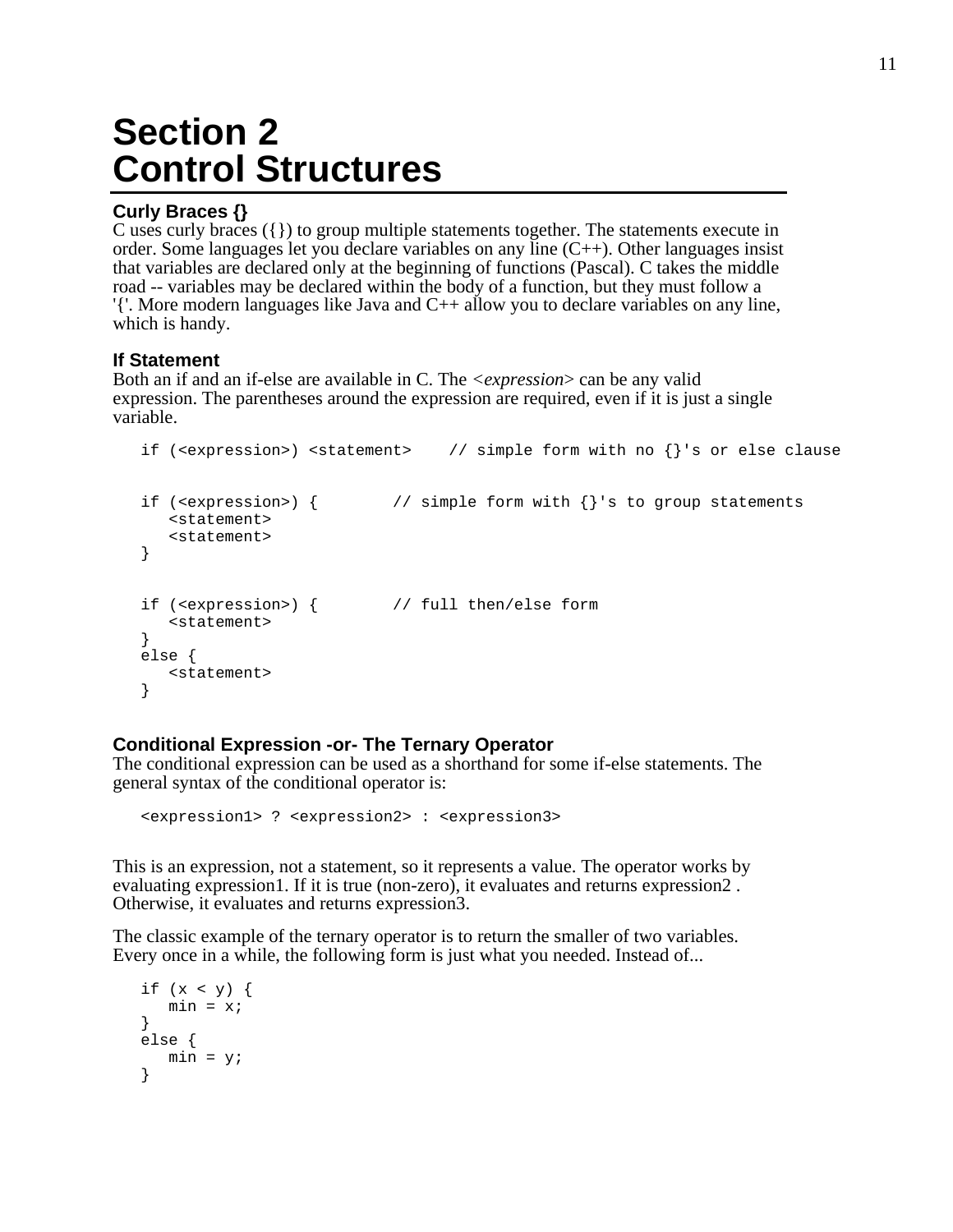You just say...

 $min = (x < y)$  ?  $x : y$ ;

# **Switch Statement**

The switch statement is a sort of specialized form of if used to efficiently separate different blocks of code based on the value of an integer. The switch expression is evaluated, and then the flow of control jumps to the matching const-expression case. The case expressions are typically int or char constants. The switch statement is probably the single most syntactically awkward and error-prone features of the C language.

```
switch (<expression>) {
  case <const-expression-1>:
      <statement>
     break;
   case <const-expression-2>:
     <statement>
     break;
  case <const-expression-3>: // here we combine case 3 and 4
   case <const-expression-4>:
     <statement>
     break;
  default: // optional
     <statement>
}
```
Each constant needs its own case keyword and a trailing colon (:). Once execution has jumped to a particular case, the program will keep running through all the cases from that point down -- this so called "fall through" operation is used in the above example so that expression-3 and expression-4 run the same statements. The explicit break statements are necessary to exit the switch. Omitting the break statements is a common error -- it compiles, but leads to inadvertent fall-through behavior.

Why does the switch statement fall-through behavior work the way it does? The best explanation I can think of is that originally C was developed for an audience of assembly language programmers. The assembly language programmers were used to the idea of a jump table with fall-through behavior, so that's the way C does it (it's also relatively easy to implement it this way.) Unfortunately, the audience for C is now quite different, and the fall-through behavior is widely regarded as a terrible part of the language.

#### **While Loop**

The while loop evaluates the test expression before every loop, so it can execute zero times if the condition is initially false. It requires the parenthesis like the if.

```
while (<expression>) {
  <statement>
}
```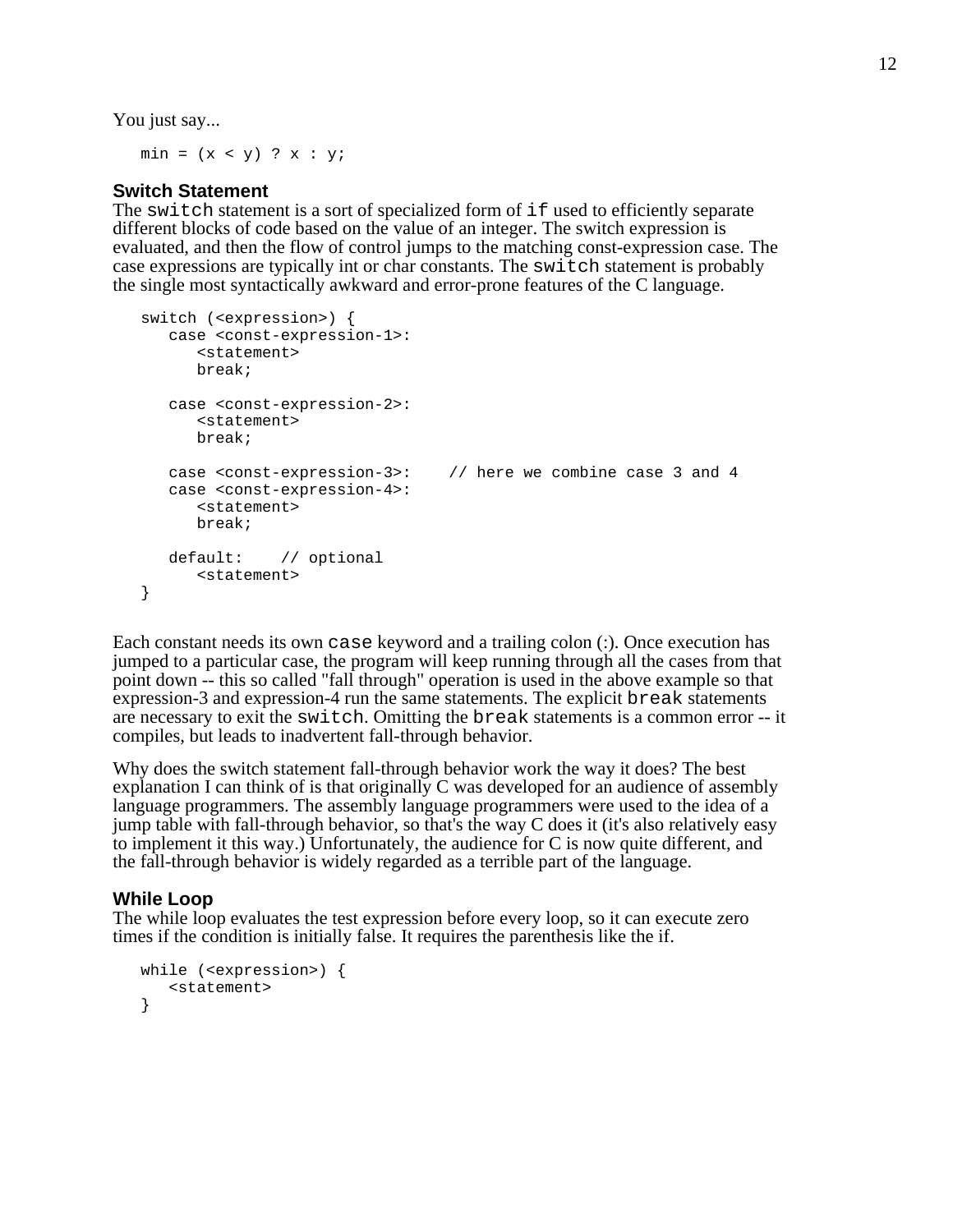#### **Do-While Loop**

Like a while, but with the test condition at the bottom of the loop. The loop body will always execute at least once. The do-while is an unpopular area of the language, most everyone tries to use the straight while if at all possible.

```
do {
   <statement>
} while (<expression>)
```
# **For Loop**

The for loop in C is the most general looping construct. The loop header contains three parts: an initialization, a continuation condition, and an action.

```
for (<initialization>; <continuation>; <action>) {
   <statement>
}
```
The initialization is executed once before the body of the loop is entered. The loop continues to run as long as the continuation condition remains true (like a while). After every execution of the loop, the action is executed. The following example executes 10 times by counting 0..9. Many loops look very much like the following...

```
for (i = 0; i < 10; i++) {
  <statement>
}
```
C programs often have series of the form 0..(some\_number-1). It's idiomatic in C for the above type loop to start at 0 and use  $\lt$  in the test so the series runs up to but not equal to the upper bound. In other languages you might start at 1 and use  $\leq$  in the test.

Each of the three parts of the for loop can be made up of multiple expressions separated by commas. Expressions separated by commas are executed in order, left to right, and represent the value of the last expression. (See the string-reverse example below for a demonstration of a complex for loop.)

#### **Break**

The break statement will move control outside a loop or switch statement. Stylistically speaking, break has the potential to be a bit vulgar. It's preferable to use a straight while with a single test at the top if possible. Sometimes you are forced to use a break because the test can occur only somewhere in the midst of the statements in the loop body. To keep the code readable, be sure to make the break obvious -- forgetting to account for the action of a break is a traditional source of bugs in loop behavior.

```
while (<expression>) {
  <statement>
   <statement>
   if (<condition which can only be evaluated here>)
      break;
   <statement>
   <statement>
}
// control jumps down here on the break
```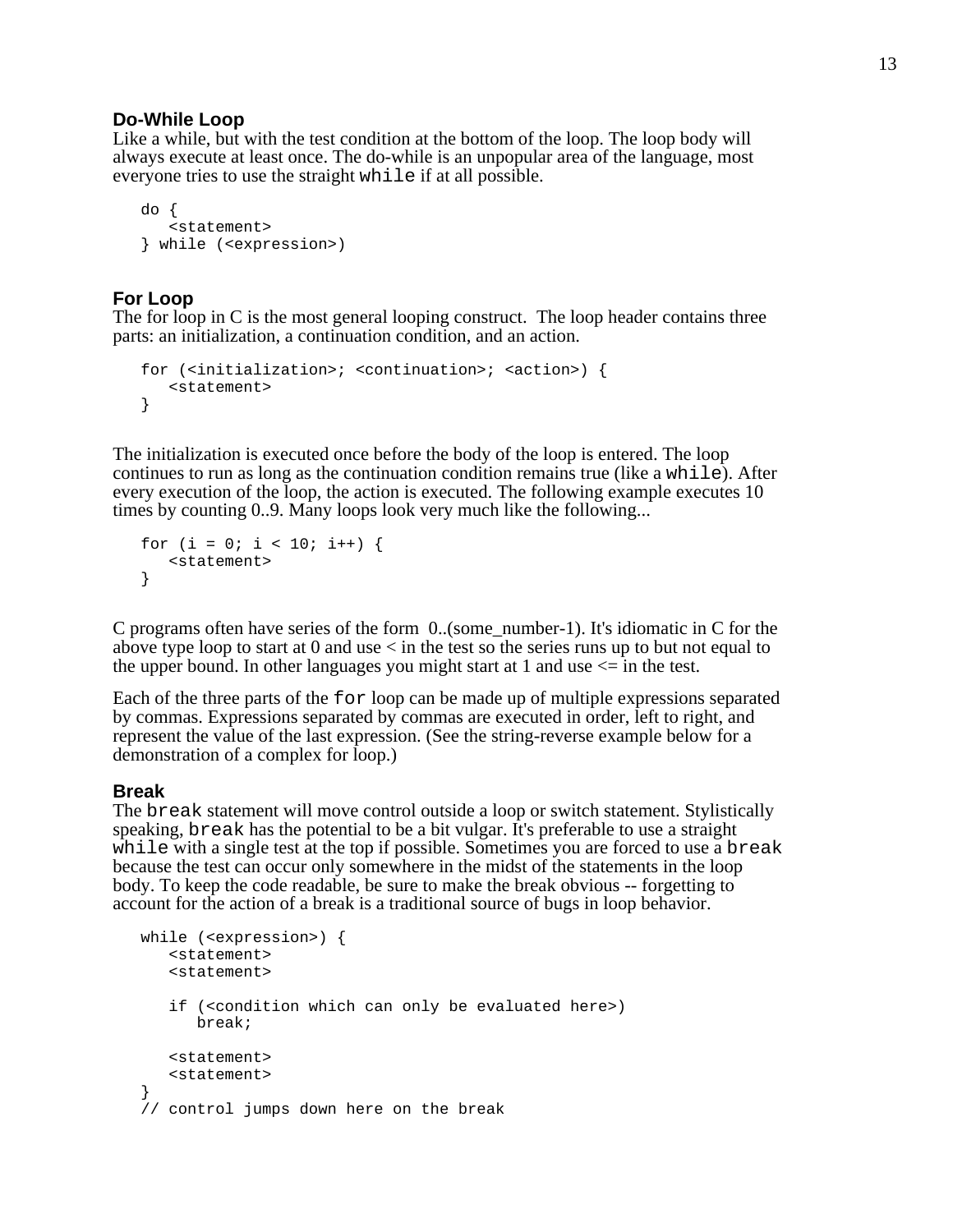The break does not work with if. It only works in loops and switches. Thinking that a break refers to an if when it really refers to the enclosing while has created some high quality bugs. When using a break, it's nice to write the enclosing loop to iterate in the most straightforward, obvious, normal way, and then use the break to explicitly catch the exceptional, weird cases.

# **Continue**

The continue statement causes control to jump to the bottom of the loop, effectively skipping over any code below the continue. As with break, this has a reputation as being vulgar, so use it sparingly. You can almost always get the effect more clearly using an if inside your loop.

```
while (<expression>) {
   ...
   if (<condition>)
     continue;
   ...
   ...
   // control jumps here on the continue
}
```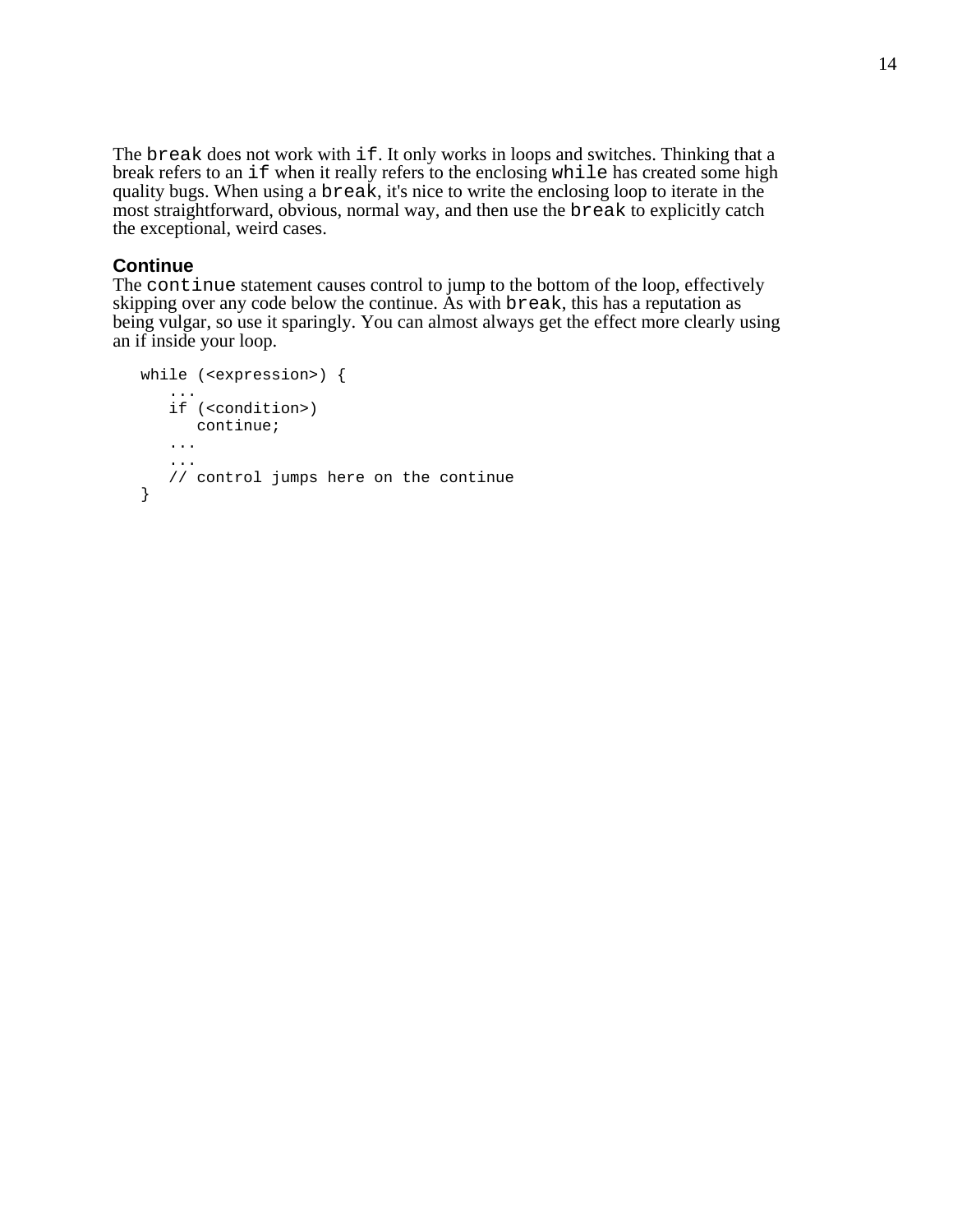# **Section 3 Complex Data Types**

C has the usual facilities for grouping things together to form composite types-- arrays and records (which are called "structures"). The following definition declares a type called "struct fraction" that has two integer sub fields named "numerator" and "denominator". If you forget the semicolon it tends to produce a syntax error in whatever thing follows the struct declaration.

```
struct fraction {
  int numerator;
  int denominator;
}; // Don't forget the semicolon!
```
This declaration introduces the type struct fraction (both words are required) as a new type. C uses the period (.) to access the fields in a record. You can copy two records of the same type using a single assignment statement, however == does not work on structs.

```
struct fraction f1, f2; \frac{1}{2} // declare two fractions
f1.numerator = 22;
f1.denominator = 7;
f2 = f1; // this copies over the whole struct
```
# **Arrays**

The simplest type of array in C is one which is declared and used in one place. There are more complex uses of arrays which I will address later along with pointers. The following declares an array called scores to hold 100 integers and sets the first and last elements. C arrays are always indexed from 0. So the first int in scores array is scores[0] and the last is scores[99].

```
int scores[100];
scores[0] = 13; // set first element
scores[99] = 42; // set last element
```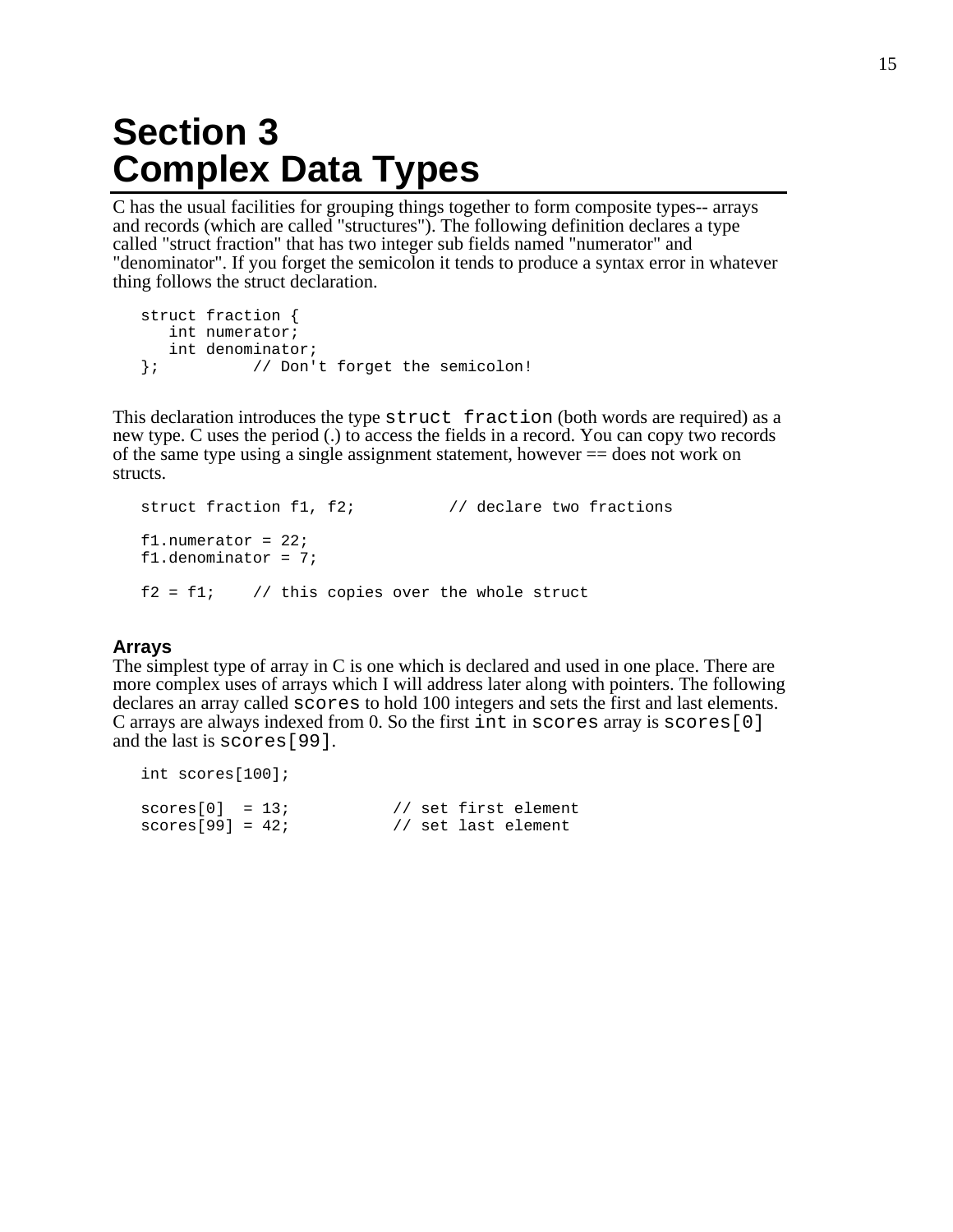

It's a very common error to try to refer to non-existent scores[100] element. C does not do any run time or compile time bounds checking in arrays. At run time the code will just access or mangle whatever memory it happens to hit and crash or misbehave in some unpredictable way thereafter. "Professional programmer's language." The convention of numbering things  $0 \ldots$  (number of things  $-1$ ) pervades the language. To best integrate with C and other C programmers, you should use that sort of numbering in your own data structures as well.

#### **Multidimensional Arrays**

The following declares a two-dimensional 10 by 10 array of integers and sets the first and last elements to be 13.

```
int board [10][10];
board[0][0] = 13;board[9][9] = 13;
```
The implementation of the array stores all the elements in a single contiguous block of memory. The other possible implementation would be a combination of several distinct one dimensional arrays -- that's not how C does it. In memory, the array is arranged with the elements of the rightmost index next to each other. In other words, board [1][8] comes right before board[1][9] in memory.

(highly optional efficiency point) It's typically efficient to access memory which is near other recently accessed memory. This means that the most efficient way to read through a chunk of the array is to vary the rightmost index the most frequently since that will access elements that are near each other in memory.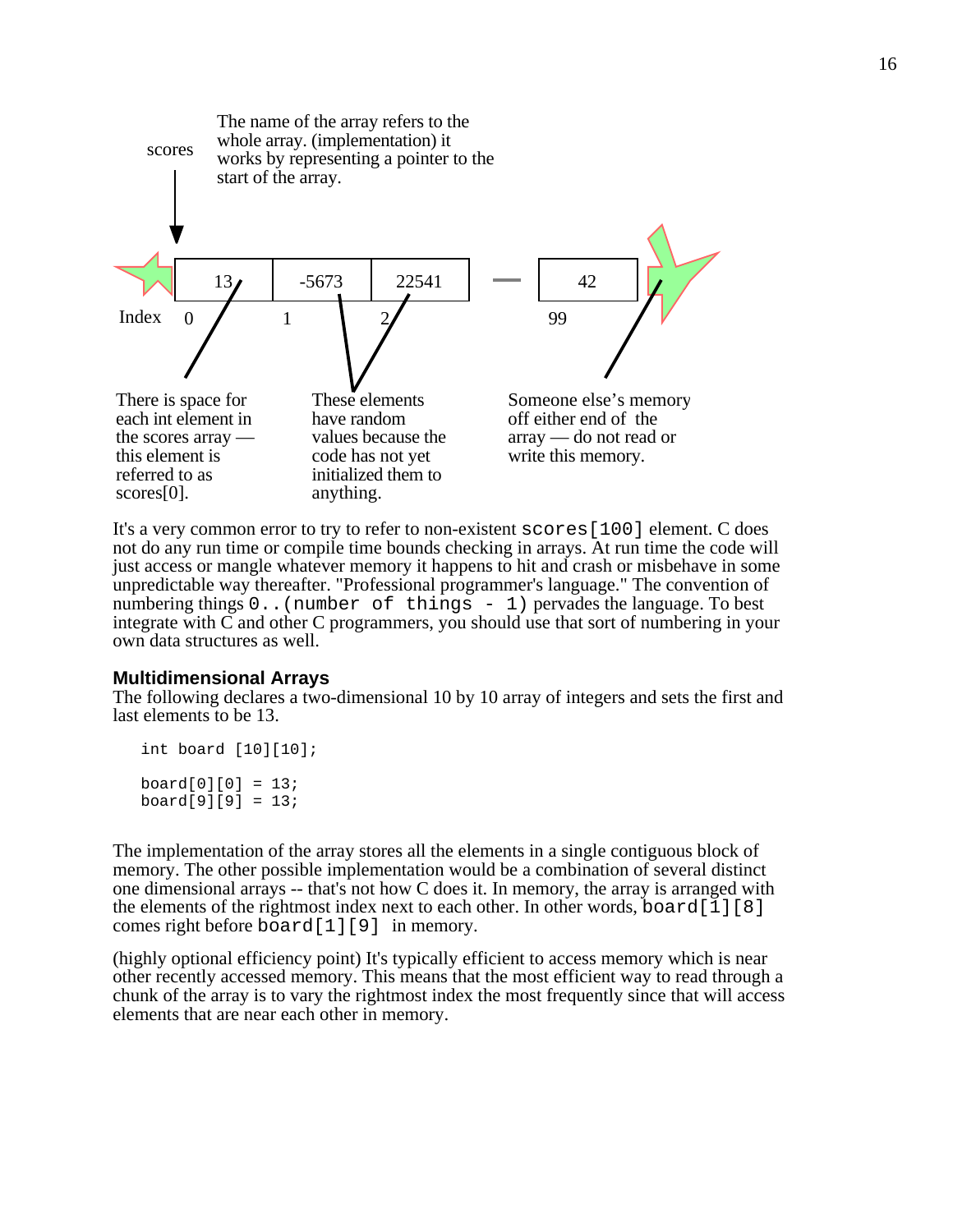# **Array of Structs**

The following declares an array named "numbers" which holds 1000 struct fraction's.

```
struct fraction numbers[1000];
numbers[0].numerator = 22; \frac{1}{2} /* set the 0th struct fraction */
numbers[0].denominator = 7;
```
Here's a general trick for unraveling C variable declarations: look at the right hand side and imagine that it is an expression. The type of that expression is the left hand side. For the above declarations, an expression which looks like the right hand side (numbers  $[1000]$ , or really anything of the form numbers  $[...]$ ) will be the type on the left hand side (struct fraction).

#### **Pointers**

A pointer is a value which represents a reference to another value sometimes known as the pointer's "pointee". Hopefully you have learned about pointers somewhere else, since the preceding sentence is probably inadequate explanation. This discussion will concentrate on the syntax of pointers in C -- for a much more complete discussion of pointers and their use see http://cslibrary.stanford.edu/102/, Pointers and Memory.

#### **Syntax**

Syntactically C uses the asterisk or "star" (\*) to indicate a pointer. C defines pointer types based on the type pointee. A char<sup>\*</sup> is type of pointer which refers to a single char. a struct fraction\* is type of pointer which refers to a struct fraction.

```
int* intPtr; // declare an integer pointer variable intPtr
char* charPtr; // declares a character pointer --
               // a very common type of pointer
// Declare two struct fraction pointers
// (when declaring multiple variables on one line, the *
// should go on the right with the variable)
struct fraction *f1, *f2;
```
# **The Floating "\*"**

In the syntax, the star is allowed to be anywhere between the base type and the variable name. Programmer's have their own conventions-- I generally stick the \* on the left with the type. So the above declaration of intPtr could be written equivalently...

```
int *intPtr; // these are all the same
int * intPtr;
int* intPtr;
```
# **Pointer Dereferencing**

We'll see shortly how a pointer is set to point to something -- for now just assume the pointer points to memory of the appropriate type. In an expression, the unary \* to the left of a pointer dereferences it to retrieve the value it points to. The following drawing shows the types involved with a single pointer pointing to a struct fraction.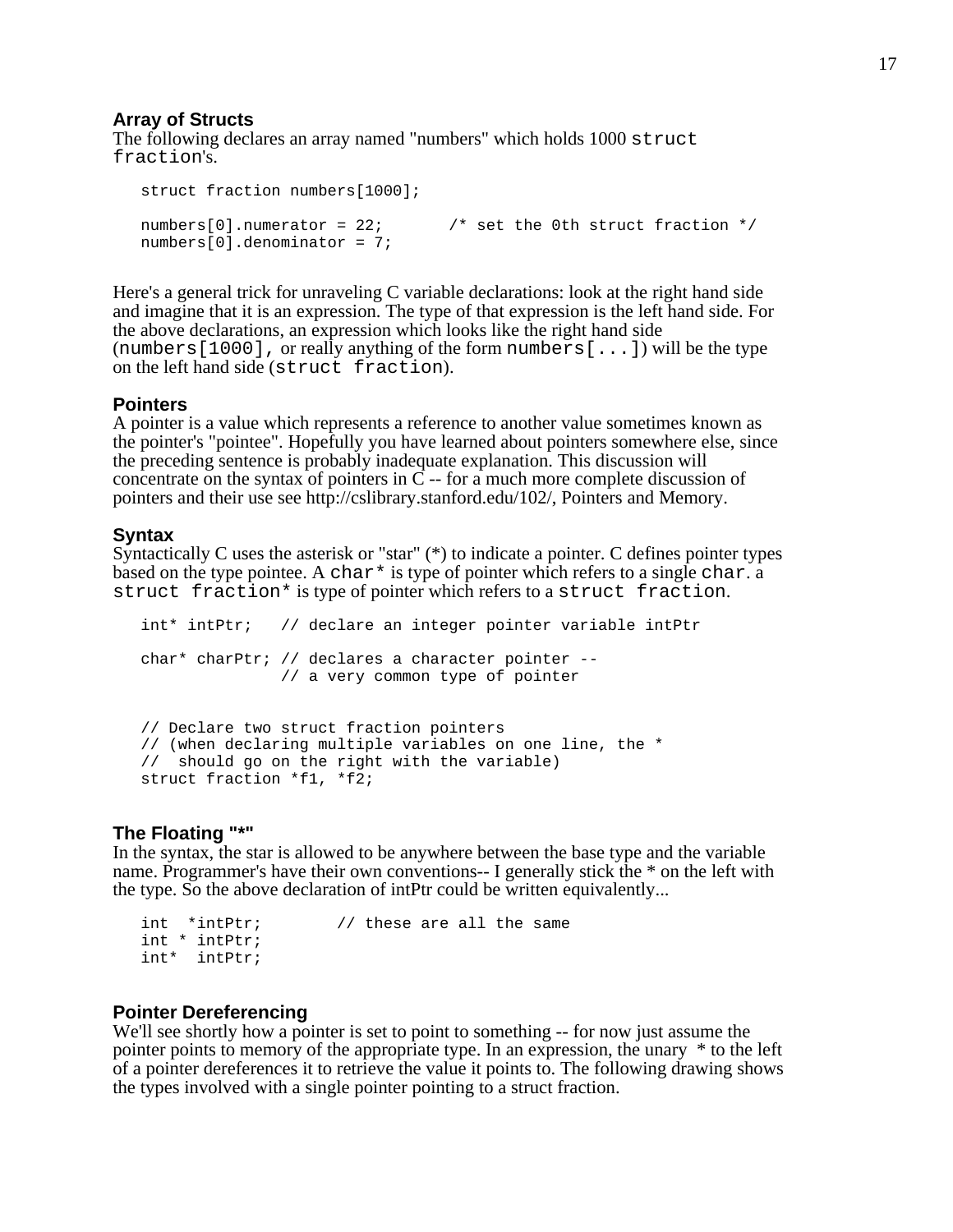struct fraction\* f1;



There's an alternate, more readable syntax available for dereferencing a pointer to a struct. A "->" at the right of the pointer can access any of the fields in the struct. So the reference to the numerator field could be written f1->numerator.

Here are some more complex declarations...

```
struct fraction** fp; \frac{1}{2} // a pointer to a pointer to a struct fraction
struct fraction fract_array[20]; // an array of 20 struct fractions
struct fraction* fract_ptr_array[20]; // an array of 20 pointers to
                                       // struct fractions
```
One nice thing about the C type syntax is that it avoids the circular definition problems which come up when a pointer structure needs to refer to itself. The following definition defines a node in a linked list. Note that no preparatory declaration of the node pointer type is necessary.

```
struct node {
   int data;
   struct node* next;
};
```
#### **The & Operator**

The & operator is one of the ways that pointers are set to point to things. The & operator computes a pointer to the argument to its right. The argument can be any variable which takes up space in the stack or heap (known as an "LValue" technically). So  $\&\text{i}$  and  $\&$  (f1->numerator) are ok, but  $&6$  is not. Use & when you have some memory, and you want a pointer to that memory.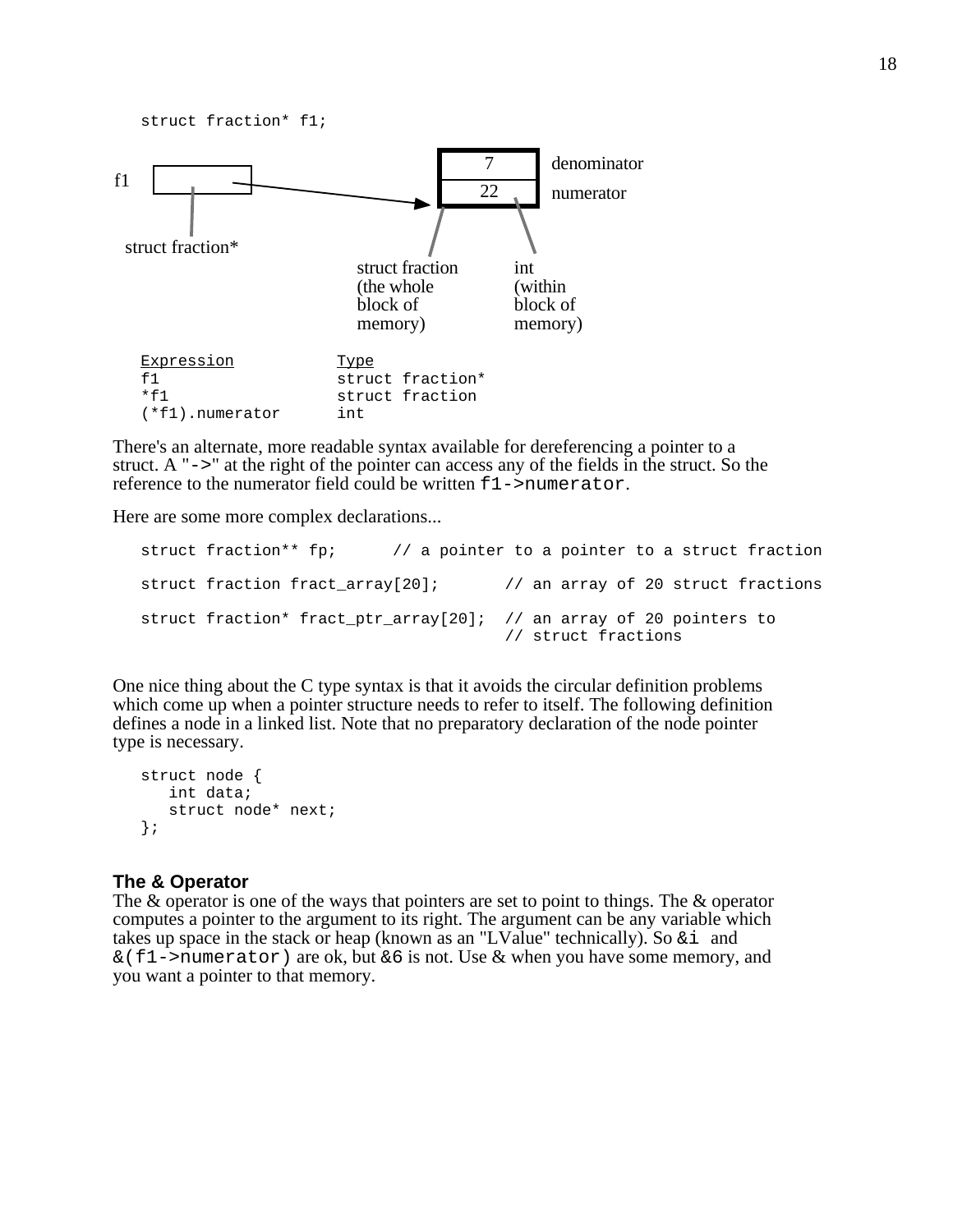```
void foo() {
   int* p; // p is a pointer to an integer
   int i; // i is an integer
   p = &i; // Set p to point to i
   *p = 13; // Change what p points to -- in this case i -- to 13
   // At this point i is 13. So is *p. In fact *p is i.
}
      p
```
When using a pointer to an object created with  $\epsilon$ , it is important to only use the pointer so long as the object exists. A local variable exists only as long as the function where it is declared is still executing (we'll see functions shortly). In the above example, i exists only as long as foo() is executing. Therefore any pointers which were initialized with  $\&$  i are valid only as long as  $f \circ \circ$  () is executing. This "lifetime" constraint of local memory is standard in many languages, and is something you need to take into account when using the & operator.

### **NULL**

A pointer can be assigned the value 0 to explicitly represent that it does not currently have a pointee. Having a standard representation for "no current pointee" turns out to be very handy when using pointers. The constant NULL is defined to be 0 and is typically used when setting a pointer to NULL. Since it is just 0, a NULL pointer will behave like a boolean false when used in a boolean context. Dereferencing a NULL pointer is an error which, if you are lucky, the computer will detect at runtime -- whether the computer detects this depends on the operating system.

#### **Pitfall -- Uninitialized Pointers**

i 13

When using pointers, there are two entities to keep track of. The pointer and the memory it is pointing to, sometimes called the "pointee". There are three things which must be done for a pointer/pointee relationship to work...

- (1) The pointer must be declared and allocated
- (2) The pointee must be declared and allocated
- (3) The pointer (1) must be initialized so that it points to the pointee (2)

The most common pointer related error of all time is the following: Declare and allocate the pointer (step 1). Forget step 2 and/or 3. Start using the pointer as if it has been setup to point to something. Code with this error frequently compiles fine, but the runtime results are disastrous. Unfortunately the pointer does not point anywhere good unless (2) and (3) are done, so the run time dereference operations on the pointer with \* will misuse and trample memory leading to a random crash at some point.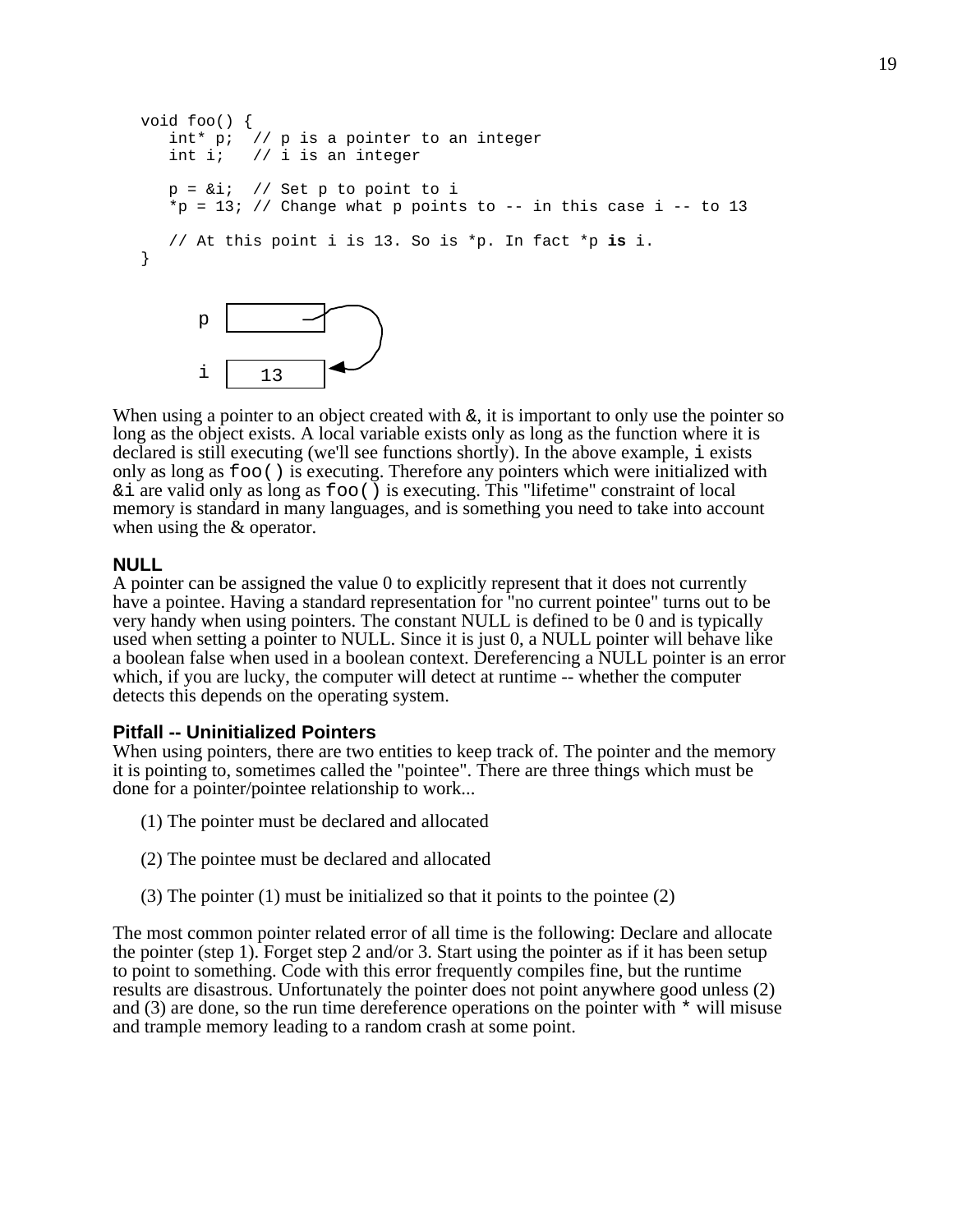```
{
   int* p;
   *p = 13; // NO NO NO p does not point to an int yet
               // this just overwrites a random area in memory
}
                                        2OW \overline{ }p
           -14346
      i
```
Of course your code won't be so trivial, but the bug has the same basic form: declare a pointer, but forget to set it up to point to a particular pointee.

#### **Using Pointers**

Declaring a pointer allocates space for the pointer itself, **but it does not allocate space for the pointee**. The pointer must be set to point to something before you can dereference it.

Here's some code which doesn't do anything useful, but which does demonstrate (1) (2) (3) for pointer use correctly...

```
int* p; // (1) allocate the pointer
int i; \frac{1}{2} (2) allocate pointee
struct fraction f1; // (2) allocate pointee
p = \&i; // (3) setup p to point to i
*p = 42; // ok to use p since it's setup
p = \&(f1.numerator); // (3) setup p to point to a different int
*_{p} = 22;
p = \&(f1.denominator); // (3)
*_{D} = 7;
```
So far we have just used the  $\&$  operator to create pointers to simple variables such as i. Later, we'll see other ways of getting pointers with arrays and other techniques.

# **C Strings**

C has minimal support of character strings. For the most part, strings operate as ordinary arrays of characters. Their maintenance is up to the programmer using the standard facilities available for arrays and pointers. C does include a standard library of functions which perform common string operations, but the programmer is responsible for the managing the string memory and calling the right functions. Unfortunately computations involving strings are very common, so becoming a good C programmer often requires becoming adept at writing code which manages strings which means managing pointers and arrays.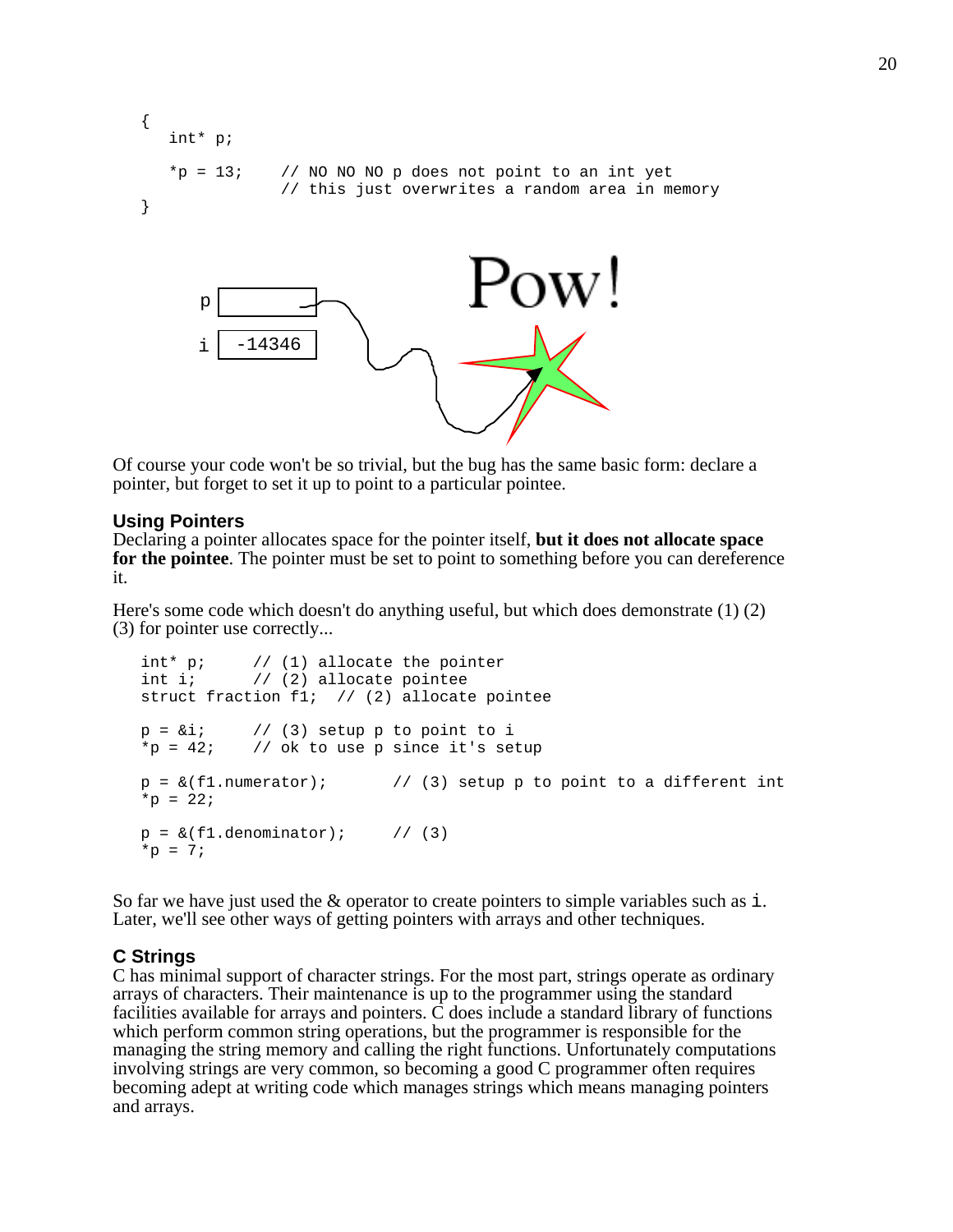A C string is just an array of char with the one additional convention that a "null" character ('\0') is stored after the last real character in the array to mark the end of the string. The compiler represents string constants in the source code such as "binky" as arrays which follow this convention. The string library functions (see the appendix for a partial list) operate on strings stored in this way. The most useful library function is strcpy(char dest[], const char source[]); which copies the bytes of one string over to another. The order of the arguments to strcpy() mimics the arguments in of '=' -- the right is assigned to the left. Another useful string function is strlen(const char string[]); which returns the number of characters in C string not counting the trailing  $\sqrt{0}$ .

Note that the regular assignment operator (=) does **not** do string copying which is why strcpy() is necessary. See Section 6, Advanced Pointers and Arrays, for more detail on how arrays and pointers work.

The following code allocates a 10 char array and uses strcpy() to copy the bytes of the string constant "binky" into that local array.

```
{
   char localString[10];
   strcpy(localString, "binky");
}
```

```
localString
```


The memory drawing shows the local variable localString with the string "binky" copied into it. The letters take up the first 5 characters and the '\0' char marks the end of the string after the 'y'. The x's represent characters which have not been set to any particular value.

If the code instead tried to store the string "I enjoy languages which have good string support" into localString, the code would just crash at run time since the 10 character array can contain at most a 9 character string. The large string will be written passed the right hand side of localString, overwriting whatever was stored there.

# **String Code Example**

Here's a moderately complex for loop which reverses a string stored in a local array. It demonstrates calling the standard library functions strcpy() and strlen() and demonstrates that a string really is just an array of characters with a '\0' to mark the effective end of the string. Test your C knowledge of arrays and for loops by making a drawing of the memory for this code and tracing through its execution to see how it works.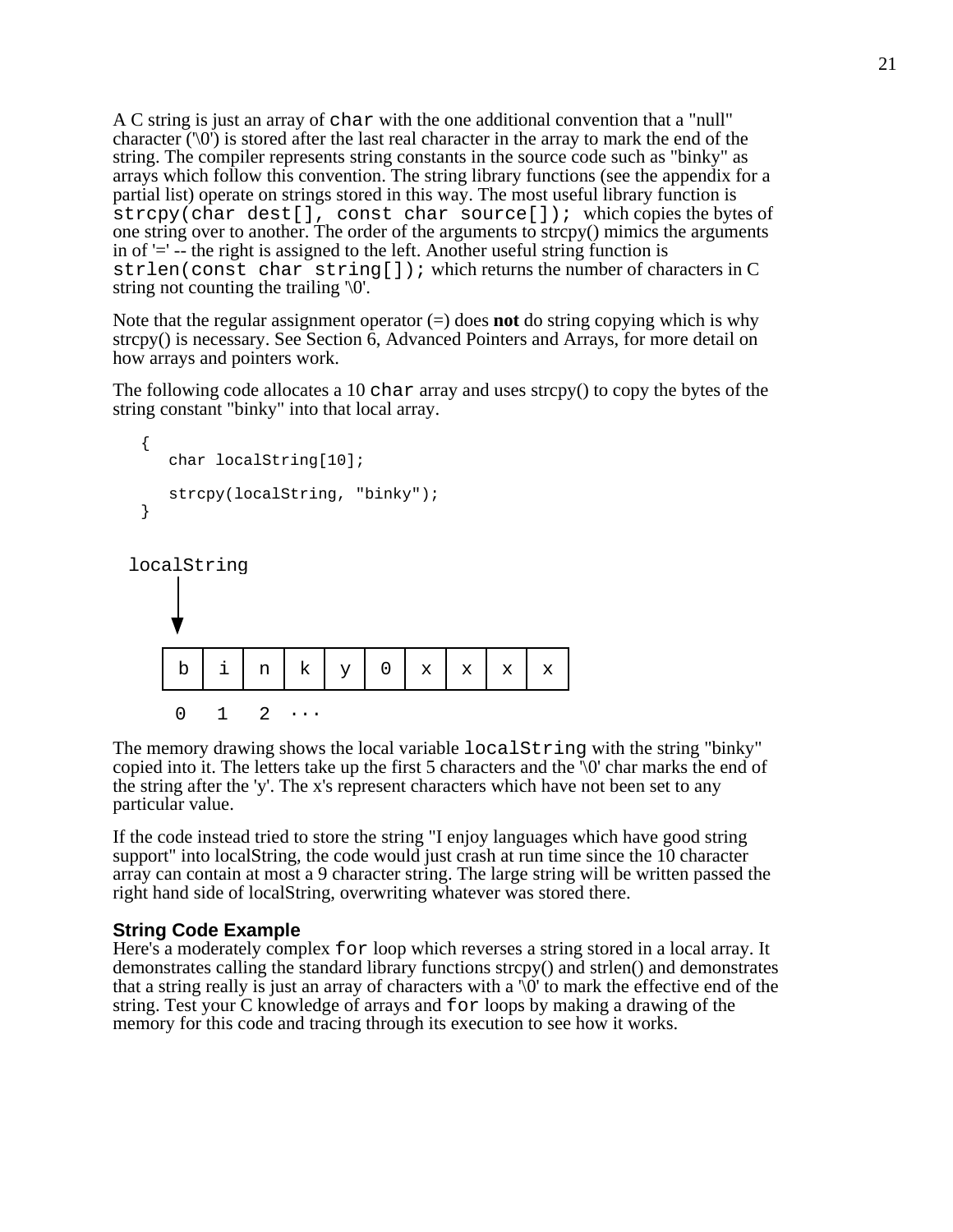```
{
char string[1000]; // string is a local 1000 char array
int len;
strcpy(string, "binky");
len = strlen(string);
/*
 Reverse the chars in the string:
  i starts at the beginning and goes up
  j starts at the end and goes down
 i/j exchange their chars as they go until they meet
*/
int i, j;
char temp;
for (i = 0, j = len - 1; i < j; i++, j--) {
  temp = string[i];string[i] = string[j];string[j] = temp;}
// at this point the local string should be "yknib"
}
```
# **"Large Enough" Strings**

The convention with C strings is that the owner of the string is responsible for allocating array space which is "large enough" to store whatever the string will need to store. Most routines do not check that size of the string memory they operate on, they just assume its big enough and blast away. Many, many programs contain declarations like the following...

```
{
   char localString[1000];
   ...
}
```
The program works fine so long as the strings stored are 999 characters or shorter. Someday when the program needs to store a string which is 1000 characters or longer, then it crashes. Such array-not-quite-big-enough problems are a common source of bugs, and are also the source of so called "buffer overflow" security problems. This scheme has the additional disadvantage that most of the time when the array is storing short strings, 95% of the memory reserved is actually being wasted. A better solution allocates the string dynamically in the heap, so it has just the right size.

To avoid buffer overflow attacks, production code should check the size of the data first, to make sure it fits in the destination string. See the strlcpy() function in Appendix A.

#### **char\***

Because of the way C handles the types of arrays, the type of the variable localString above is essentially char\*. C programs very often manipulate strings using variables of type  $char*$  which point to arrays of characters. Manipulating the actual chars in a string requires code which manipulates the underlying array, or the use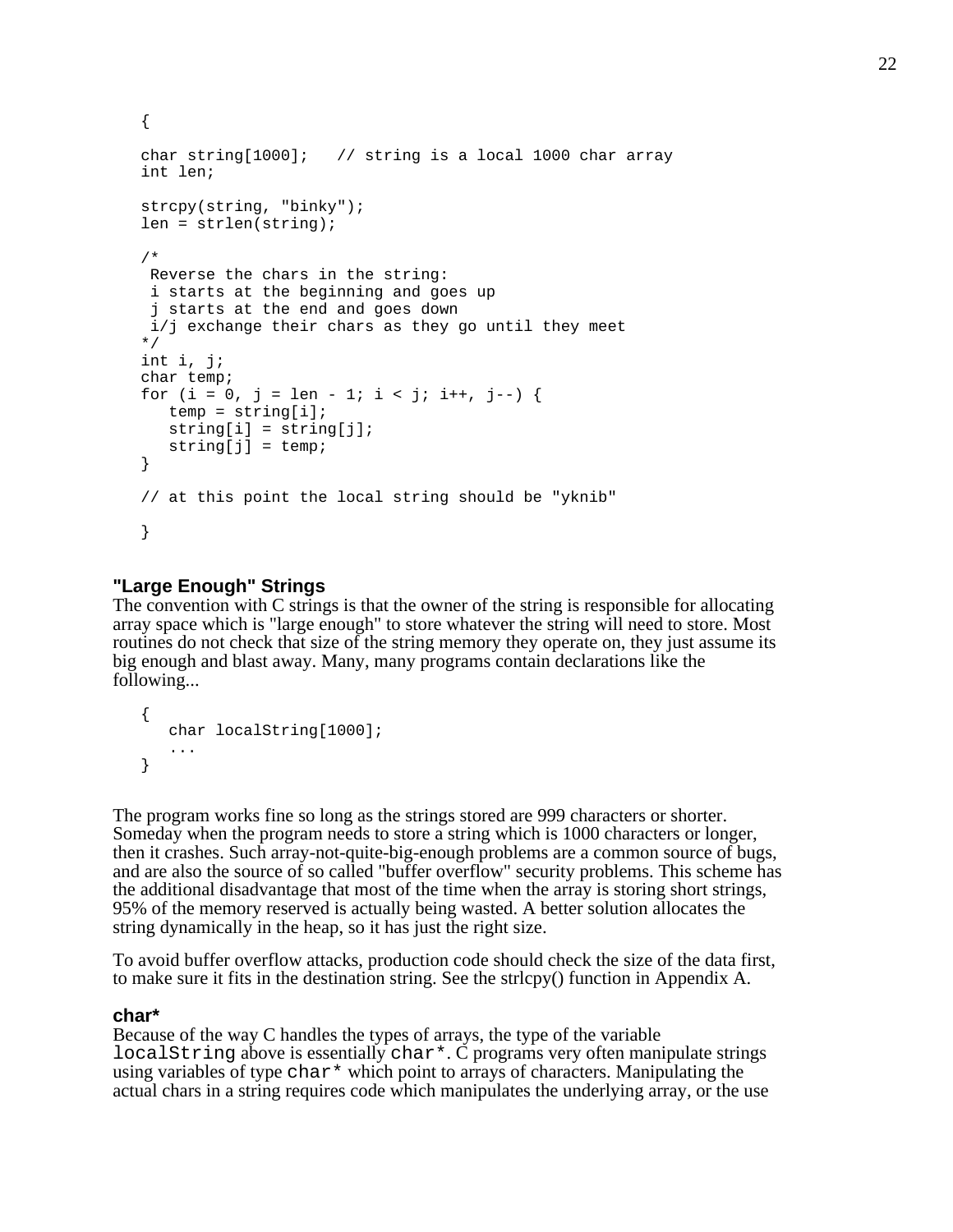of library functions such as strcpy() which manipulate the array for you. See Section 6 for more detail on pointers and arrays.

# **TypeDef**

A typedef statement introduces a shorthand name for a type. The syntax is...

```
typedef <type> <name>;
```
The following defines Fraction type to be the type (struct fraction). C is case sensitive, so fraction is different from Fraction. It's convenient to use typedef to create types with upper case names and use the lower-case version of the same word as a variable.

```
typedef struct fraction Fraction;
Fraction fraction; // Declare the variable "fraction" of type "Fraction"
                    // which is really just a synonym for "struct fraction".
```
The following typedef defines the name Tree as a standard pointer to a binary tree node where each node contains some data and "smaller" and "larger" subtree pointers.

```
typedef struct treenode* Tree;
struct treenode {
  int data;
  Tree smaller, larger; // equivalently, this line could say
}; // "struct treenode *smaller, *larger"
```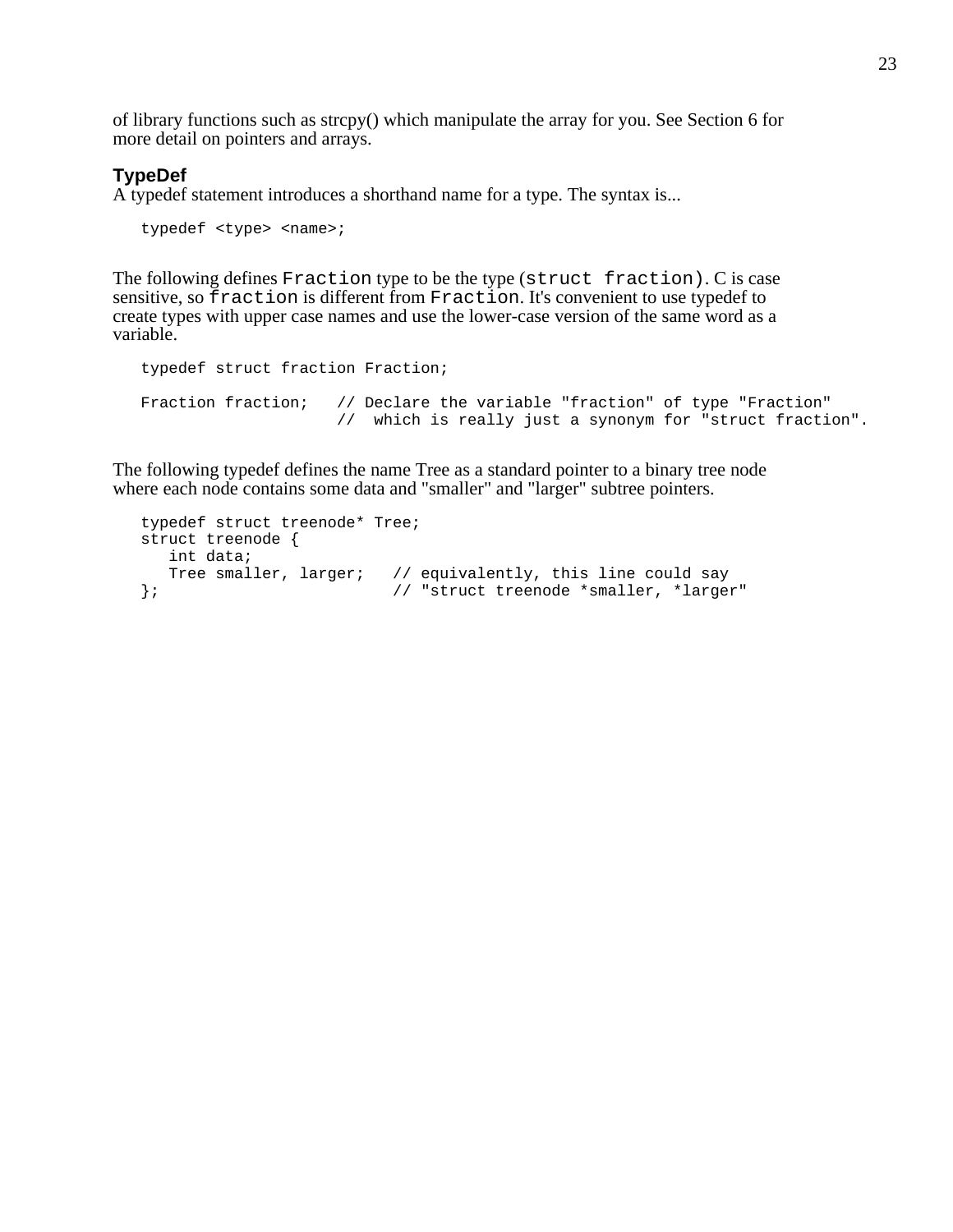# **Section 4 Functions**

All languages have a construct to separate and package blocks of code. C uses the "function" to package blocks of code. This article concentrates on the syntax and peculiarities of C functions. The motivation and design for dividing a computation into separate blocks is an entire discipline in its own.

A function has a name, a list of arguments which it takes when called, and the block of code it executes when called. C functions are defined in a text file and the names of all the functions in a C program are lumped together in a single, flat namespace. The special function called "main" is where program execution begins. Some programmers like to begin their function names with Upper case, using lower case for variables and parameters, Here is a simple C function declaration. This declares a function named Twice which takes a single int argument named num. The body of the function computes the value which is twice the num argument and returns that value to the caller.

```
/*
 Computes double of a number.
 Works by tripling the number, and then subtracting to get back to double.
*/
static int Twice(int num) {
  int result = num * 3;
  result = result - num;
  return(result);
}
```
# **Syntax**

The keyword "static" defines that the function will only be available to callers in the file where it is declared. If a function needs to be called from another file, the function cannot be static and will require a prototype -- see prototypes below. The static form is convenient for utility functions which will only be used in the file where they are declared. Next , the "int" in the function above is the type of its return value. Next comes name of the function and its list of parameters. When referring to a function by name in documentation or other prose, it's a convention to keep the parenthesis () suffix, so in this case I refer to the function as "Twice()". The parameters are listed with their types and names, just like variables.

Inside the function, the parameter num and the local variable result are "local" to the function -- they get their own memory and exist only so long as the function is executing. This independence of "local" memory is a standard feature of most languages (See CSLibrary/102 for the detailed discussion of local memory).

The "caller" code which calls Twice() looks like...

```
int num = 13;
int a = 1;
int b = 2ia = \text{Twice}(a); // call \text{Twice}(a) passing the value of a
b = \text{Twice}(b + \text{num}); // call \text{Twice}(b) passing the value b + \text{num}1/2 a == 2
1/ b = 30// num == 13 (this num is totally independent of the "num" local to Twice()
```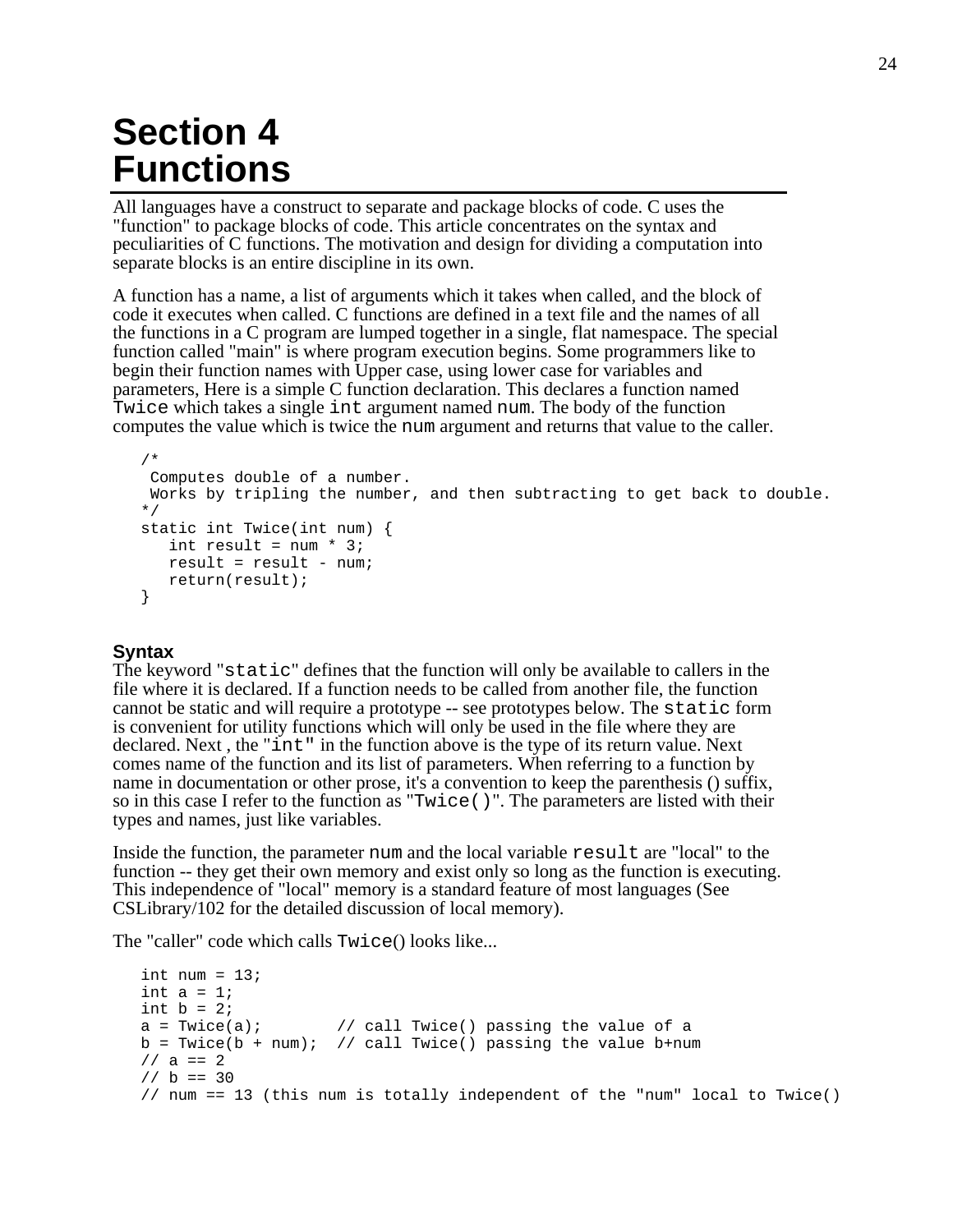Things to notice...

- (vocabulary) The expression passed to a function by its caller is called the "actual parameter" -- such as "a" and "b + num" above. The parameter storage local to the function is called the "formal parameter" such as the "num" in "static int Twice(int num)".
- Parameters are passed "by value" that means there is a single copying assignment operation (=) from each actual parameter to set each formal parameter. The actual parameter is evaluated in the caller's context, and then the value is copied into the function's formal parameter just before the function begins executing. The alternative parameter mechanism is "by reference" which C does not implement directly, but which the programmer can implement manually when needed (see below). When a parameter is a struct, it is copied.
- The variables local to Twice(), num and result, only exist temporarily while Twice() is executing. This is the standard definition for "local" storage for functions.
- The return at the end of Twice() computes the return value and exits the function. Execution resumes with the caller. There can be multiple return statements within a function, but it's good style to at least have one at the end if a return value needs to be specified. Forgetting to account of a return somewhere in the middle of a function is a traditional source of bugs.

# **C-ing and Nothingness -- void**

void is a type formalized in ANSI C which means "nothing". To indicate that a function does not return anything, use void as the return type. Also, by convention, a pointer which does not point to any particular type is declared as  $\text{void}^*$ . Sometimes  $\text{void}^*$  is used to force two bodies of code to not depend on each other where  $\text{void}^*$  translates roughly to "this points to something, but I'm not telling you (the client) the type of the pointee exactly because you do not really need to know." If a function does not take any parameters, its parameter list is empty, or it can contain the keyword void but that style is now out of favor.

```
void TakesAnIntAndReturnsNothing(int anInt);
int TakesNothingAndReturnsAnInt();
int TakesNothingAndReturnsAnInt(void); // equivalent syntax for above
```
# **Call by Value vs. Call by Reference**

C passes parameters "by value" which means that the actual parameter values are copied into local storage. The caller and callee functions do not share any memory -- they each have their own copy. This scheme is fine for many purposes, but it has two disadvantages.

1) Because the callee has its own copy, modifications to that memory are not communicated back to the caller. Therefore, value parameters do not allow the callee to communicate back to the caller. The function's return value can communicate some information back to the caller, but not all problems can be solved with the single return value.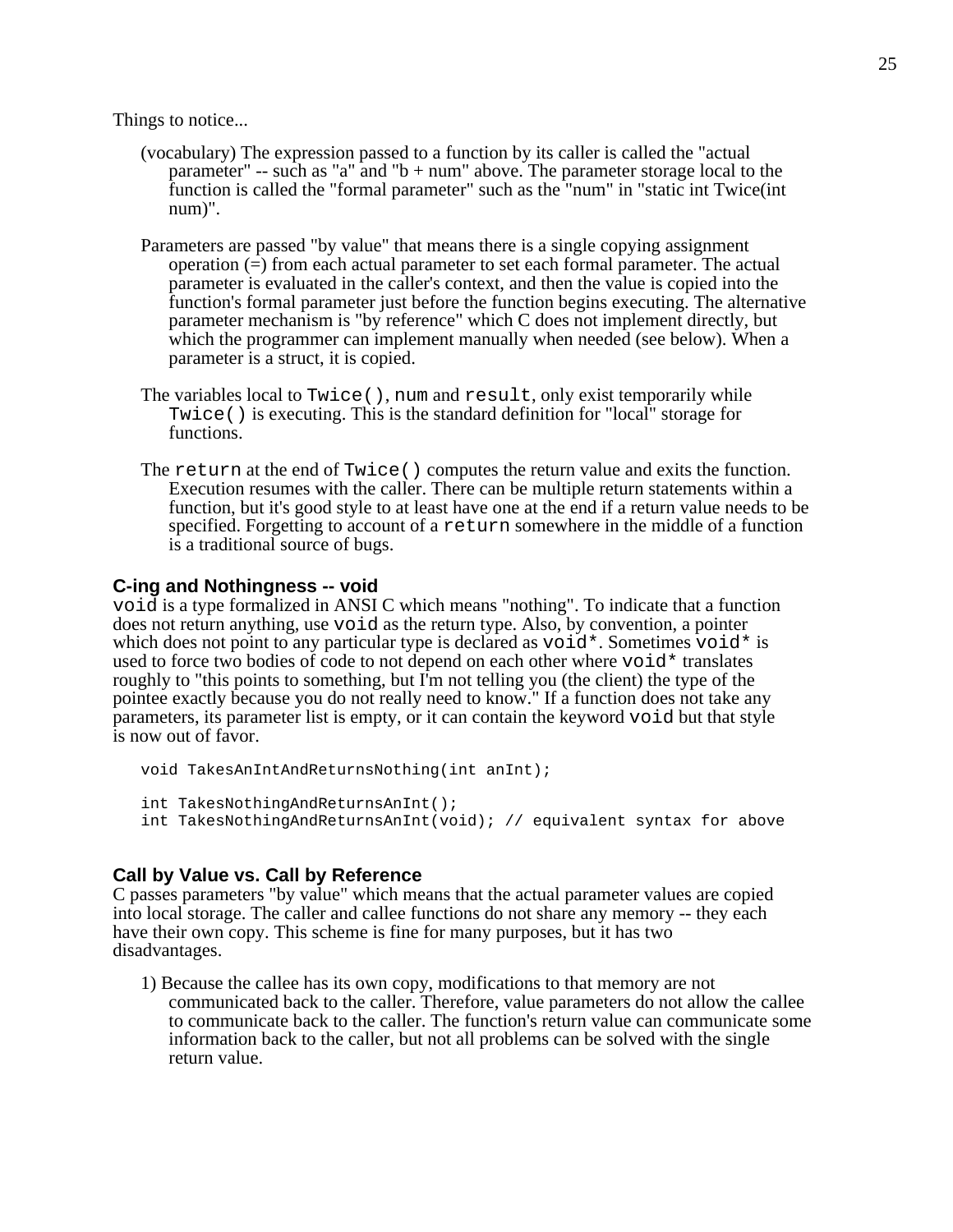2) Sometimes it is undesirable to copy the value from the caller to the callee because the value is large and so copying it is expensive, or because at a conceptual level copying the value is undesirable.

The alternative is to pass the arguments "by reference". Instead of passing a copy of a value from the caller to the callee, pass a pointer to the value. In this way there is only one copy of the value at any time, and the caller and callee both access that one value through pointers.

Some languages support reference parameters automatically. C does not do this -- the programmer must implement reference parameters manually using the existing pointer constructs in the language.

# **Swap Example**

The classic example of wanting to modify the caller's memory is a swap() function which exchanges two values. Because C uses call by value, the following version of Swap will not work...

```
void Swap(int x, int y) \{ // NO does not work
  int temp;
  temp = x;x = y; // these operations just change the local x, y, temp
   y = temp; // -- nothing connects them back to the caller's a,b
}
// Some caller code which calls Swap()...
int a = 1;
int b = 2iSwap(a, b);
```
Swap() does not affect the arguments a and b in the caller. The function above only operates on the copies of a and b local to Swap() itself. This is a good example of how "local" memory such as ( x, y, temp) behaves -- it exists independent of everything else only while its owning function is running. When the owning function exits, its local memory disappears.

# **Reference Parameter Technique**

To pass an object X as a reference parameter, the programmer must pass a pointer to X instead of X itself. The formal parameter will be a pointer to the value of interest. The caller will need to use & or other operators to compute the correct pointer actual parameter. The callee will need to dereference the pointer with \* where appropriate to access the value of interest. Here is an example of a correct Swap() function.

```
static void Swap(int* x, int* y) { // params are int* instead of int
  int temp;
  temp = *x; // use * to follow the pointer back to the caller's memory
  *_{X} = *_{Y};
  *y = temp;
}
```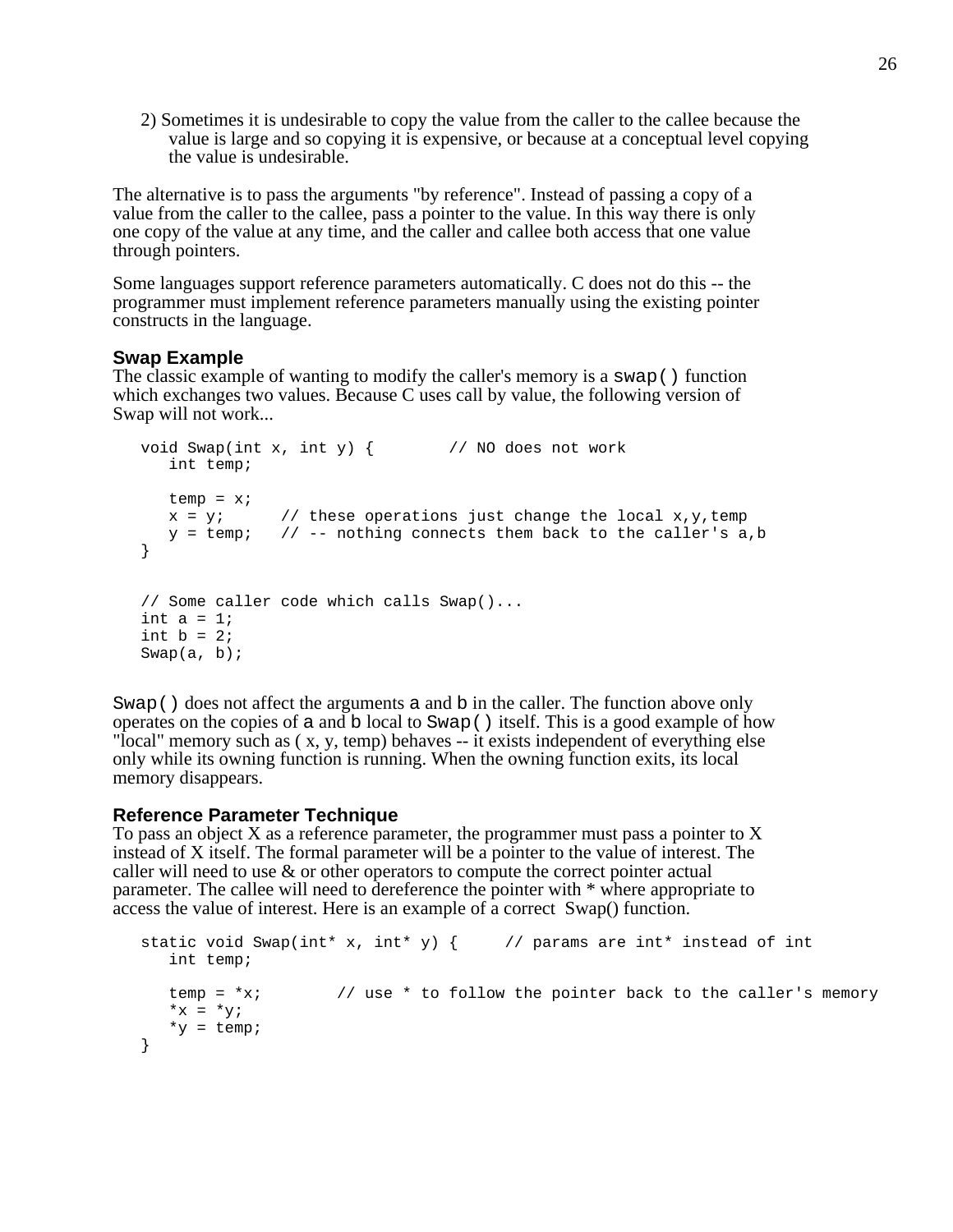```
// Some caller code which calls Swap()...
int a = 1;
int b = 2iSwap(&a, &b);
```
Things to notice...

- The formal parameters are int\* instead of int.
- The caller uses  $\&$  to compute pointers to its local memory (a,b).
- The callee uses  $*$  to dereference the formal parameter pointers back to get the caller's memory.

Since the operator  $\&$  produces the address of a variable  $\&$  a is a pointer to a. In Swap() itself, the formal parameters are declared to be pointers, and the values of interest (a,b) are accessed through them. There is no special relationship between the **names** used for the actual and formal parameters. The function call matches up the actual and formal parameters by their order -- the first actual parameter is assigned to the first formal parameter, and so on. I deliberately used different names  $(a,b \text{ vs } x,y)$  to emphasize that the names do not matter.

#### **const**

The qualifier const can be added to the left of a variable or parameter type to declare that the code using the variable will not change the variable. As a practical matter, use of const is very sporadic in the C programming community. It does have one very handy use, which is to clarify the role of a parameter in a function prototype...

```
void foo(const struct fraction* fract);
```
In the foo() prototype, the const declares that foo() does not intend to change the struct fraction pointee which is passed to it. Since the fraction is passed by pointer, we could not know otherwise if foo() intended to change our memory or not. Using the const, foo() makes its intentions clear. Declaring this extra bit of information helps to clarify the role of the function to its implementor and caller.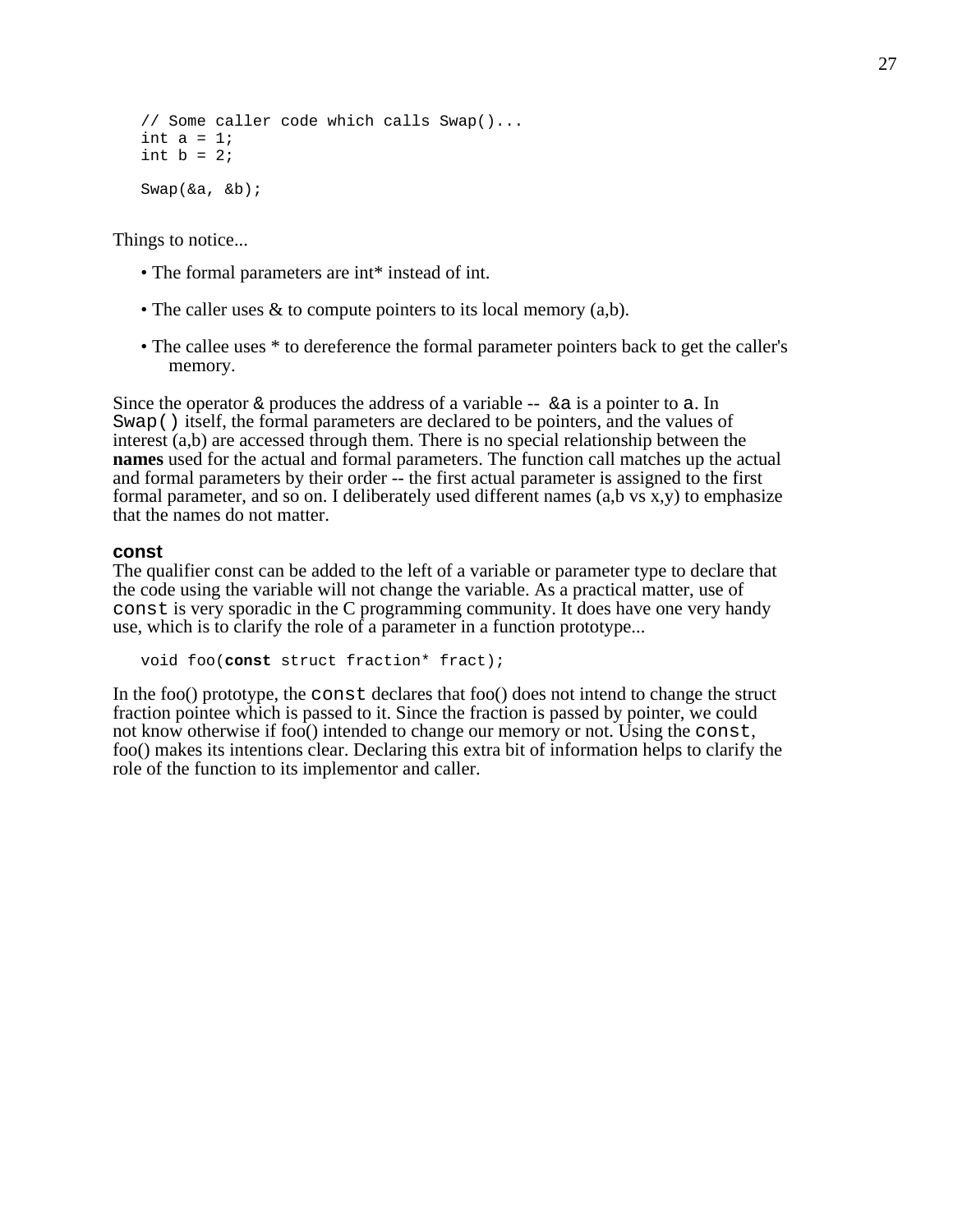### **Bigger Pointer Example**

The following code is a large example of using reference parameters. There are several common features of C programs in this example...Reference parameters are used to allow the functions Swap() and IncrementAndSwap() to affect the memory of their callers. There's a tricky case inside of IncrementAndSwap() where it calls Swap() -- no additional use of  $\&$  is necessary in this case since the parameters x, y inside InrementAndSwap() are already pointers to the values of interest. The names of the variables through the program(a, b, x, y, alice, bob) do not need to match up in any particular way for the parameters to work. The parameter mechanism only depends on the types of the parameters and their order in the parameter list -- not their names. Finally this is an example of what multiple functions look like in a file and how they are called from the main() function.

```
static void Swap(int* a, int* b) {
   int temp;
   temp = *ai*a = *b;*b = temp;
}
static void IncrementAndSwap(int* x, int* y) {
   (*x) + + ;
   ( \star_{\rm Y})++\mathop{;}\nolimitsSwap(x, y); // don't need & here since a and b are already
                      // int*'s.}
int main()
{
   int alice = 10;
   int bob = 20;
   Swap(&alice, &bob);
   // at this point alice==20 and bob==10
   IncrementAndSwap(&alice, &bob);
   // at this point alice==11 and bob==21
   return 0;
}
```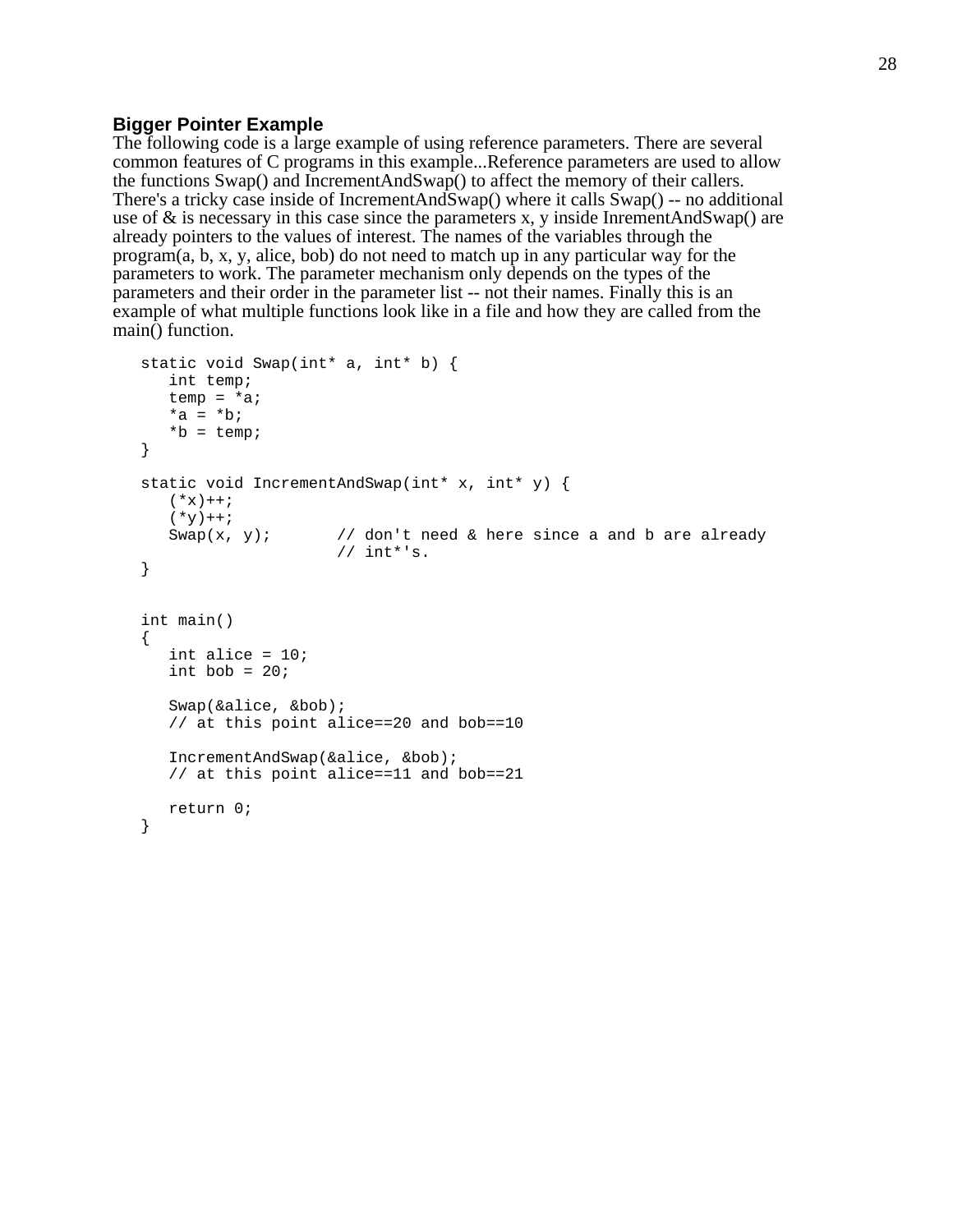# **Section 5 Odds and Ends**

# **main()**

The execution of a C program begins with function named main(). All of the files and libraries for the C program are compiled together to build a single program file. That file must contain exactly one main() function which the operating system uses as the starting point for the program. Main() returns an int which, by convention, is 0 if the program completed successfully and non-zero if the program exited due to some error condition. This is just a convention which makes sense in shell oriented environments such as Unix or DOS.

# **Multiple Files**

For a program of any size, it's convenient to separate the functions into several separate files. To allow the functions in separate files to cooperate, and yet allow the compiler to work on the files independently, C programs typically depend on two features...

# **Prototypes**

A "prototype" for a function gives its name and arguments but not its body. In order for a caller, in any file, to use a function, the caller must have seen the prototype for that function. For example, here's what the prototypes would look like for Twice() and Swap(). The function body is absent and there's a semicolon (;) to terminate the prototype...

```
int Twice(int num);
void Swap(int* a, int* b);
```
In pre-ANSI C, the rules for prototypes where very sloppy -- callers were not required to see prototypes before calling functions, and as a result it was possible to get in situations where the compiler generated code which would crash horribly.

In ANSI C, I'll oversimplify a little to say that...

- 1) a function may be declared static in which case it can only be used in the same file where it is used below the point of its declaration. Static functions do not require a separate prototype so long as they are defined before or above where they are called which saves some work.
- 2) A non-static function needs a prototype. When the compiler compiles a function definition, it must have previously seen a prototype so that it can verify that the two are in agreement ("prototype before definition" rule). The prototype must also be seen by any client code which wants to call the function ("clients must see prototypes" rule).(The require-prototypes behavior is actually somewhat of a compiler option, but it's smart to leave it on.)

# **Preprocessor**

The preprocessing step happens to the C source before it is fed to the compiler. The two most common preprocessor directives are #define and #include...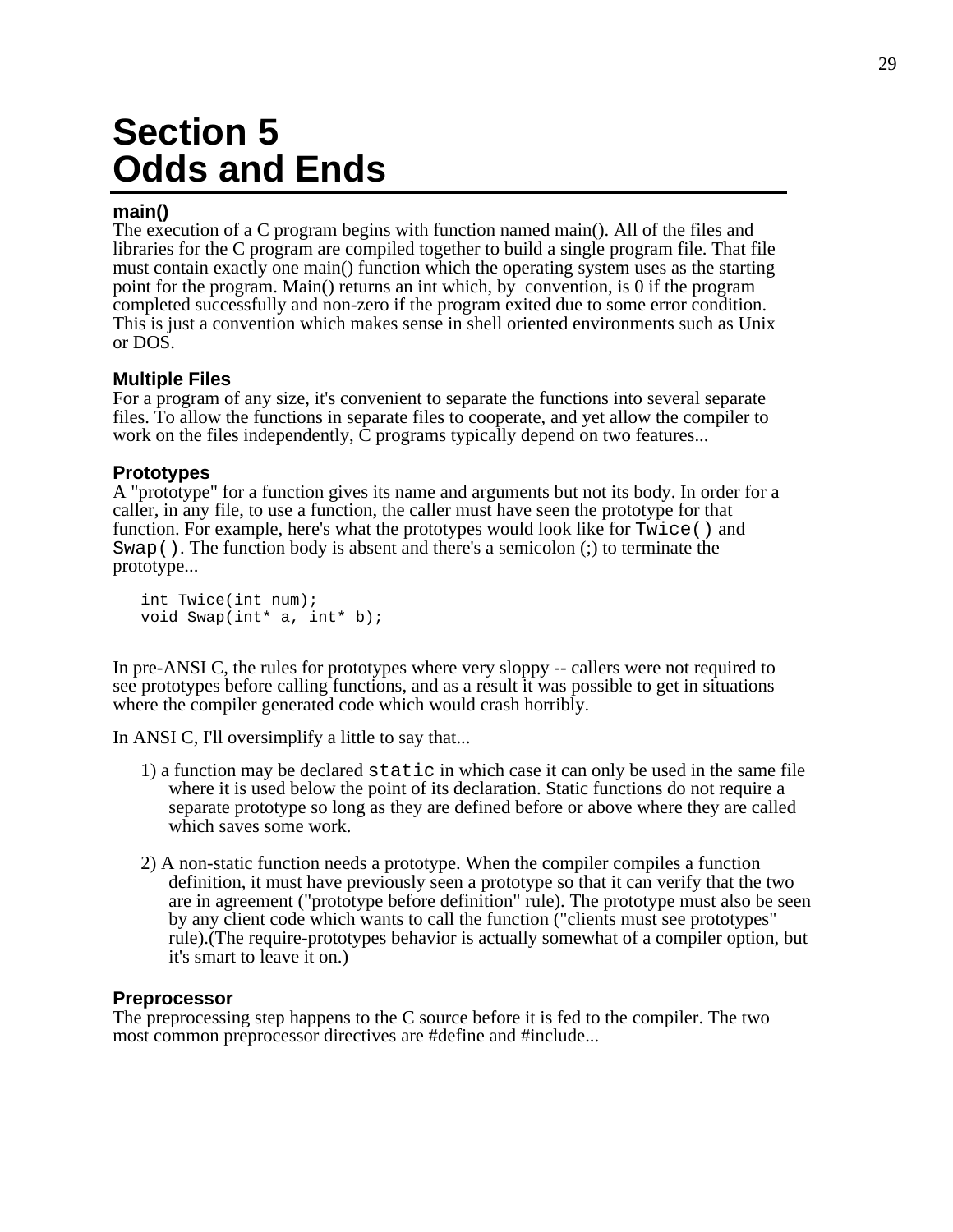#### **#define**

The #define directive can be used to set up symbolic replacements in the source. As with all preprocessor operations, #define is extremely unintelligent -- it just does textual replacement without understanding. #define statements are used as a crude way of establishing symbolic constants.

```
#define MAX 100
#define SEVEN_WORDS that_symbol_expands_to_all_these_words
```
Later code can use the symbols MAX or SEVEN\_WORDS which will be replaced by the text to the right of each symbol in its #define.

### **#include**

The "#include" directive brings in text from different files during compilation. #include is a very unintelligent and unstructured -- it just pastes in the text from the given file and continues compiling. The #include directive is used in the .h/.c file convention below which is used to satisfy the various constraints necessary to get prototypes correct.

```
#include "foo.h" // refers to a "user" foo.h file --
                   // in the originating directory for the compile
#include <foo.h> // refers to a "system" foo.h file --
                   // in the compiler's directory somewhere
```
# **foo.h vs foo.c**

The universally followed convention for C is that for a file named "foo.c" containing a bunch of functions...

- A separate file named  $f \circ \circ f$ , h will contain the prototypes for the functions in  $f \circ \circ f$ . which clients may want to call. Functions in  $f \circ \circ c$  which are for "internal use only" and should never be called by clients should be declared static.
- Near the top of  $f \circ \circ c$  will be the following line which ensures that the function definitions in foo.c see the prototypes in foo.h which ensures the "prototype before definition" rule above. #include "foo.h" // show the contents of "foo.h" // to the compiler at this point
- Any  $xxx$ , c file which wishes to call a function defined in  $f \circ \circ c$  must include the following line to see the prototypes, ensuring the "clients must see prototypes" rule above. #include "foo.h"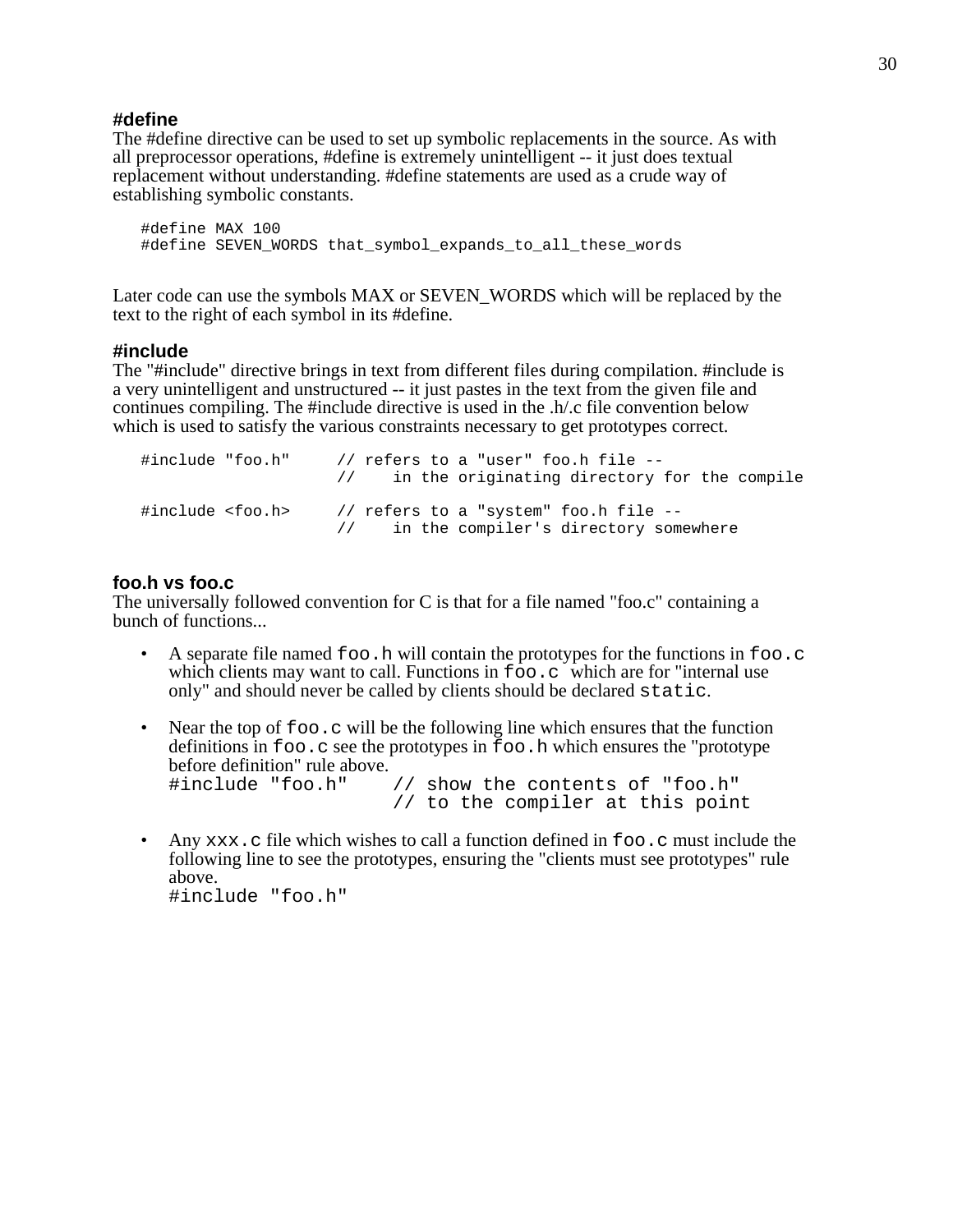#### **#if**

At compile time, there is some space of names defined by the #defines. The #if test can be used at compile-time to look at those symbols and turn on and off which lines the compiler uses. The following example depends on the value of the FOO #define symbol. If it is true, then the "aaa" lines (whatever they are) are compiled, and the "bbb" lines are ignored. If FOO were 0, then the reverse would be true.

```
#define FOO 1
...
#if FOO
   aaa
   aaa
#else
   hh
   bbb
#endif
```
You can use #if  $0 \ldots$ #endif to effectively comment out areas of code you don't want to compile, but which you want to keeep in the source file.

#### **Multiple #includes -- #pragma once**

There's a problem sometimes where a .h file is #included into a file more than one time resulting in compile errors. This can be a serious problem. Because of this, you want to avoid #including .h files in other .h files if at all possible. On the other hand, #including .h files in .c files is fine. If you are lucky, your compiler will support the #pragma once feature which automatically prevents a single file from being #included more than once in any one file. This largely solves multiple #include problems.

```
// foo.h
// The following line prevents problems in files which #include "foo.h"
#pragma once
```
<rest of foo.h ...>

#### **Assert**

Array out of bounds references are an extremely common form of C run-time error. You can use the assert() function to sprinkle your code with your own bounds checks. A few seconds putting in assert statements can save you hours of debugging.

Getting out all the bugs is the hardest and scariest part of writing a large piece of software. Assert statements are one of the easiest and most effective helpers for that difficult phase.

```
#include <assert.h>
#define MAX_INTS 100
{
  int ints[MAX_INTS];
  i = foo (<something complicated>); // i should be in bounds,
                                    // but is it really?
  assert(i>=0); // safety assertions
  assert(i<MAX_INTS);
  ints[i] = 0;
```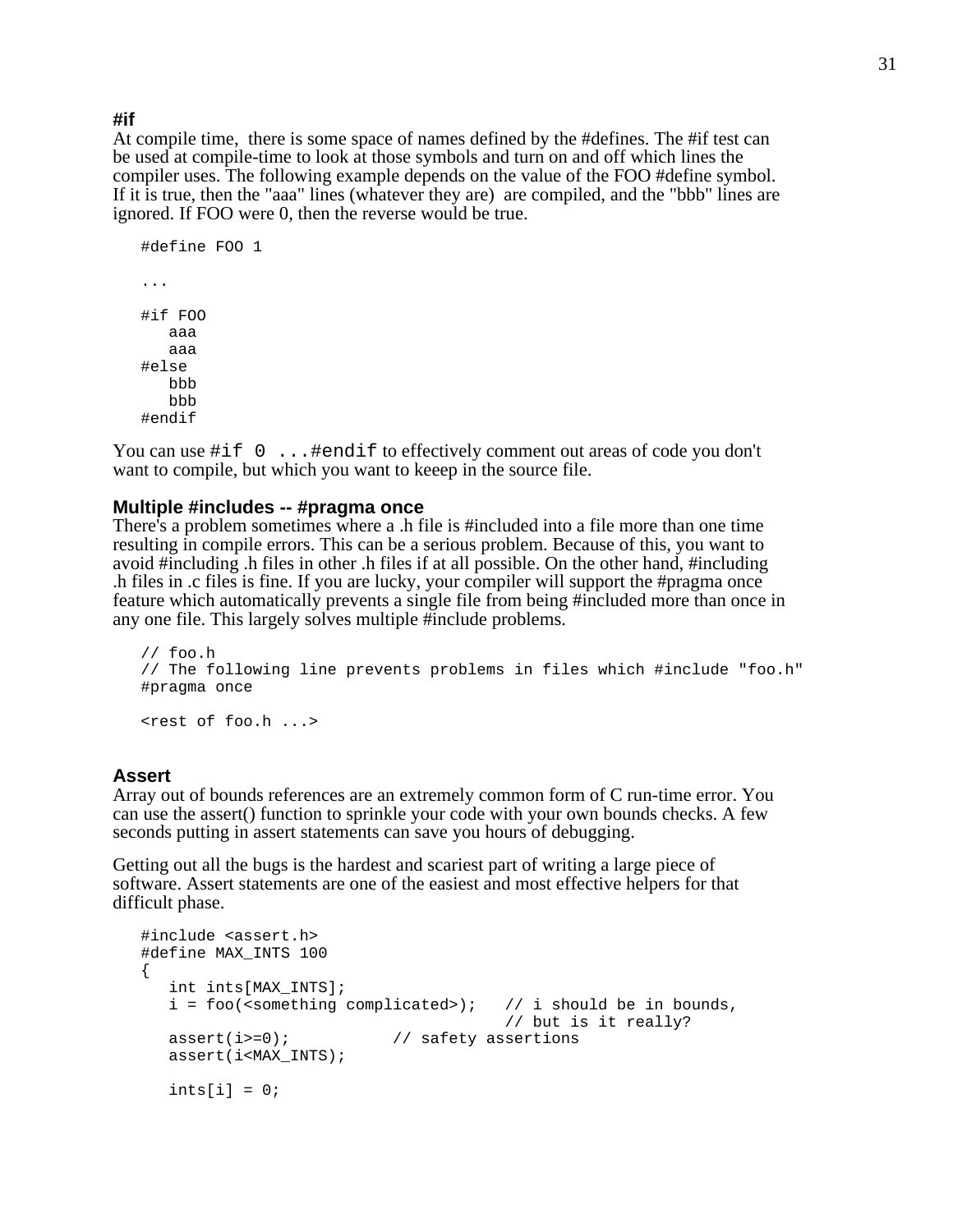Depending on the options specified at compile time, the assert() expressions will be left in the code for testing, or may be ignored. For that reason, it is important to only put expressions in assert() tests which do not need to be evaluated for the proper functioning of the program...

int  $er\text{Code} = \text{foo}$  ); // yes assert(errCode == 0);  $assert(foo() == 0);$  // NO, foo() will not be called if // the compiler removes the assert()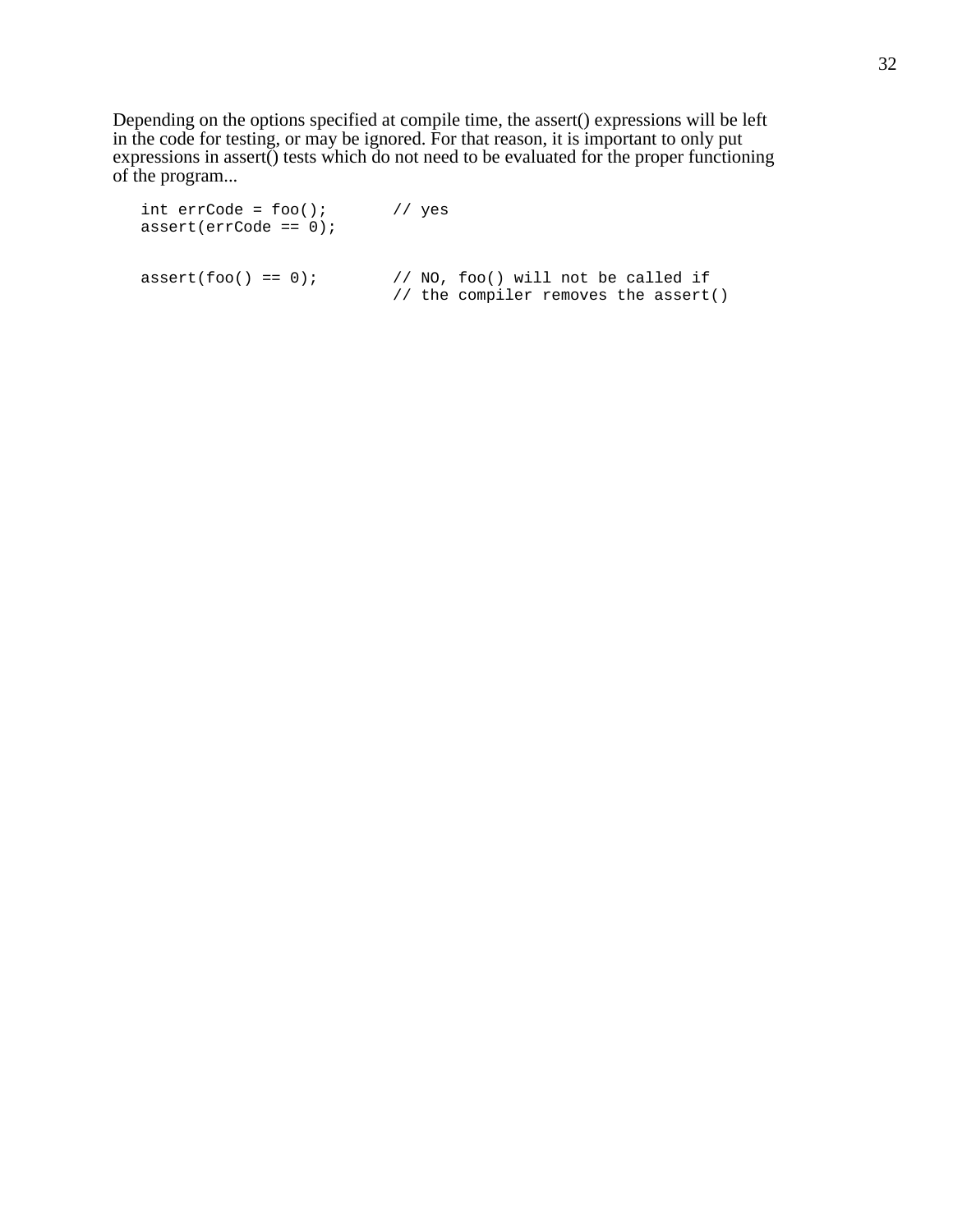# **Section 6 Advanced Arrays and Pointers**

# **Advanced C Arrays**

In C, an array is formed by laying out all the elements contiguously in memory. The square bracket syntax can be used to refer to the elements in the array. The array as a whole is referred to by the address of the first element which is also known as the "base address" of the whole array.

```
{
      int array[6];
      int sum = 0;
      sum += array[0] + array[1]; // refer to elements using []
   }
         0 1 2 3 4 5
    array 
Index
         array[0] \arctan[1] array[2]
                  The array name acts like a pointer to the 
                  first element- in this case an (int*).
```
The programmer can refer to elements in the array with the simple [ ] syntax such as  $\arctan{1}$ . This scheme works by combining the base address of the whole array with the index to compute the base address of the desired element in the array. It just requires a little arithmetic. Each element takes up a fixed number of bytes which is known at compile-time. So the address of element n in the array using 0 based indexing will be at an offset of (n \* element\_size) bytes from the base address of the whole array.

address of nth element = address\_of\_0th\_element +  $(n * element_size_in_b)$ 

The square bracket syntax  $\lceil \cdot \rceil$  deals with this address arithmetic for you, but it's useful to know what it's doing. The [ ] takes the integer index, multiplies by the element size, adds the resulting offset to the array base address, and finally dereferences the resulting pointer to get to the desired element.

```
{
   int intArray[6];
   intArray[3] = 13;}
```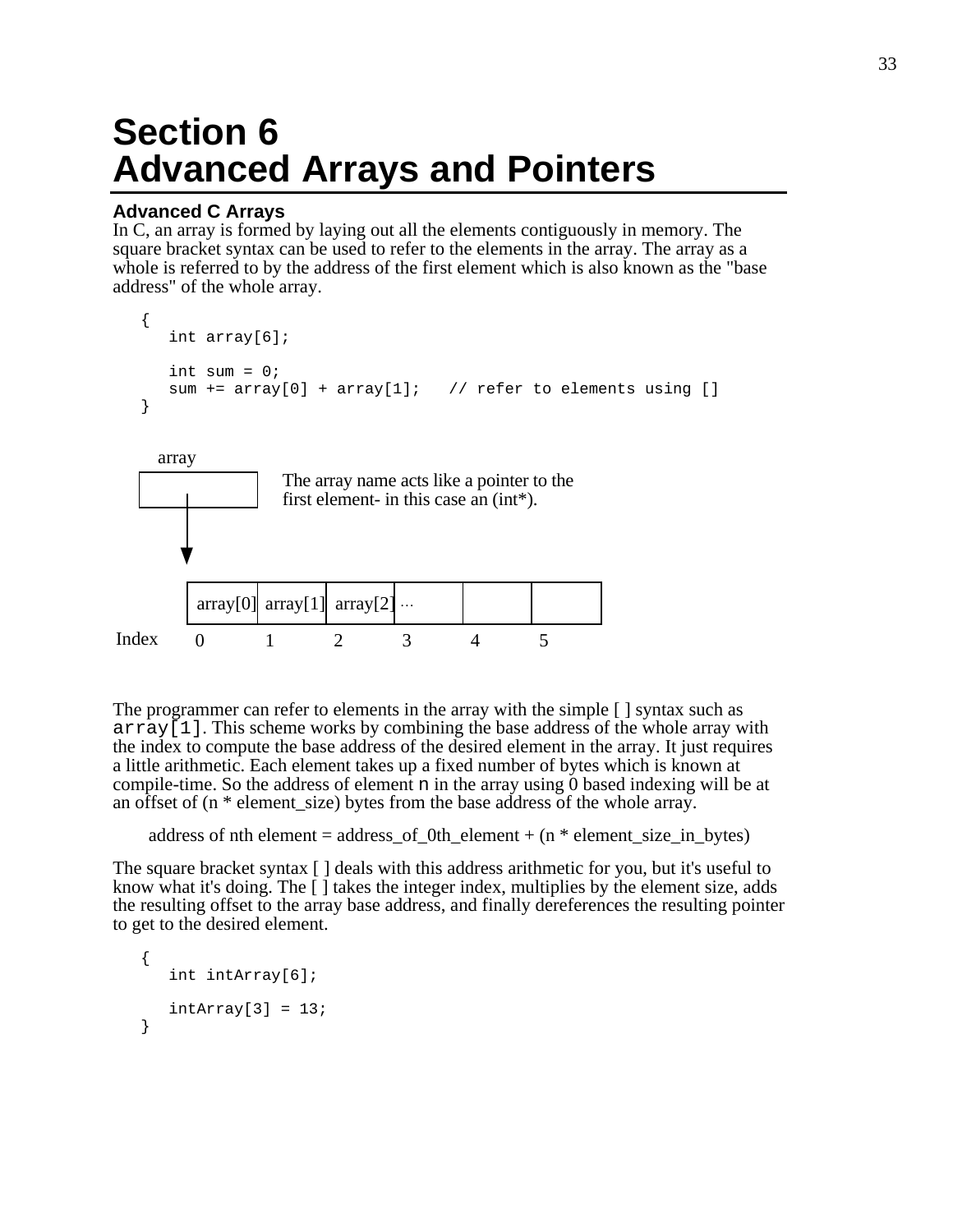

Assume size of  $(int) = 4$ i.e. Each array element takes up 4 bytes.

# **'+' Syntax**

In a closely related piece of syntax, a + between a pointer and an integer does the same offset computation, but leaves the result as a pointer. The square bracket syntax gives the nth element while the + syntax gives a pointer to the nth element.

So the expression (intArray + 3) is a pointer to the integer intArray [3].  $(intArray + 3)$  is of type  $(int*)$  while  $intArray[3]$  is of type int. The two expressions only differ by whether the pointer is dereferenced or not. So the expression  $(intArray + 3)$  is exactly equivalent to the expression  $(\& (intArray[3]))$ . In fact those two probably compile to exactly the same code. They both represent a pointer to the element at index 3.

Any [] expression can be written with the + syntax instead. We just need to add in the pointer dereference. So intArray [3] is exactly equivalent to  $*(intArray + 3)$ . For most purposes, it's easiest and most readable to use the [] syntax. Every once in a while the  $+$  is convenient if you needed a pointer to the element instead of the element itself.

# **Pointer++ Style -- strcpy()**

If p is a pointer to an element in an array, then  $(p+1)$  points to the next element in the array. Code can exploit this using the construct p++ to step a pointer over the elements in an array. It doesn't help readability any, so I can't recommend the technique, but you may see it in code written by others.

(This example was originally inspired by Mike Cleron) There's a library function called strcpy(char\* destination, char\* source) which copies the bytes of a C string from one place to another. Below are four different implementations of strcpy() written in order: from most verbose to most cryptic. In the first one, the normally straightforward while loop is actually sortof tricky to ensure that the terminating null character is copied over. The second removes that trickiness by moving assignment into the test. The last two are cute (and they demonstrate using ++ on pointers), but not really the sort of code you want to maintain. Among the four, I think strcpy2() is the best stylistically. With a smart compiler, all four will compile to basically the same code with the same efficiency.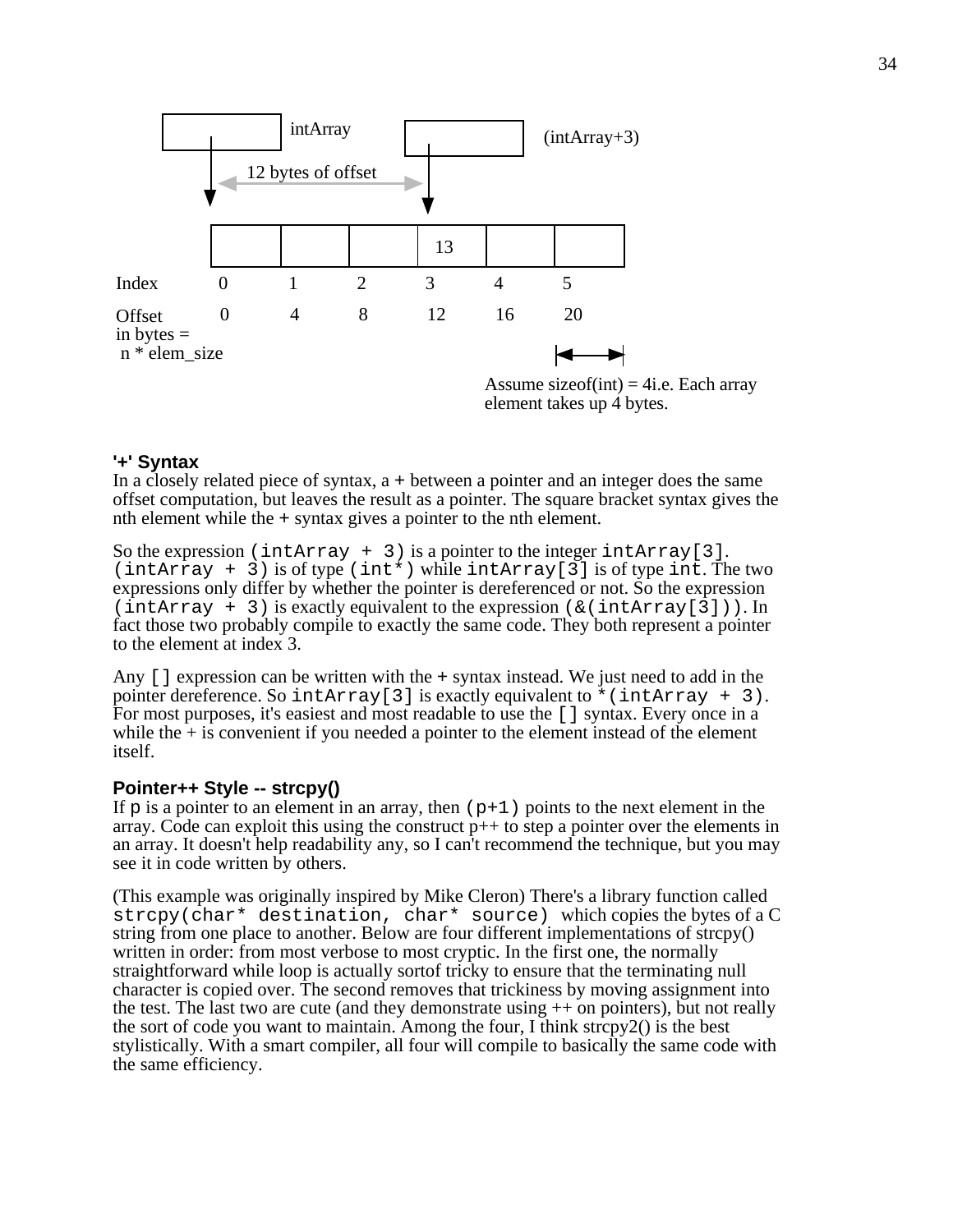```
// Unfortunately, a straight while or for loop won't work.
// The best we can do is use a while (1) with the test
// in the middle of the loop.
void strcpy1(char dest[], const char source[]) {
   int i = 0;
   while (1) {
     dest[i] = source[i];if (det[i] == '\\0') break; // we're done
      i++;}
}
// Move the assignment into the test
void strcpy2(char dest[], const char source[]) {
   int i = 0;
   while ((dest[i] = source[i]) != '\0') {
      i++;}
}
// Get rid of i and just move the pointers.
// Relies on the precedence of * and ++.
void strcpy3(char dest[], const char source[])
{
  while ((*dest++ = *source++) != '\\0') ;
}
// Rely on the fact that '\0' is equivalent to FALSE
void strcpy4(char dest[], const char source[])
{
  while (*dest++ = *source++) ;
}
```
# **Pointer Type Effects**

Both  $\lceil \cdot \rceil$  and  $+$  implicitly use the compile time type of the pointer to compute the element\_size which affects the offset arithmetic. When looking at code, it's easy to assume that everything is in the units of bytes.

```
int *p;
p = p + 12; // at run-time, what does this add to p? 12?
```
The above code does not add the number 12 to the address in p-- that would increment p by 12 **bytes**. The code above increments p by 12 **ints**. Each int probably takes 4 bytes, so at run time the code will effectively increment the address in p by 48. The compiler figures all this out based on the type of the pointer.

Using casts, the following code really does just add 12 to the address in the pointer p. It works by telling the compiler that the pointer points to char instead of int. The size of char is defined to be exactly 1 byte (or whatever the smallest addressable unit is on the computer). In other words, sizeof(char) is always 1. We then cast the resulting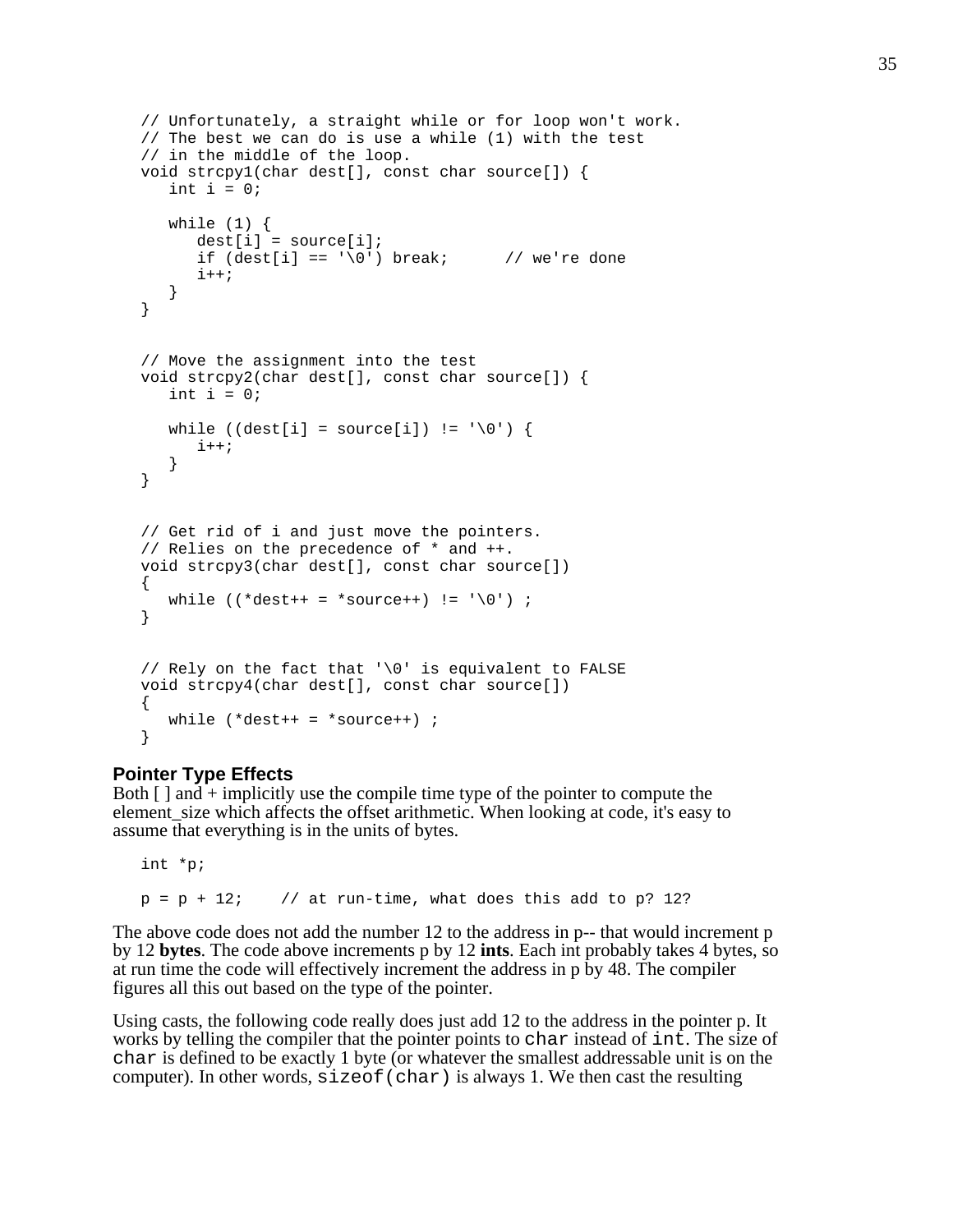$(char<sup>*</sup>)$  back to an  $(int<sup>*</sup>)$ . The programmer is allowed to cast any pointer type to any other pointer type like this to change the code the compiler generates.

```
p = (int*) ( ((char*)p) + 12);
```
#### **Arrays and Pointers**

One effect of the C array scheme is that the compiler does not distinguish meaningfully between arrays and pointers-- they both just look like pointers. In the following example, the value of intarray is a pointer to the first element in the array so it's an  $(int \star ).$ The value of the variable interest is also (int\*) and it is set to point to a single integer i. So what's the difference between intArray and intPtr? Not much as far as the compiler is concerned. They are both just (int\*) pointers, and the compiler is perfectly happy to apply the [] or + syntax to either. It's the programmer's responsibility to ensure that the elements referred to by a  $\lceil \cdot \rceil$  or + operation really are there. Really its' just the same old rule that C doesn't do any bounds checking. C thinks of the single integer i as just a sort of degenerate array of size 1.

```
{
   int intArray[6];
   int *intPtr;
   int i;
   intPtr = 6i;intArray[3] = 13; // ok
   intPtr[0] = 12; // odd, but ok. Changes i.<br>intPtr[3] = 13; // BAD! There is no integer// BAD! There is no integer reserved here!
}
```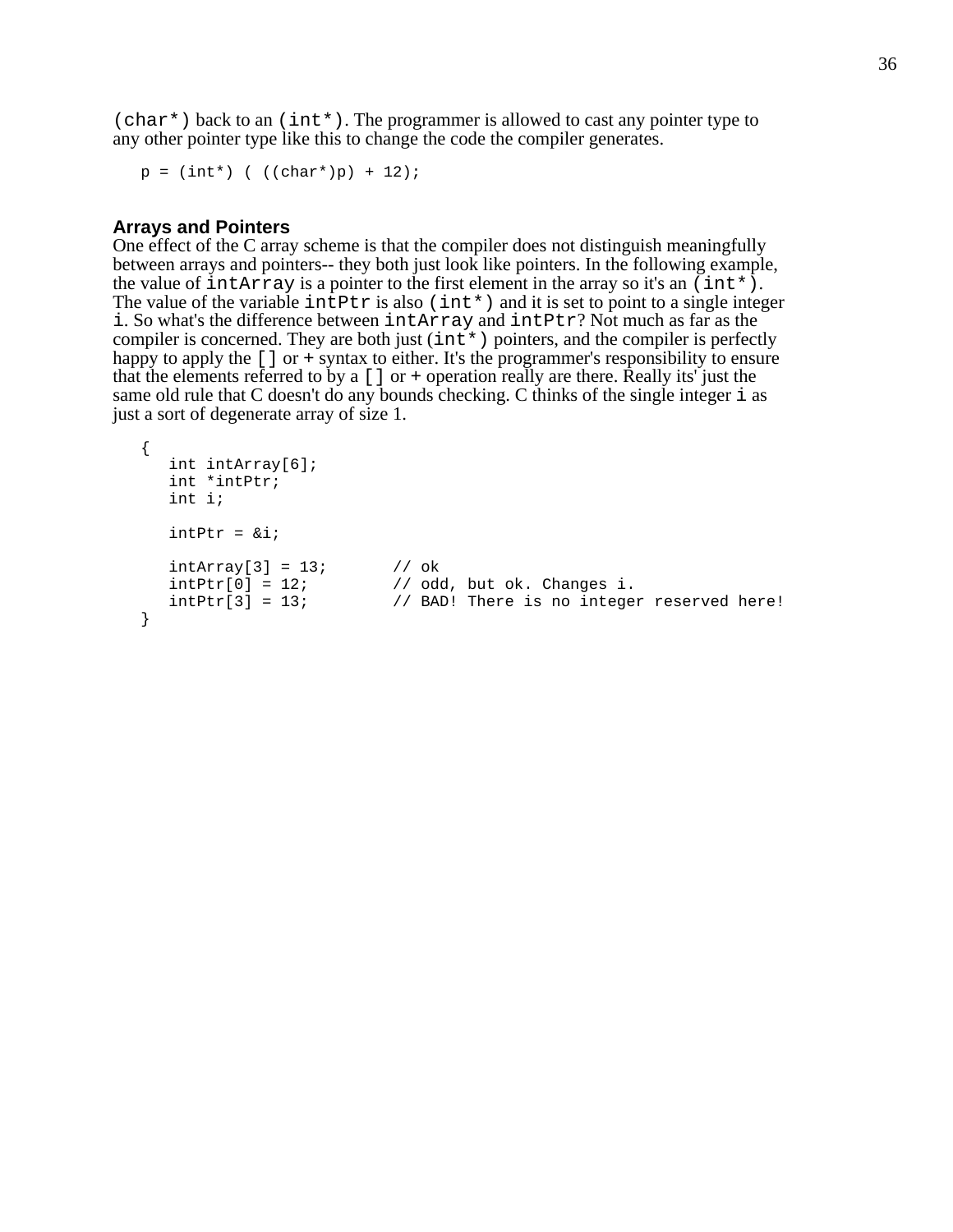

These bytes exist, but they have not been explicitly reserved. They are the bytes which happen to be adjacent to the memory for i. They are probably being used to store something already, such as a smashed looking smiley face. The 13 just gets blindly written over the smiley face. This error will only be apparent later when the program tries to read the smiley face data.

### **Array Names Are Const**

One subtle distinction between an array and a pointer, is that the pointer which represents the base address of an array cannot be changed in the code. The array base address behaves like a const pointer. The constraint applies to the name of the array where it is declared in the code-- the variable ints in the example below.

```
{
  int ints[100]
  int *p;
  int i;
  ints = NULL; // NO, cannot change the base addr ptr
  ints = 4i; 1/NO<br>ints = ints + 1; 1/NOints = ints + 1; // NO<br>ints++; // NOints++;p = ints; // OK, p is a regular pointer which can be changed
                   // here it is getting a copy of the ints pointer
  p++; // OK, p can still be changed (and ints cannot)
  p = NULL; // OK
  p = \&i; // OK
  foo(ints); // OK (possible foo definitions are below)
}
```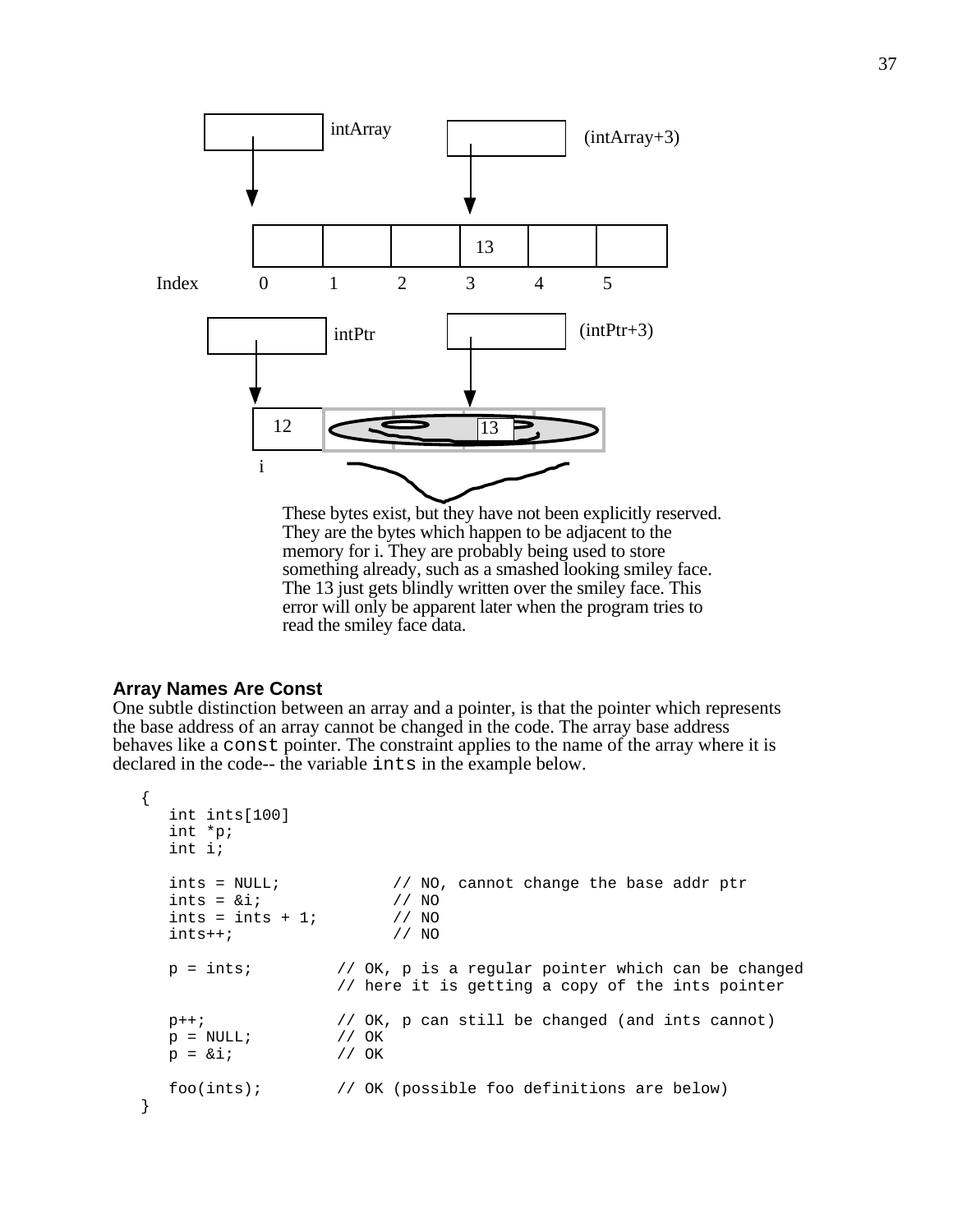Array parameters are passed as pointers. The following two definitions of foo look different, but to the compiler they mean exactly the same thing. It's preferable to use whichever syntax is more accurate for readability. If the pointer coming in really is the base address of a whole array, then use [].

```
void foo(int arrayParam[]) {
   arrayParam = NULL; \frac{1}{2} Silly but valid. Just changes the local pointer
}
void foo(int *arrayParam) {
  arrayParam = NULL; // ditto
}
```
# **Heap Memory**

C gives programmers the standard sort of facilities to allocate and deallocate dynamic heap memory. A word of warning: writing programs which manage their heap memory is notoriously difficult. This partly explains the great popularity of languages such as Java and Perl which handle heap management automatically. These languages take over a task which has proven to be extremely difficult for the programmer. As a result Perl and Java programs run a little more slowly, but they contain far fewer bugs. (For a detailed discussion of heap memory see http://cslibrary.stanford.edu/102/, Pointers and Memory.)

C provides access to the heap features through library functions which any C code can call. The prototypes for these functions are in the file <stdlib.h>, so any code which wants to call these must #include that header file. The three functions of interest are...

- void\* malloc(size t size) Request a contiguous block of memory of the given size in the heap. malloc() returns a pointer to the heap block or NULL if the request could not be satisfied. The type  $size$  t is essentially an unsigned long which indicates how large a block the caller would like measured in bytes. Because the block pointer returned by malloc() is a void\* (i.e. it makes no claim about the type of its pointee), a cast will probably be required when storing the void\* pointer into a regular typed pointer.
- void  $free(void * block)$  The mirror image of malloc() -- free takes a pointer to a heap block earlier allocated by malloc() and returns that block to the heap for re-use. After the free(), the client should not access any part of the block or assume that the block is valid memory. The block should not be freed a second time.
- void\* realloc(void\* block, size\_t size); Take an existing heap block and try to relocate it to a heap block of the given size which may be larger or smaller than the original size of the block. Returns a pointer to the new block, or NULL if the relocation was unsuccessful. Remember to catch and examine the return value of realloc() -- it is a common error to continue to use the old block pointer. Realloc() takes care of moving the bytes from the old block to the new block. Realloc() exists because it can be implemented using low-level features which make it more efficient than C code the client could write.

#### **Memory Management**

All of a program's memory is deallocated automatically when the it exits, so a program only needs to use free() during execution if it is important for the program to recycle its memory while it runs -- typically because it uses a lot of memory or because it runs for a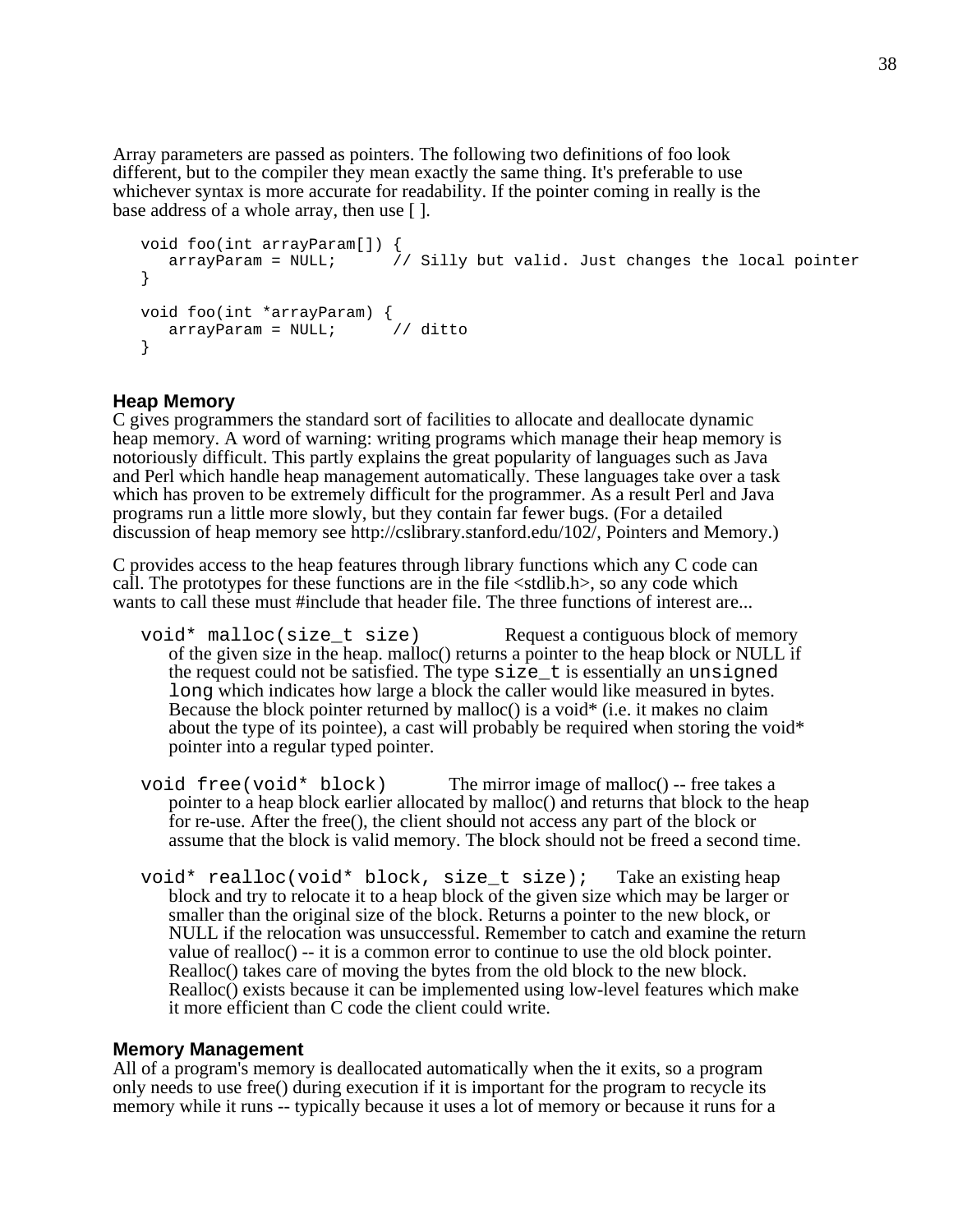long time. The pointer passed to free() must be exactly the pointer which was originally returned by malloc() or realloc(), not just a pointer into somewhere within the heap block.

### **Dynamic Arrays**

Since arrays are just contiguous areas of bytes, you can allocate your own arrays in the heap using malloc(). The following code allocates two arrays of 1000 ints-- one in the stack the usual "local" way, and one in the heap using malloc(). Other than the different allocations, the two are syntactically similar in use.

```
{
  int a[1000];
  int *b;
  b = (int*) malloc( sizeof(int) * 1000);
  assert(b != NULL); // check that the allocation succeeded
   a[123] = 13; \qquad // Just use good ol' [] to access elements
   b[123] = 13; // in both arrays.
  free(b);
}
```
Although both arrays can be accessed with  $\lceil \cdot \rceil$ , the rules for their maintenance are very different....

#### **Advantages of being in the heap**

- Size (in this case 1000) can be defined at run time. Not so for an array like "a".
- The array will exist until it is explicitly deallocated with a call to free().
- You can change the size of the array at will at run time using realloc(). The following changes the size of the array to 2000. Realloc() takes care of copying over the old elements.

```
...
b = realloc(b, sizeof(int) * 2000);assert(b != NULL);
```
### **Disadvantages of being in the heap**

- You have to remember to allocate the array, and you have to get it right.
- You have to remember to deallocate it exactly once when you are done with it, and you have to get that right.
- The above two disadvantages have the same basic profile: if you get them wrong, your code still looks right. It compiles fine. It even runs for small cases, but for some input cases it just crashes unexpectedly because random memory is getting overwritten somewhere like the smiley face. This sort of "random memory smasher" bug can be a real ordeal to track down.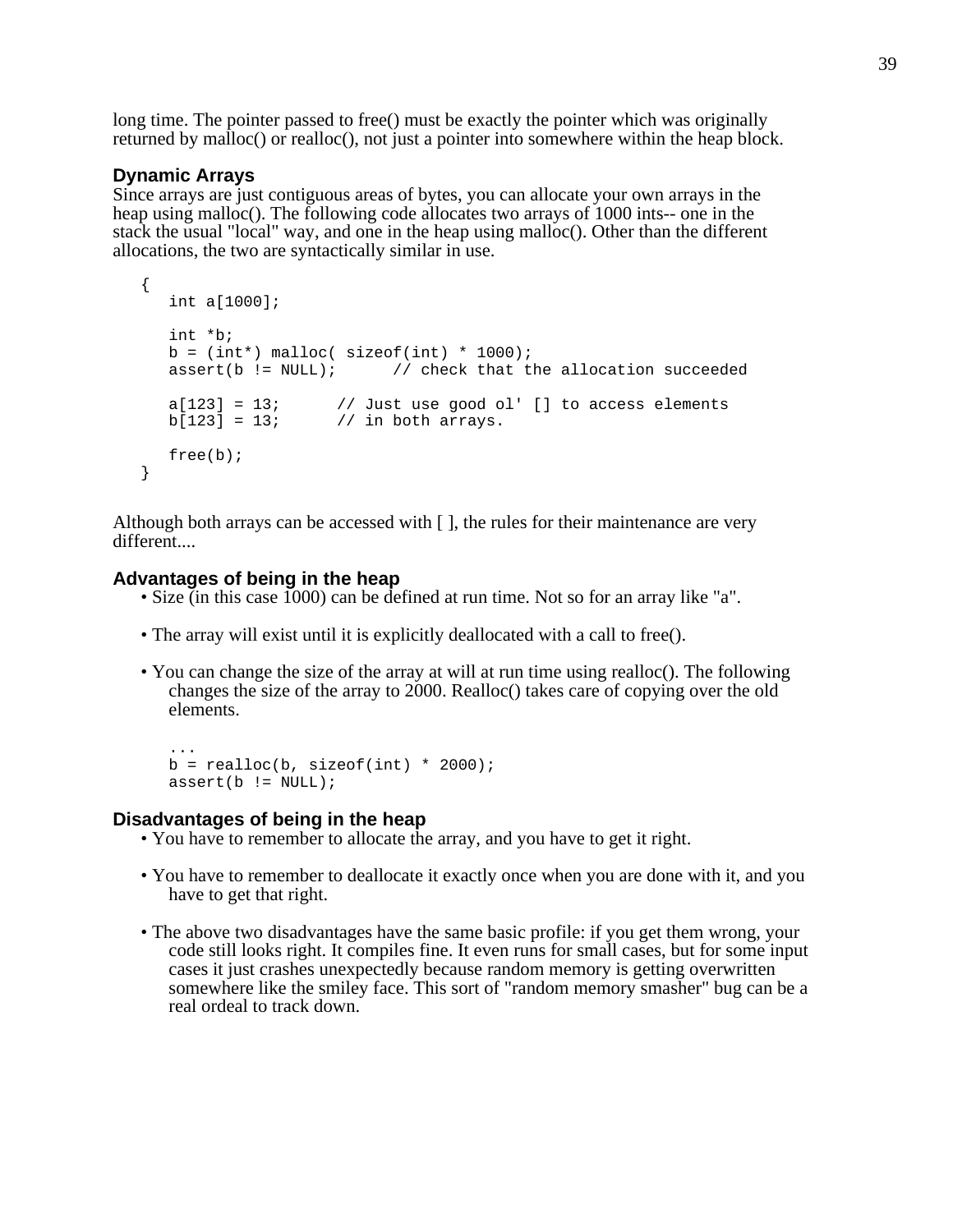### **Dynamic Strings**

The dynamic allocation of arrays works very well for allocating strings in the heap. The advantage of heap allocating a string is that the heap block can be just big enough to store the actual number of characters in the string. The common local variable technique such as char string[1000]; allocates way too much space most of the time, wasting the unused bytes, and yet fails if the string ever gets bigger than the variable's fixed size.

```
#include <string.h>
/*
 Takes a c string as input, and makes a copy of that string
 in the heap. The caller takes over ownership of the new string
 and is responsible for freeing it.
*/
char* MakeStringInHeap(const char* source) {
  char* newString;
  newString = (char*) malloc(strlen(source) + 1); // +1 for the '\0'
  assert(newString != NULL);
  strcpy(newString, source);
  return(newString);
}
```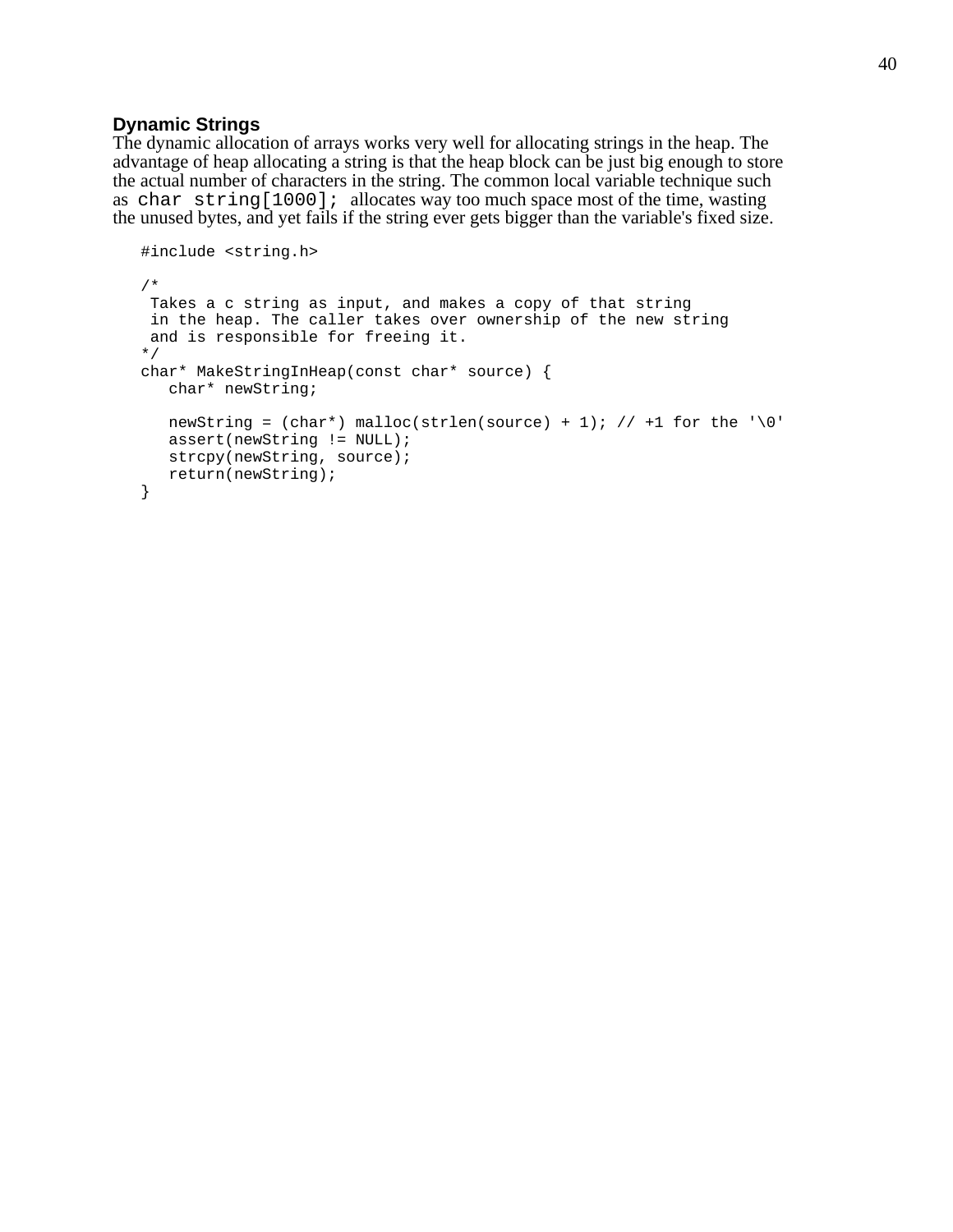# **Section 7 Details and Library Functions**

# **Precedence and Associativity**

| function-call() $[] \rightarrow .$                                                   | L to R |  |
|--------------------------------------------------------------------------------------|--------|--|
| $! \sim ++ - - + - *$ (ptr deref) sizeof & (addr of)<br>(all unary ops are the same) | R to L |  |
| $*$ / $\frac{9}{6}$<br>(the top tier arithmetic binary ops)                          | L to R |  |
| $+$ $-$<br>(second tier arithmetic binary ops)                                       | L to R |  |
| $< z = > > =$                                                                        | L to R |  |
| $==$ ! $=$                                                                           | L to R |  |
| in order: $\& \wedge \& \& \wedge$<br>(note that bitwise comes before boolean)       | L to R |  |
| = and all its variants                                                               | R to L |  |
| , (comma) .                                                                          | L to R |  |

A combinations which never works right without parens: \*structptr.field You have to write it as (\*structptr).field or structptr->field

#### **Standard Library Functions**

Many basic housekeeping funcions are available to a C program in form of standard library functions. To call these, a program must #include the appropriate .h file. Most compilers link in the standard library code by default. The functions listed in the next section are the most commonly used ones, but there are many more which are not listed here.

| stdio.h  | file input and output                                    |
|----------|----------------------------------------------------------|
| ctype.h  | character tests                                          |
| string.h | string operations                                        |
| math.h   | mathematical functions such as sin() and cos()           |
| stdlib.h | utility functions such as malloc() and rand()            |
| assert.h | the assert() debugging macro                             |
| stdarg.h | support for functions with variable numbers of arguments |
| setimp.h | support for non-local flow control jumps                 |
| signal.h | support for exceptional condition signals                |
| time.h   | date and time                                            |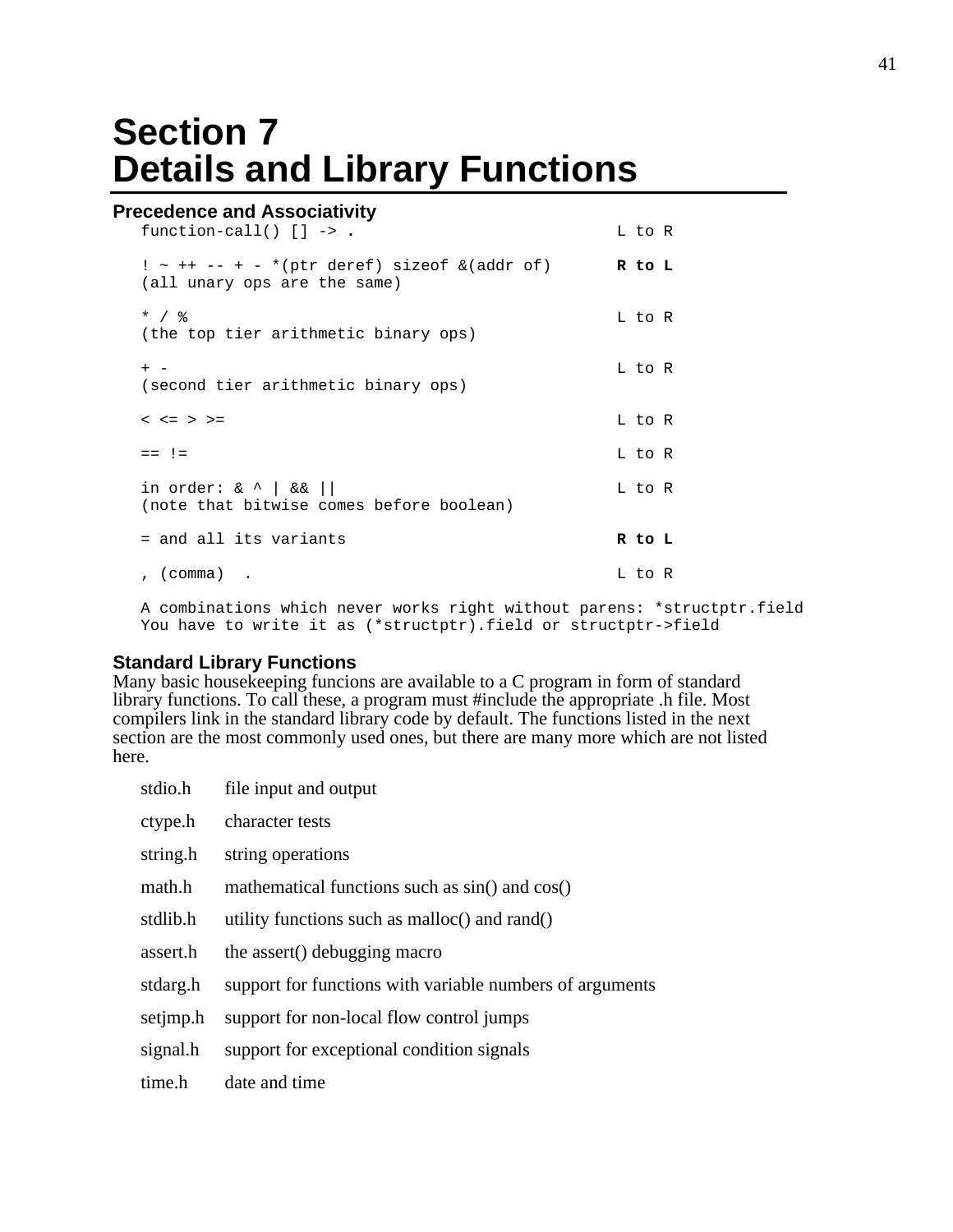limits.h, float.h constants which define type range values such as INT\_MAX

### **stdio.h**

Stdio.h is a very common file to #include -- it includes functions to print and read strings from files and to open and close files in the file system.

FILE\* fopen(const char\* fname, const char\* mode); Open a file named in the filesystem and return a  $FILE^*$  for it. Mode = "r" read, "w" write,"a"append, returns NULL on error. The standard files stdout, stdin, stderr are automatically opened and closed for you by the system.

int fclose(FILE\* file);

Close a previously opened file. Returns EOF on error. The operating system closes all of a program's files when it exits, but it's tidy to do it beforehand. Also, there is typically a limit to the number of files which a program may have open simultaneously.

int fgetc(FILE\* in);

Read and return the next unsigned char out of a file, or EOF if the file has been exhausted. (detail) This and other file functions return ints instead of a chars because the EOF constant they potentially is not a char, but is an int. getc() is an alternate, faster version implemented as a macro which may evaluate the FILE\* expression more than once.

char\* fgets(char\* dest, int n, FILE\* in)

Reads the next line of text into a string supplied by the caller. Reads at most n-1 characters from the file, stopping at the first  $\ln$  character. In any case, the string is  $\sqrt{0}$ ' terminated. The '\n' is included in the string. Returns NULL on EOF or error.

int fputc(int ch, FILE\* out);

Write the char to the file as an unsigned char. Returns ch, or EOF on err. putc() is an alternate, faster version implemented as a macro which may evaluate the FILE\* expression more than once.

int ungetc(int ch, FILE\* in);

Push the most recent fgetc() char back onto the file. EOF may not be pushed back. Returns ch or EOF on error.

int printf(const char\* format\_string, ...);

Prints a string with values possibly inserted into it to standard output. Takes a variable number of arguments -- first a format string followed by a number of matching arguments. The format string contains text mixed with % directives which mark things to be inserted in the output. % $d = int$ , %Ld=long int, %s=string, %f=double, %c=char. Every % directive must have a matching argument of the correct type after the format string. Returns the number of characters written, or negative on error. If the percent directives do not match the number and type of arguments, printf() tends to crash or otherwise do the wrong thing at run time. fprintf() is a variant which takes an additional FILE\* argument which specifies the file to print to. Examples... printf("hello\n"):  $\frac{1}{2}$  prints: hello printf("hello $\ln$ "); printf("hello %d there %d\n",  $13, 1+1$ ); prints: hello 13 there 2 printf("hello %c there %d %s\n", 'A', 42, "ok"); prints: hello A there 42 ok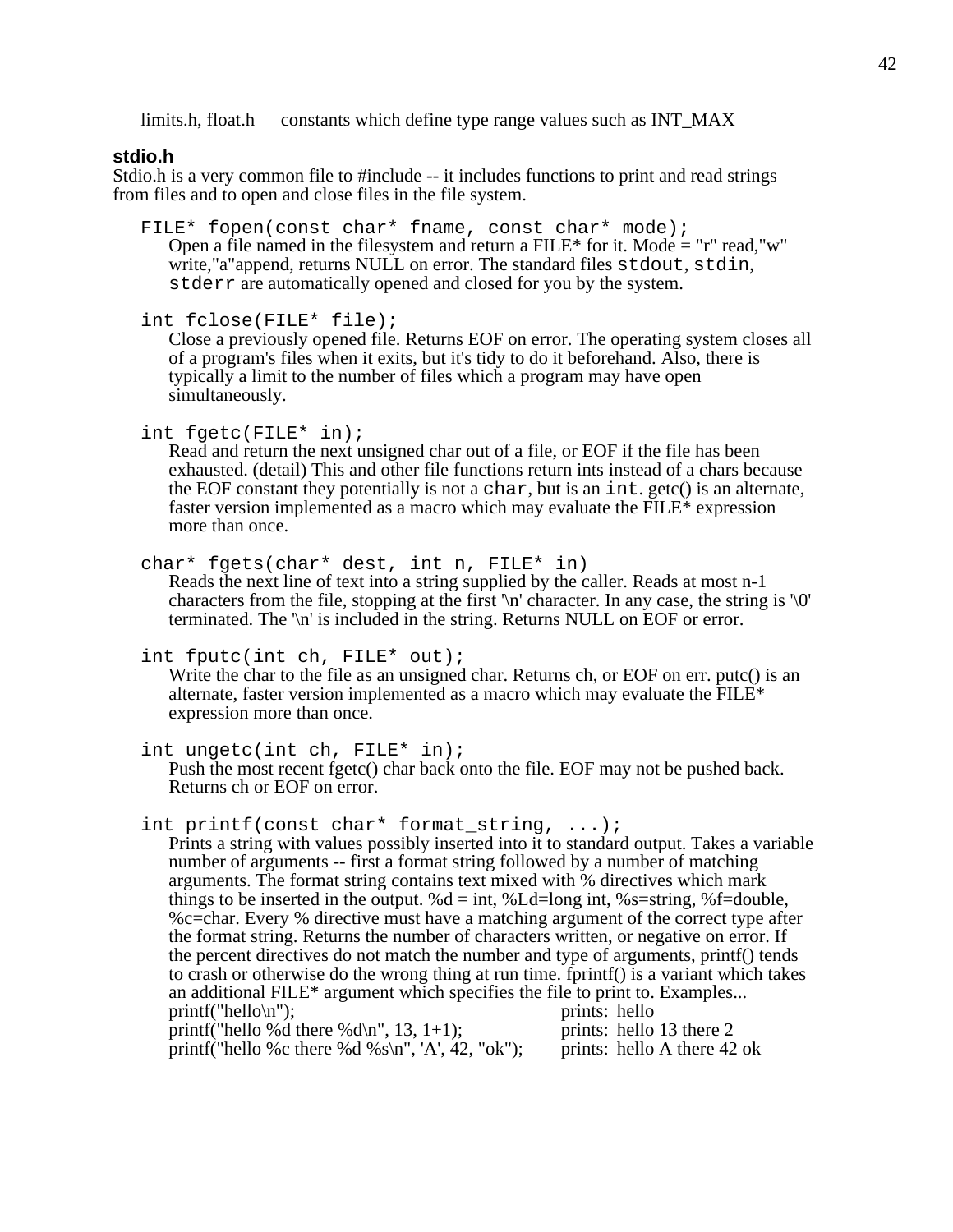int scanf(const char\* format, ...)

Opposite of printf() -- reads characters from standard input trying to match elements in the format string. Each percent directive in the format string must have a matching pointer in the argument list which scanf() uses to store the values it finds. scanf() skips whitespace as it tries to read in each percent directive. Returns the number of percent directives processed successfully, or EOF on error. scanf() is famously sensitive to programmer errors. If scanf() is called with anything but the correct pointers after the format string, it tends to crash or otherwise do the wrong thing at run time. sscanf() is a variant which takes an additional initial string from which it does its reading. fscanf() is a variant which takes an additional initial FILE\* from which it does its reading. Example...

```
{
   int num;
   char s1[1000];
   char s2[1000];
   scanf("hello %d %s %s", &num, s1, s2);
}
```
Looks for the word "hello" followed by a number and two words (all separated by whitespace). scanf() uses the pointers  $\#$ ,  $\le 1$ , and  $\le 2$  to store what it finds into the local variables.

### **ctype.h**

ctype.h includes macros for doing simple tests and operations on characters

| isalpha(ch) | $\frac{1}{2}$ ch is an upper or lower case letter                           |                                                       |  |
|-------------|-----------------------------------------------------------------------------|-------------------------------------------------------|--|
|             | $islower(ch)$ , $isupper(ch)$                                               | $\frac{1}{2}$ same as above, but upper/lower specific |  |
| isspace(ch) | $\mathcal{U}$ ch is a whitepace character such as tab, space, newline, etc. |                                                       |  |
| isdigit(ch) |                                                                             | // digit such as $'0'.'9'$                            |  |

toupper(ch), tolower(ch) // Return the lower or upper case version of a alphabetic character, otherwise pass it through unchanged.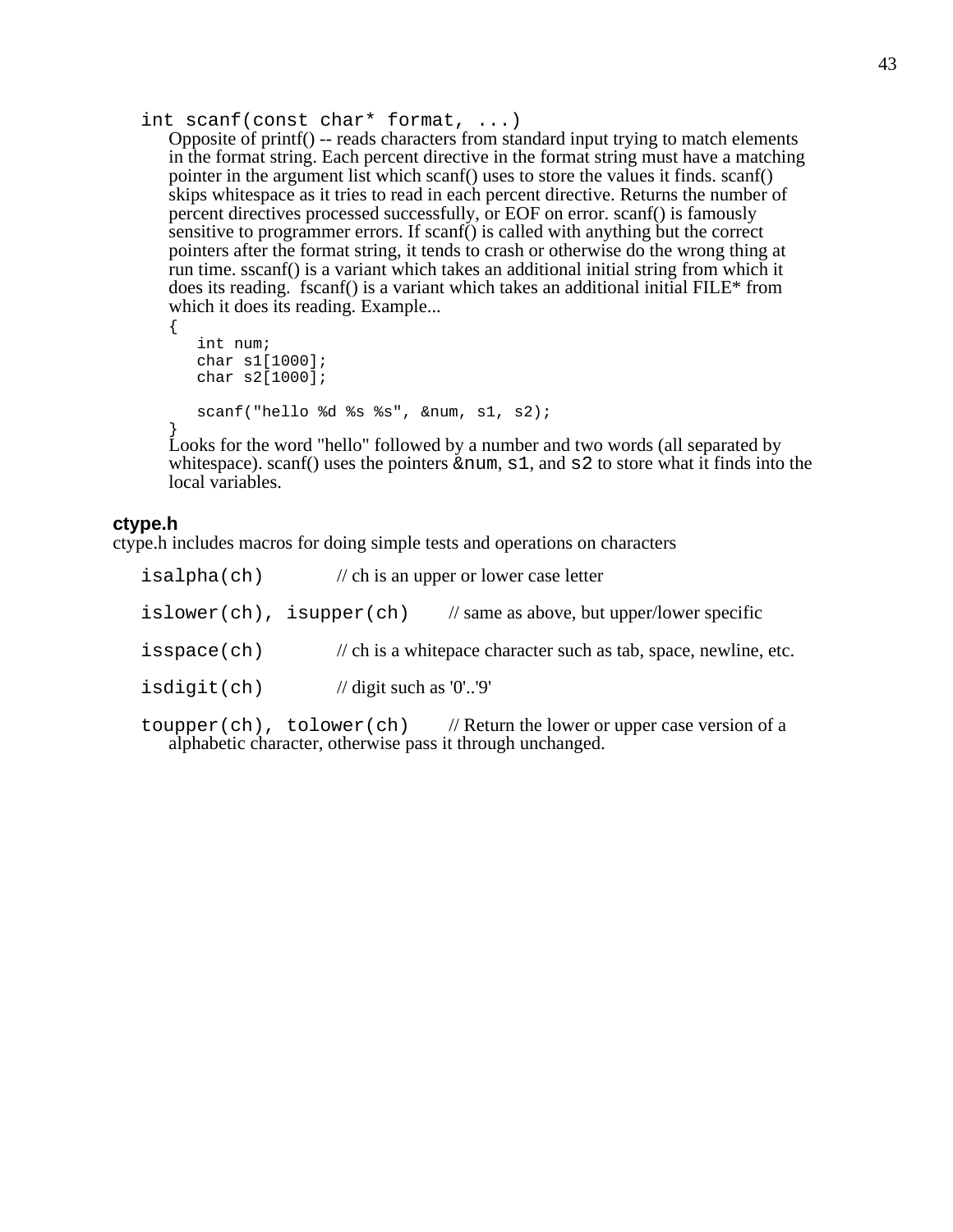#### **string.h**

None of these string routines allocate memory or check that the passed in memory is the right size. The caller is responsible for making sure there is "enough" memory for the operation. The type  $size \t t$  is an unsigned integer wide enough for the computer's address space -- most likely an unsigned long.

```
size t strlen(const char* string);
   Return the number of chars in a C string. EG strien("abc")=3char* strcpy(char* dest, const char* source);
   Copy the characters from the source string to the destination string.
size_t strlcpy(char* dest, const char* source,
                       size t dest size);
   Like strcpy(), but knows the size of the dest. Truncates if necessary. Use this to avoid
   memory errors and buffer-overflow security problems. This function is not as
   standard as strcpy(), but most sytems have it. Do not use the old strncpy() function --
   it is difficult to use correctly.
char *strcat(char* dest, const char* source);
   Append the characters from the source string to the end of destination string. (There is
   a non-standard strlcat() variant that takes the size of the dest as third argument.)
int strcmp(const char* a, const char* b);
   Compare two strings and return an int which encodes their ordering. zero:a==b,
   negative:a<br/>b., positive:a>b. It is a common error to think of the result of strcmp() as
   being boolean true if the strings are equal which is, unfortunately, exactly backwards.
char* strchr(const char* searchIn, char ch);
   Search the given string for the first occurence of the given character. Returns a
   pointer to the character, or NULL if none is found.
char* strstr(const char* searchIn, const char* searchFor);
   Similar to strchr(), but searches for an entire string instead of a single character. The
   search is case sensitive.
void* memcpy(void* dest, const void* source, size_t n);
   Copy the given number of bytes from the source to the destination. The source and
   destination must not overlap. This may be implemented in a specialized but highly
   optimized way for a particular computer.
```
void\* memmove(void\* dest, const void\* source, size\_t n); Similar to memcpy() but allows the areas to overlap. This probably runs slightly slower than memcpy().